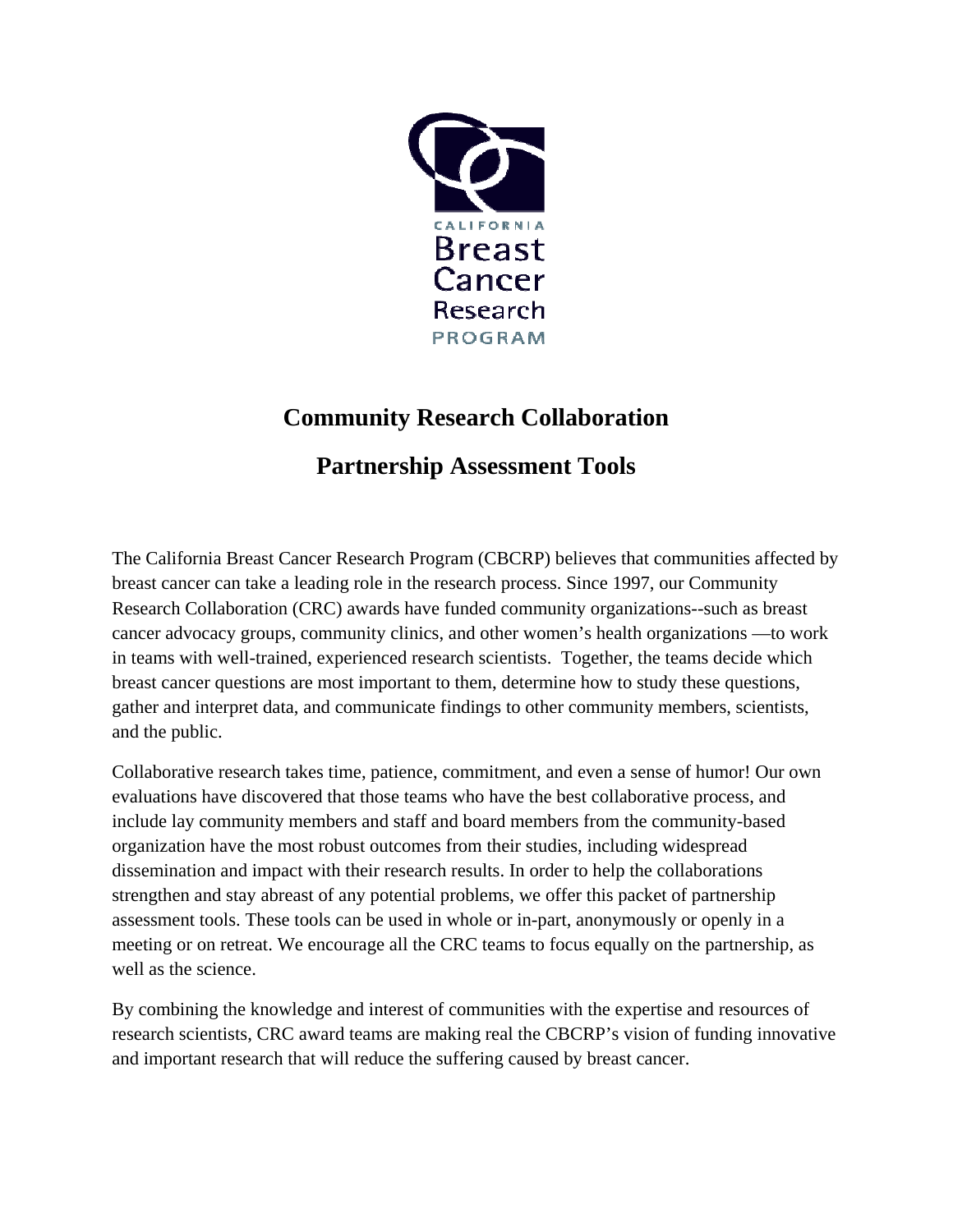## **ASSESSING THE CCPH PRINCIPLES OF PARTNERSHIP IN A COMMUNITY-CAMPUS PARTNERSHIP**

Authored by Julie Bell-Elkins, Director, Office of Social Issues and Wellness, Framingham State College, *jbeboston@yahoo.com* as part of her doctoral dissertation, Case Study of a Successful Community-Campus Partnership: Changing the Environment Through Collaboration, 2002.

# **Principle One**

Partners have agreed upon mission, values, goals, and measurable

outcomes for the partnership.

**1a. There is a written mission statement that has been agreed upon by** 

**all members of the partnership.** 

**\_\_\_\_ yes \_\_\_ no** 

- **1b There is a written mission statement that is accessible to all members of the partnership.**
- **\_\_\_\_ yes \_\_\_ no**
- **1c Goals of the group are written and have been agreed upon by all members of the partnership.**
- **\_\_\_\_ yes \_\_\_ no**
- **1d The group identifies measurable outcomes for the partnership on an annual basis.**
- **\_\_\_\_ yes \_\_\_ no**
- **1e The outcomes are in writing and accessible to group members.**
- **\_\_\_\_ yes \_\_\_ no**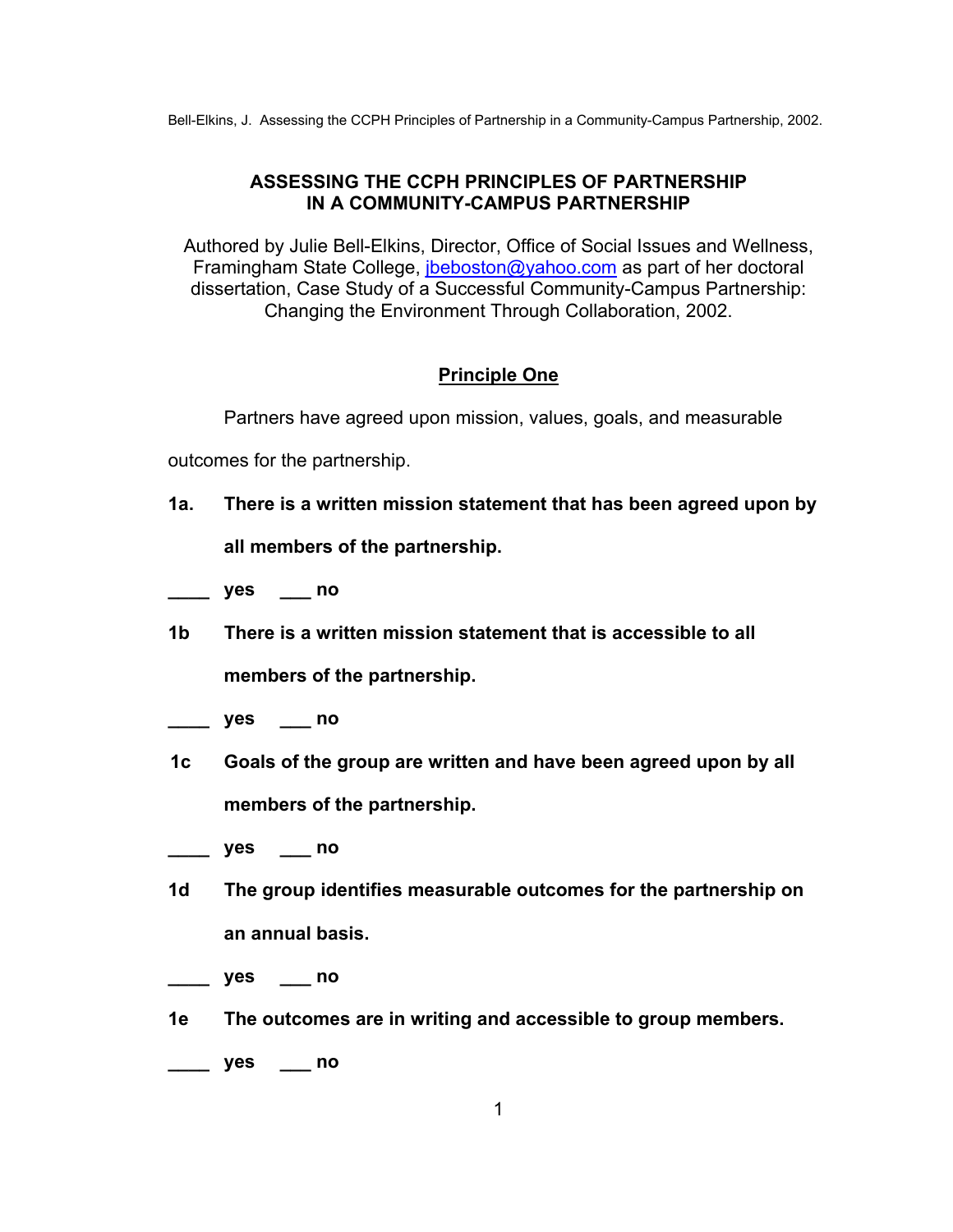- **1f Partners verbally reflect a common mission and goals through interactions with other in the community.**
- **\_\_\_\_ yes \_\_\_ no**
- **1g The mission, goals, and outcomes are revisited on an annual basis.**
- **\_\_\_\_ yes \_\_\_ no**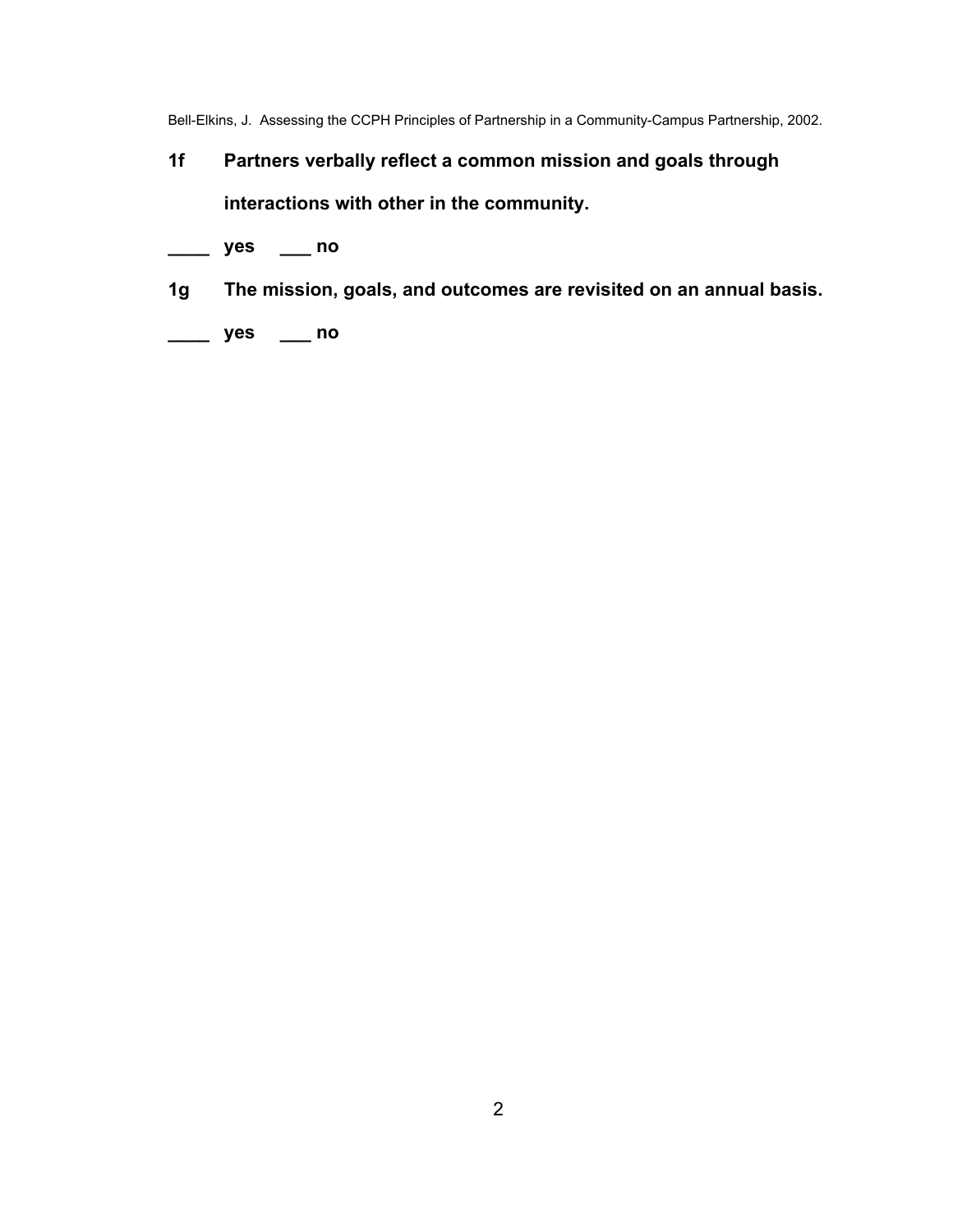## **Principle Two**

The relationship between partners is characterized by mutual trust, respect, genuineness, and commitment.

# **2a Members address each other respectfully in meetings by making eye contact with each other.**

Never true rarely true unsure usually true always true

# **2b Members refer to each other respectfully in the group by using parallel titles or names.** (i.e., everyone uses titles or everyone uses first

names).

Never true carely true cunsure usually true always true

# **2c The formal leaders of the partnership addresses group members in a respectful manner by using names or titles.**

Lacktrum Lacktrue Lacktrum always true Lacktrue Lacktrum Lacktrum always true

**2d Verbal and non-verbal cues are in synch when talking about others.** 

(i.e., individuals shake their heads in agreement when they verbally say "yes", etc.)

Never true rarely true unsure usually true always true

## **2e Members consistently participate and follow through on tasks.**

Never true carely true cunsure usually true always true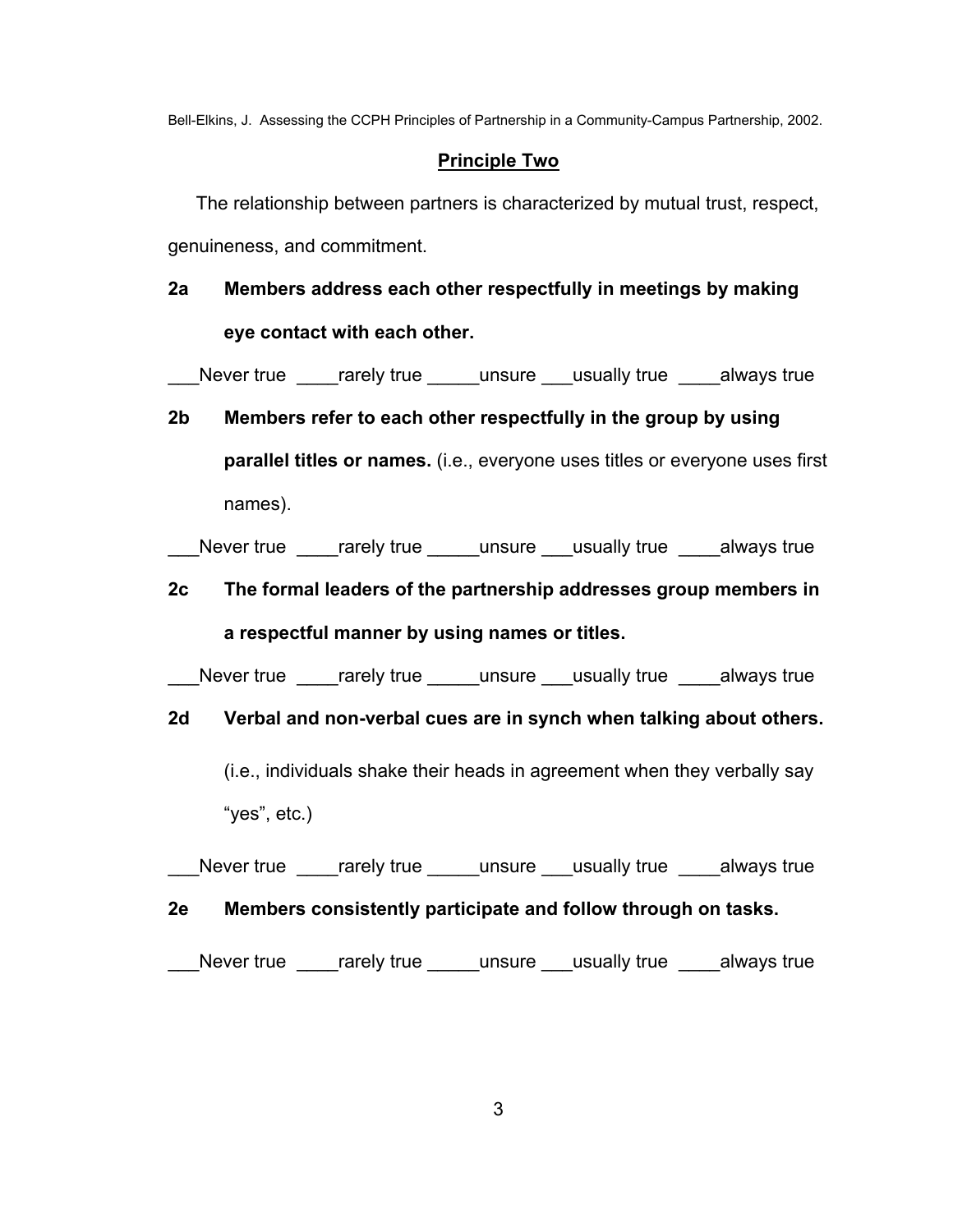## **Principle Three**

The partnership builds upon identified strengths and assets, but also

addresses areas that need improvement.

# **3a Members of the partnership are able to identify the strengths of the group in written documents, interviews, or oral presentations.**

Never true carely true cunsure usually true always true

## **3b The group is willing to examine issues raised by members.**

Never true \_\_\_\_\_rarely true \_\_\_\_\_\_\_unsure \_\_\_\_usually true \_\_\_\_\_\_always true

**3c The group is willing to re-addresses unresolved issues.** 

Never true carely true cunsure usually true always true

# **3d The group sets priorities for what should be accomplished based on member needs.**

Never true carely true cunsure usually true always true

# **3e The partnership works to expand the depth or breadth of what the partnership is good at over time**.

\_\_\_Never true \_\_\_\_rarely true \_\_\_\_\_unsure \_\_\_usually true \_\_\_\_always true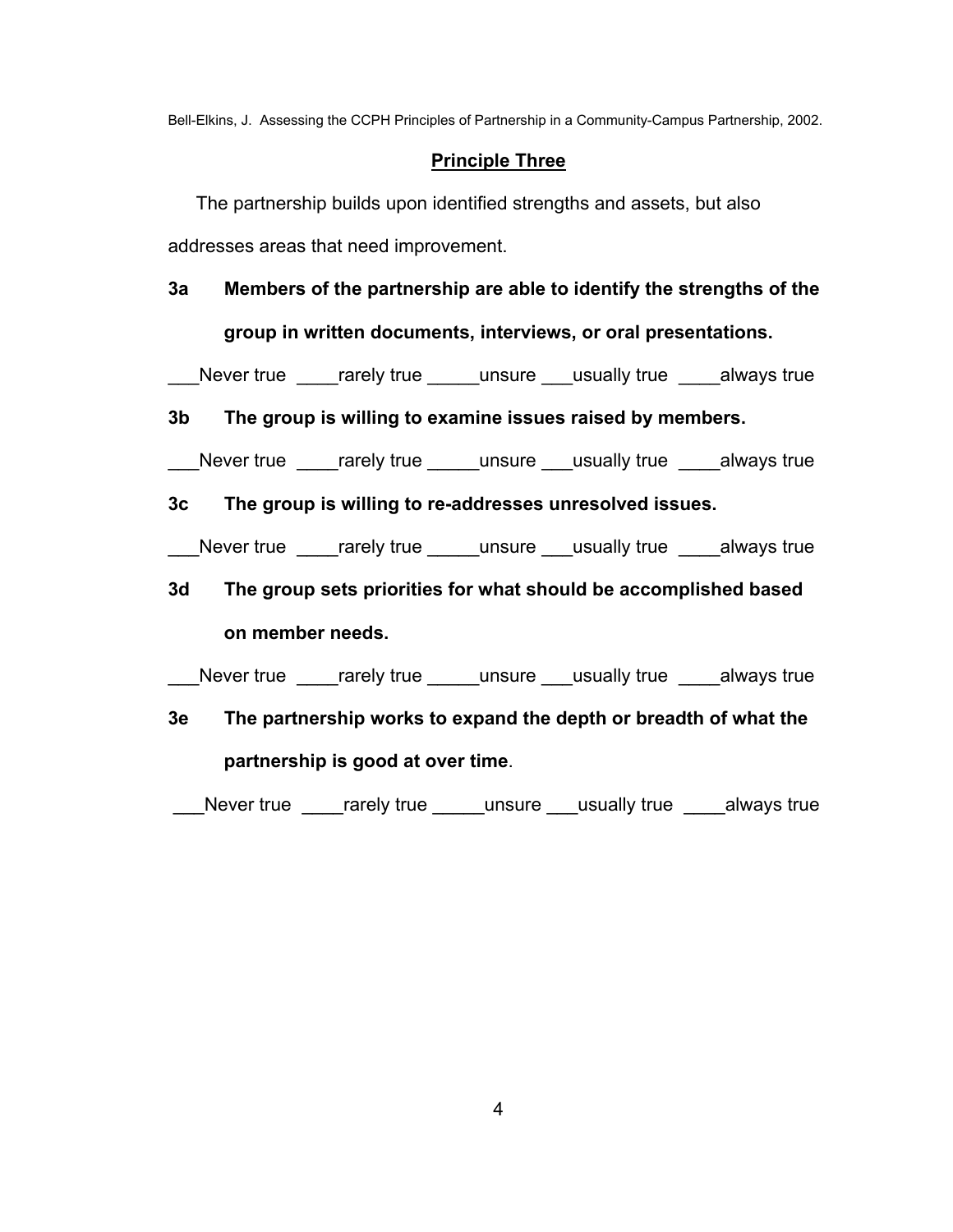## **Principle Four**

The partnership balances power among partners and enables resources among partners to be shared.

**4a Members of the partnership that have resources (i.e., money, equipment, support staff, expertise) share the resources with the group.** 

Never true carely true cunsure usually true always true

**4b Group members who have contacts and relationships outside the group share these resources with members.** 

Never true carely true cunsure usually true always true

**4c The campus and the community share power, leadership, and resources.** 

\_\_\_Never true \_\_\_\_rarely true \_\_\_\_\_unsure \_\_\_usually true \_\_\_\_always true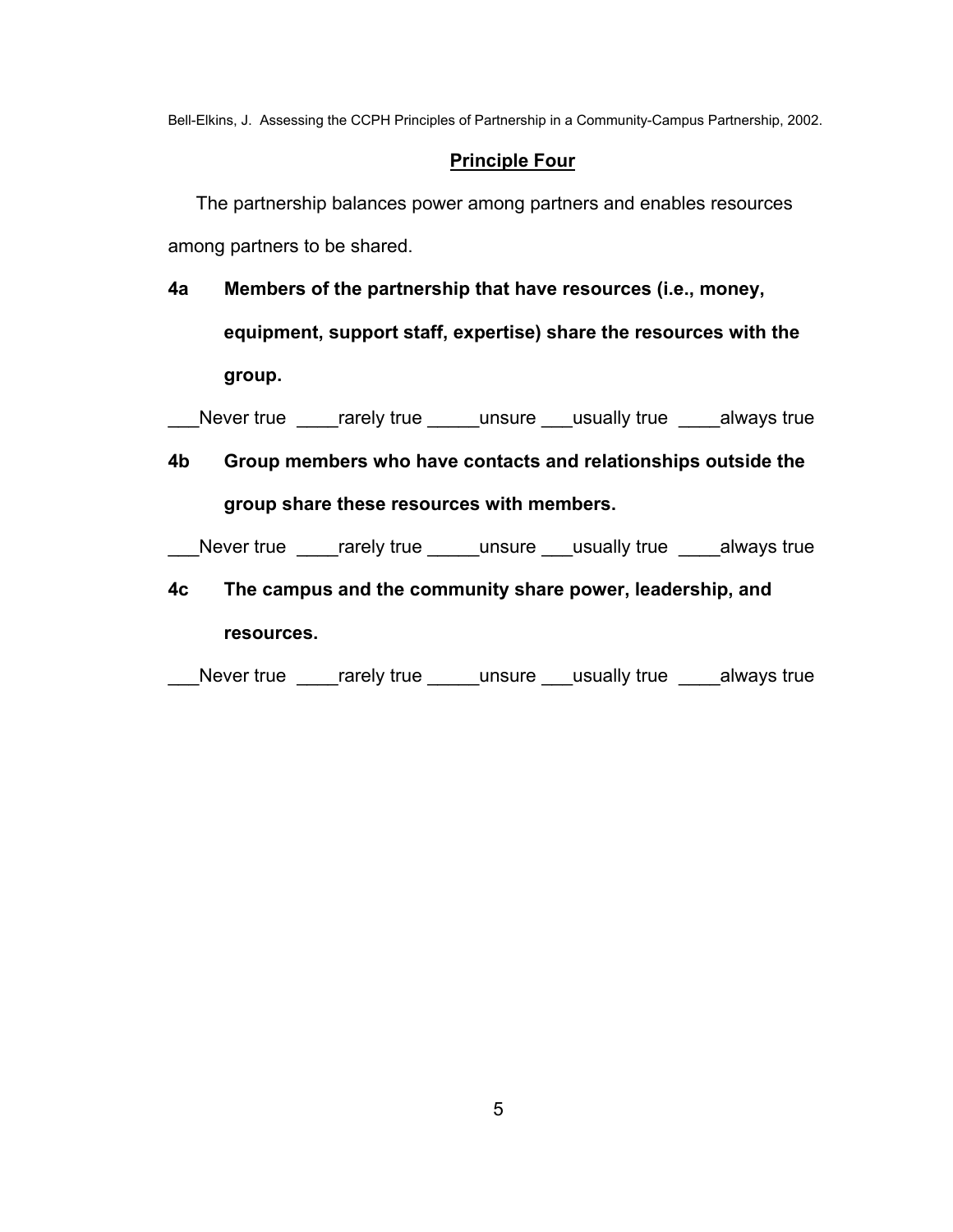## **Principle Five**

There is clear, open and accessible communication between partners. Members make it an ongoing priority to listen to each other. The group has developed a common language that clarifies the meaning of terms, events, or incidents.

**5a Members refer to activities, events, or actions with similar jargon.** 

Never true carely true cunsure usually true always true

**5b All group members are familiar with the methods to raise issues within the partnership.**

Never true carely true cunsure usually true always true

**5c Members have methods of communicating with each other outside the group** (i.e., emails, written minutes, phone calls).

\_\_\_Never true \_\_\_\_rarely true \_\_\_\_\_unsure \_\_\_usually true \_\_\_\_always true

**5d Members ask questions and ask for clarification in the group if interactions, information, or events are unclear.** 

Never true carely true dunsure usually true always true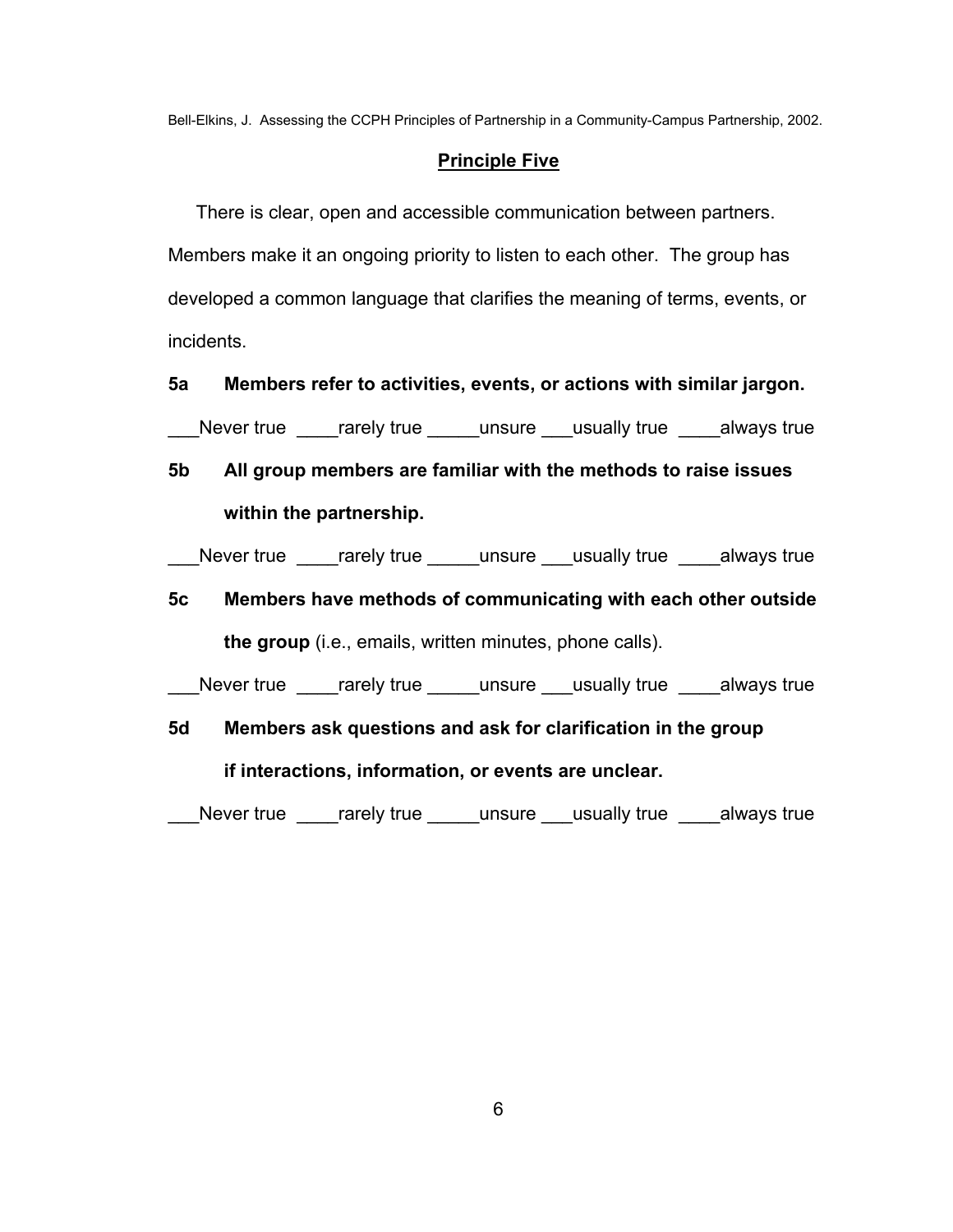## **Principle Six**

Roles, norms, and processes for the partnership are established with the

input and agreement of all partners.

# **6a Members of the group created the leadership of the group** (i.e.,

appointed, elected, chosen).

Never true carely true cunsure usually true always true

# **6b Members of the partnership have formed group norms about**

**patterns of communication and decision-making.** 

Never true rarely true unsure usually true always true

# **6c Group members are familiar with the process of decision making in the group.**

\_\_\_Never true \_\_\_\_rarely true \_\_\_\_\_unsure \_\_\_usually true \_\_\_\_always true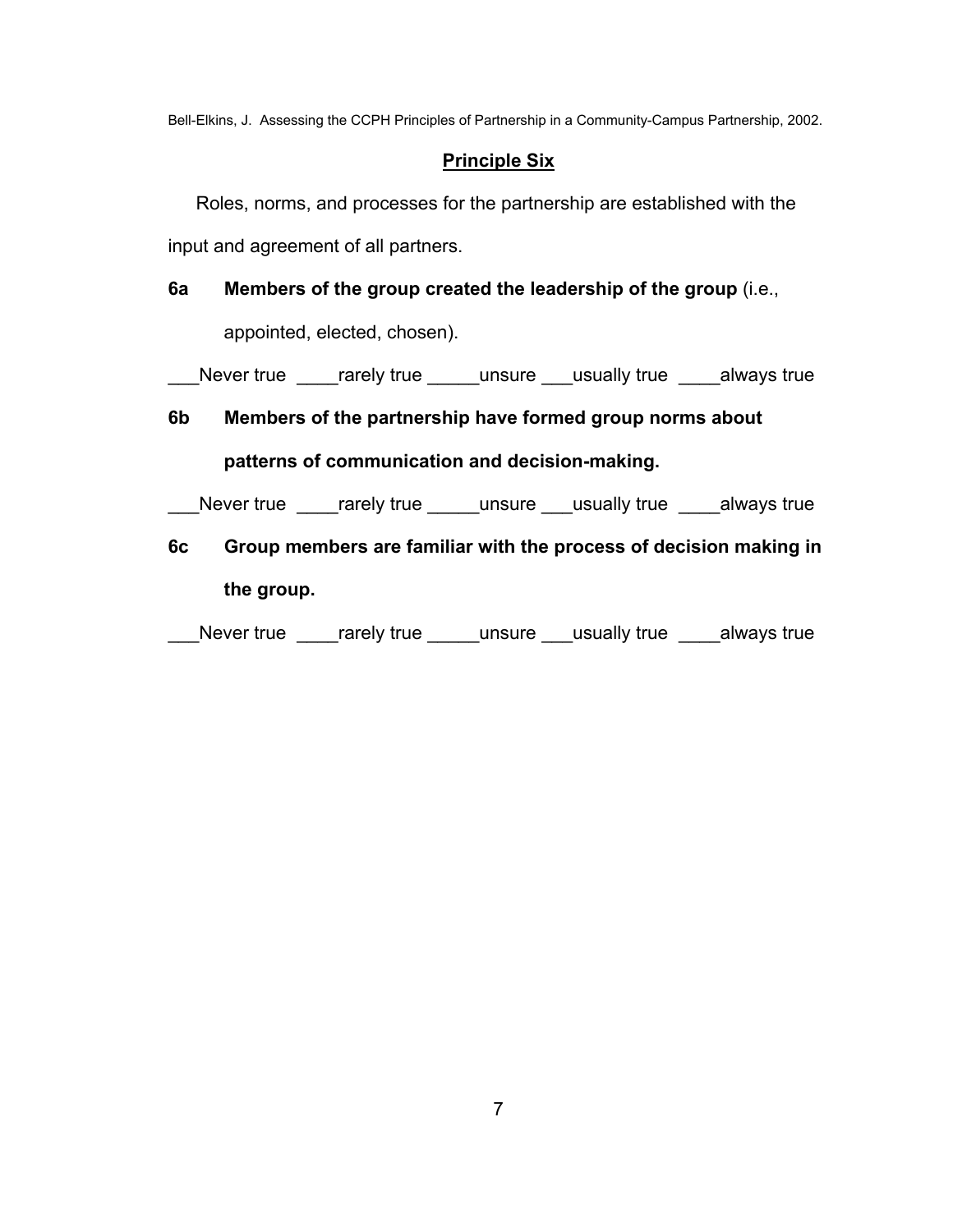## **Principle Seven**

There is feedback to, among, and from all stakeholders in the partnership,

with the goal of continuously improving the partnership and its outcomes.

# **7a Partnership meetings reflect an open exchange of ideas between members.**

Never true carrely true cunsure usually true always true

# **7b The goal of the meetings is focused on improving the partnership and its outcomes.**

\_\_\_Never true \_\_\_\_rarely true \_\_\_\_\_unsure \_\_\_usually true \_\_\_\_always true

# **7c Active members represent various constituencies in the partnership.**

\_\_\_Never true \_\_\_\_rarely true \_\_\_\_\_unsure \_\_\_usually true \_\_\_\_always true

## **7d A diversity of participants interact verbally at the meetings.**

Never true carely true cunsure usually true always true

# **7e Non-verbal language is consistently reflected with verbal**

**comments,** (i.e., members shake head in agreement and then follow-up

with verbal comments that support their non-verbal nods of agreement)

Lotter True the Lunch of true Lunsure Lusually true Lunch always true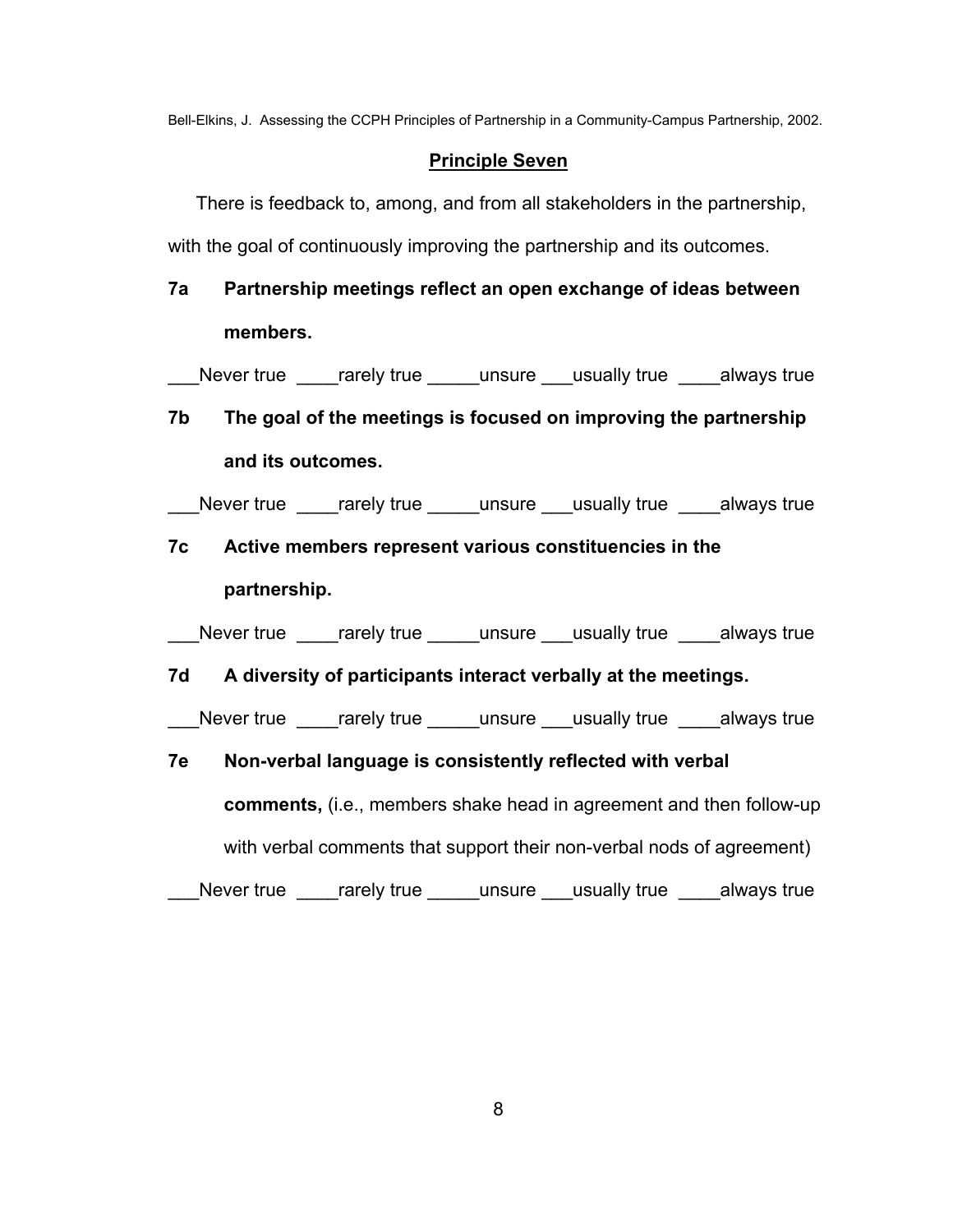## **Principle Eight**

Partners share the credit for the partnership's accomplishments.

# **8a When talking about accomplishments with the group, leaders share**

## **the credit with members of the group.**

\_\_\_Never true \_\_\_\_rarely true \_\_\_\_\_unsure \_\_\_usually true \_\_\_\_always true

**8b When formal group leaders talk about the partnership outside the** 

## **group, credit is shared for accomplishments.**

Let Never true Let arely true Let ansure Lusually true Let always true

## **8c When members of the group write about partnership**

## **accomplishments, various contributors are listed.**

Lottare Mever true Lettaraly true Lettarian Lusually true Lettaraus true Lettaraus true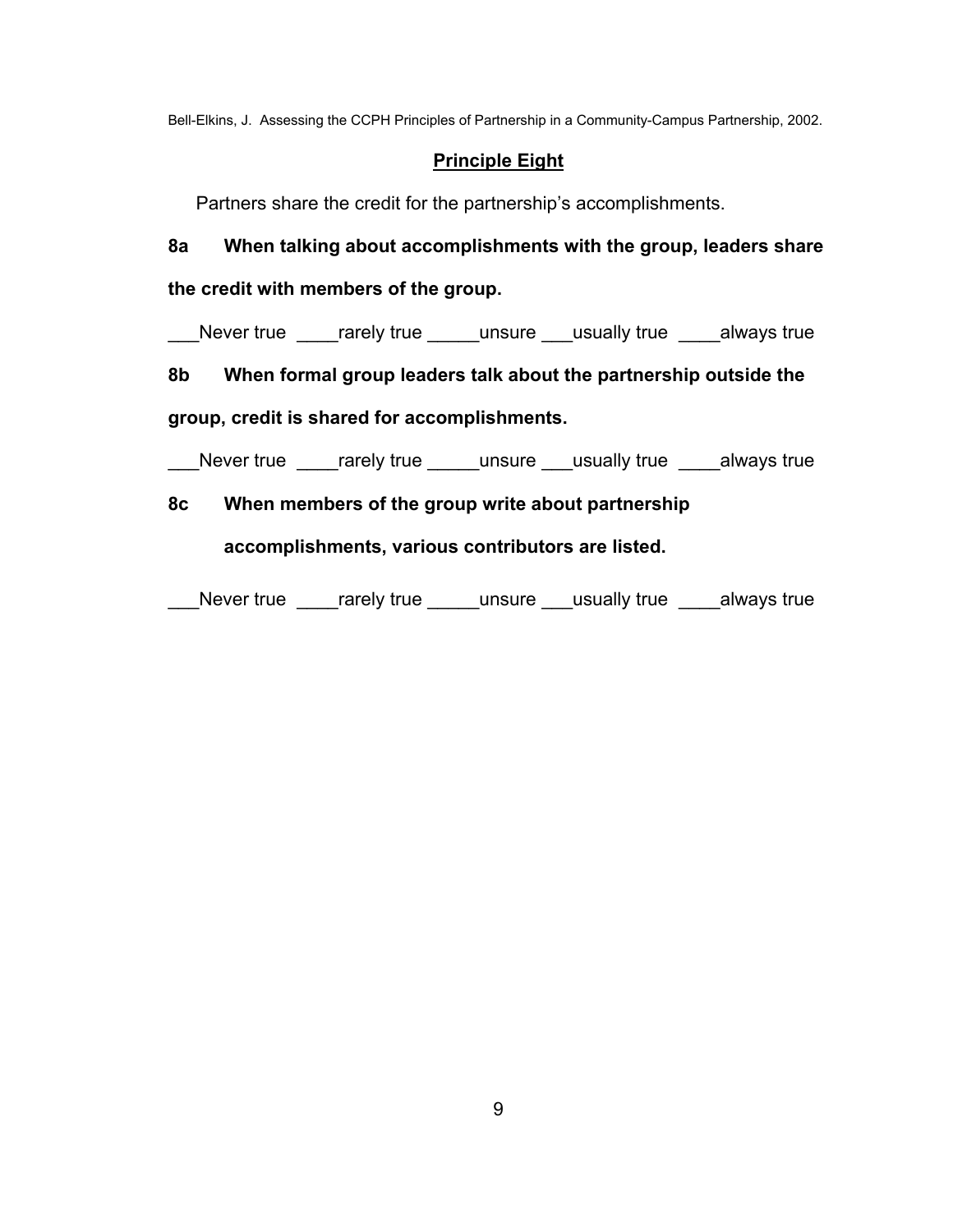## **Principle Nine**

Partnerships take time to develop and evolve over time.

# **9a Meeting minutes or other group documents reflect a positive evolution within the partnership.**

\_\_\_Never true \_\_\_\_rarely true \_\_\_\_\_unsure \_\_\_usually true \_\_\_\_always true

**9b The partnership has been formed to be on-going group.** 

Never true carely true cunsure usually true always true

**9c There is adequate structure and commitment on the part of the** 

**community and the campus to maintain an on-going partnership.** 

Never true carely true cunsure usually true always true

**9d Campus and community leaders demonstrate commitment to the partnership over time through attendance at meetings, and by making contributions to support the mission of the partnership.** 

Never true carely true cunsure usually true always true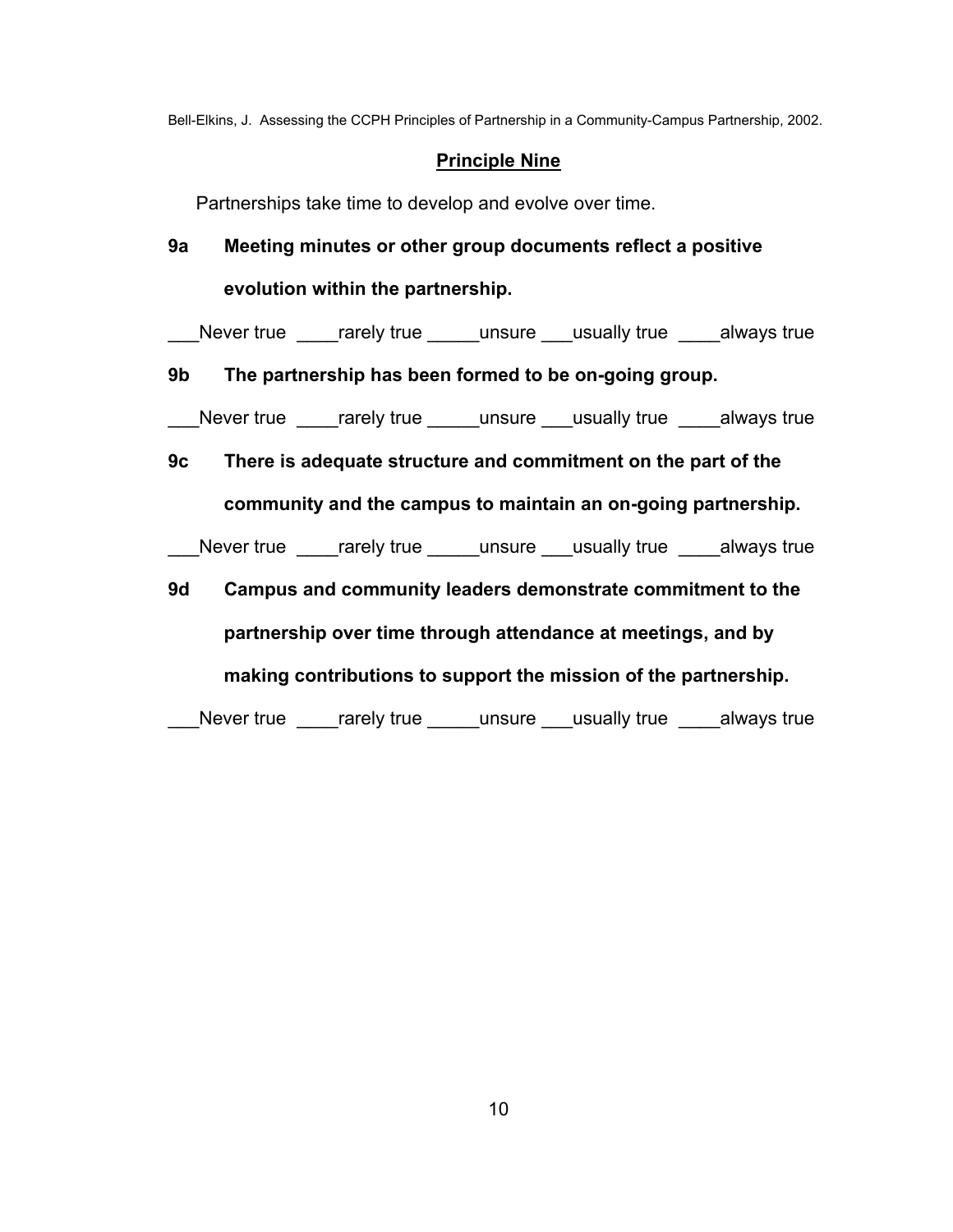## **Principle Ten**

The partnership is a *community*-campus partnership.

- **10a Partnership meetings are held at a location in the community.**
- **\_\_\_\_yes \_\_\_\_no**
- **10b Community leaders are viewed as leaders of the partnership.**
- Never true carely true cunsure usually true always true
- **10c The campus is committed to educating its students to be good neighbors.**

\_\_\_Never true \_\_\_\_rarely true \_\_\_\_\_unsure \_\_\_usually true \_\_\_\_always true

**10d Members of the partnership view the group as a community committee not a campus committee.** 

Never true carely true cunsure usually true always true

**10e Formal leadership (mayor, selectman, council members) within the community support the partnership.** 

Never true carely true cunsure usually true always true

**10f The campus communicates the importance of forming and sustaining a partnership with the community through its** 

## **commitment of resources**

Never true carely true dunsure usually true always true

**10g The community communicates the importance of forming and sustaining a partnership with the campus through its commitment of resources.**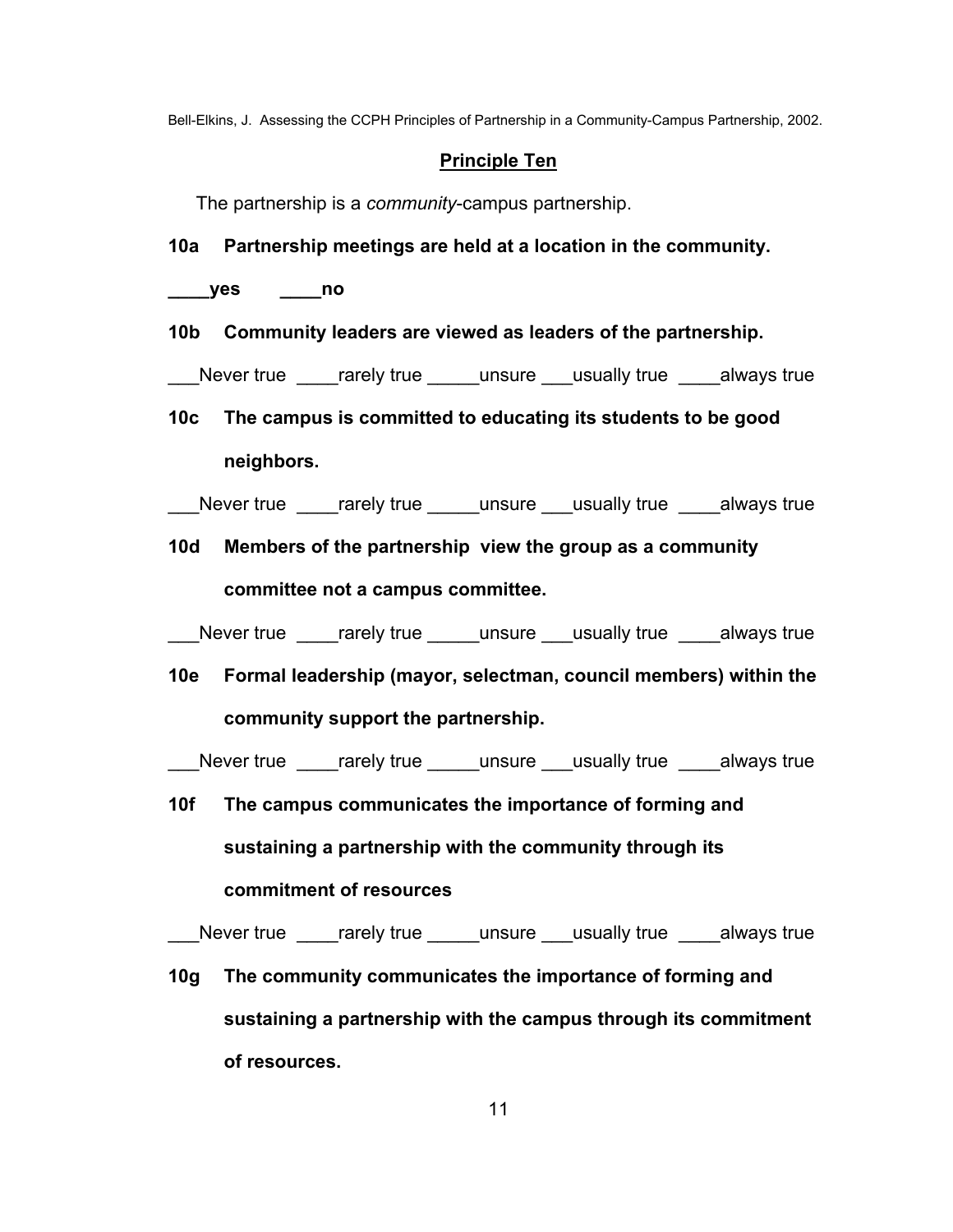\_\_\_Never true \_\_\_\_rarely true \_\_\_\_\_unsure \_\_\_usually true \_\_\_\_always true

# **10h Community and campus leaders allocate resources to collaborate on community issues.**

\_\_\_Never true \_\_\_\_rarely true \_\_\_\_\_unsure \_\_\_usually true \_\_\_\_always true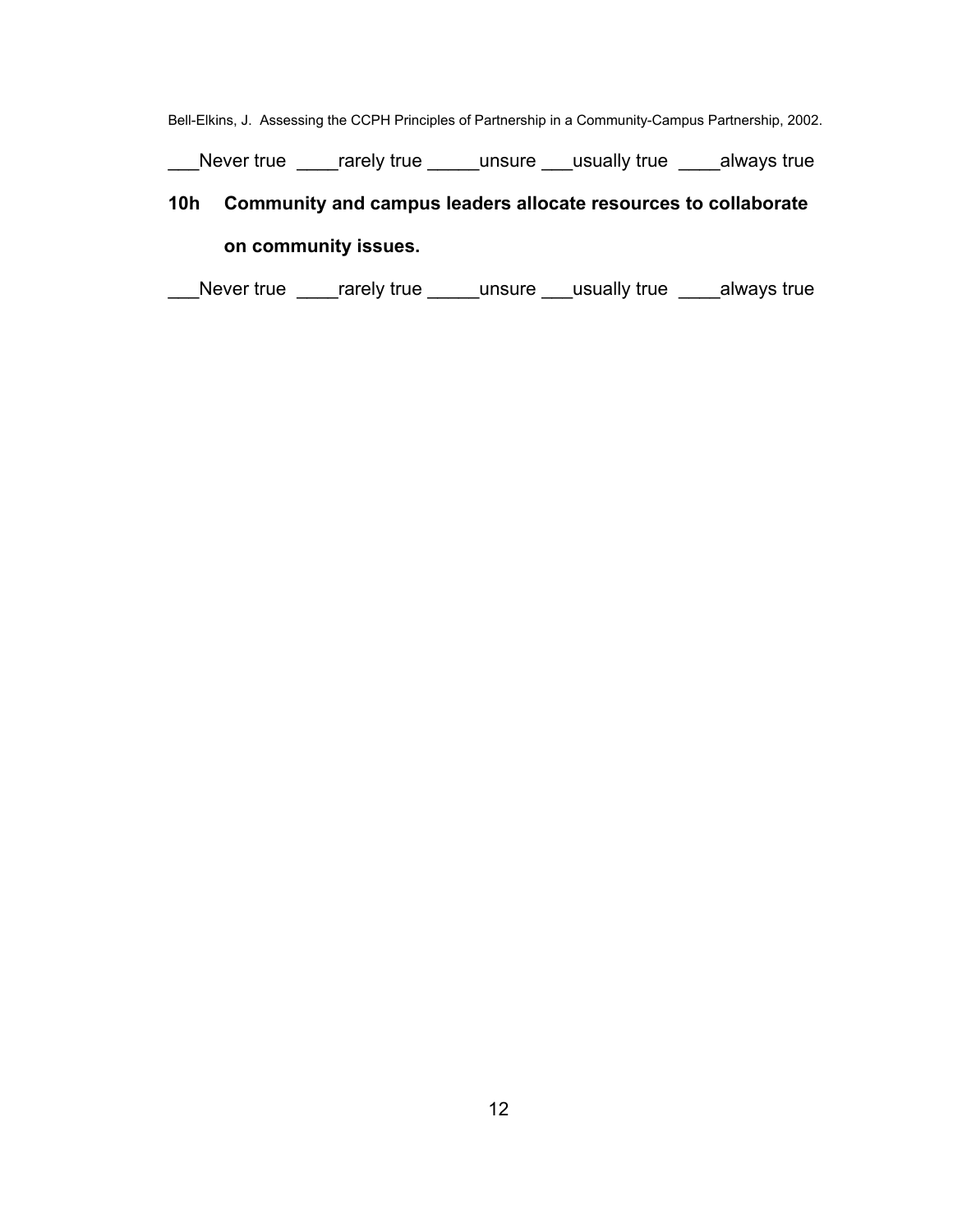### **GUIDELINES FOR PARTICIPATORY RESEARCH IN HEALTH PROMOTION**

George MA, Daniel M, Green LW. Appraising and funding participatory research in health promotion. *Int Q Community Health Educ.* 1998-99;18 (2):181-197.

Presented below are guidelines intended for use by grant application reviewers to appraise whether proposals for funding as participatory research meet participatory research criteria. These guidelines can also be used as a checklist by academic and community researchers in planning their projects. The methods used in developing these guidelines are found in Appendix B.

As presented, the instrument employs what may be considered a generic set of guidelines that define participatory research. These guidelines represent a systematic attempt to make explicit and thus observable and possibly measurable the principles and defining characteristics of participatory research, from the perspective of health promotion. By objectifying these principles and characteristics, the guidelines will not find uniform favour with all those who advocate a more unstructured form of participatory research. Nevertheless, if participatory research is to be funded as *research*, it is necessary (for reasons discussed earlier) to make as explicit as possible the essential components of the process.

In attempting to ascribe specificity and concreteness to participatory research practice, the guidelines risk denying the very essence of leaving the agenda open for local adaptation of the research. We therefore avoided attaching a single summative scoring procedure to the guidelines and we caution the user that some of the classification categories do not follow a simple hierarchy from weak to strong participatory research. For example, guideline number 1f suggests that "community participants should be able to contribute their physical and/or intellectual resources to the research process." The categories range from "no enabling of contribution from participants (researchers do it all)" to "full enabling of participants' resources (researchers act only as facilitators)." The latter category is not necessarily better than some of the middle categories, depending on the relationship called for or negotiated by the parties involved, including community members, researchers and funding sponsors (Labonté, 1993). Another example of the need to decide on the appropriate weight to be given categories within guidelines is number 6a: "Do community participants benefit from the research outcomes? At one end of the categories is "research benefits researchers or external bodies only." At the other is "research benefits community only." A preferable arrangement to the latter might be one of the middle categories in which both benefit.

This leaves open the choice of classification procedures and weights to the funding agency or project collaborators according to the relative importance they would attach to the various dimensions and to the categories within each criterion or guideline.

### **GUIDELINES AND CATEGORIES FOR CLASSIFYING PARTICIPATORY RESEARCH PROJECTS IN HEALTH PROMOTION**

### **Definition**

Participatory research is defined as systematic inquiry, with the collaboration of those affected by the issue being studied, for purposes of education and taking action or effecting change.

### **Instructions**

The following guidelines can serve to appraise the extent to which research projects align with principles of participatory research.

For each guideline, check only one box. Some of the guidelines may not be applicable to the research project, in which case no boxes should be checked, or boxes labelled "Not Applicable" should be added to all the guidelines for users to check when appropriate. The categories identified by boxes for most guidelines increase in appropriateness to participatory research from left to right, but the most appropriate level for some projects on some guidelines might be more toward the middle or even to the left of the row of boxes.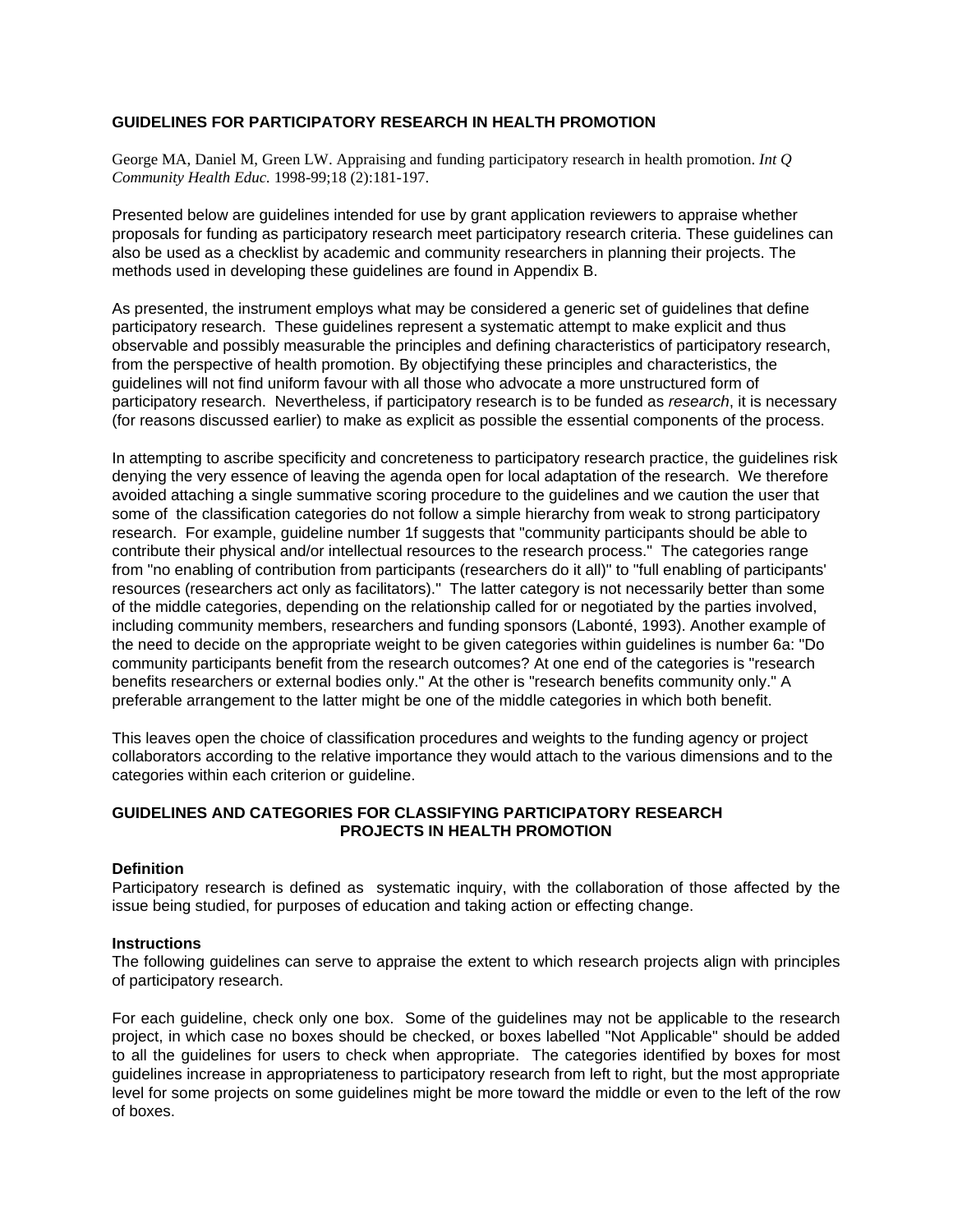## **Guidelines**

 $\overline{a}$ 

### **1. Participants and the nature of their involvement:**

a) Is the community<sup>1</sup> of interest clearly described or defined?

|     | no description                                | inexplicit/general<br>description                 | general description but<br>explicit                 | general /detailed<br>description                   | detailed description                                                                              |
|-----|-----------------------------------------------|---------------------------------------------------|-----------------------------------------------------|----------------------------------------------------|---------------------------------------------------------------------------------------------------|
| (b) | the issue?                                    |                                                   |                                                     |                                                    | Do members of the defined community participating in the research have concern or experience with |
|     |                                               |                                                   |                                                     |                                                    |                                                                                                   |
|     | no concern or<br>experience with the<br>issue | little concern or<br>experience with the<br>issue | moderate concern or<br>experience with the<br>issue | much concern or<br>experience with the<br>issue    | high concern or<br>experience with the<br>issue                                                   |
| (C) | research process?                             |                                                   |                                                     |                                                    | Are interested members of the defined community provided opportunities to participate in the      |
|     |                                               |                                                   |                                                     |                                                    |                                                                                                   |
|     | no opportunity to<br>participate              | little opportunity to<br>participate              | more than one<br>opportunity to<br>participate      | several opportunities to<br>participate            | many opportunities to<br>participate                                                              |
| (d) | represented in the past?                      |                                                   |                                                     |                                                    | Is attention given to barriers to participation, with consideration of those who have been under- |
|     |                                               |                                                   |                                                     |                                                    |                                                                                                   |
|     | no attention to<br>offsetting barriers        | low degree of attention<br>to offsetting barriers | moderate degree of<br>attention to offsetting       | moderate/high degree<br>of attention to offsetting | high degree of attention<br>to offsetting barriers                                                |

barriers

barriers

<sup>&</sup>lt;sup>1</sup> The term *community* is defined in this context as any group of individuals sharing a given interest; this definition includes cultural, social, political, health and economic issues that may link together individuals who may or may not share a particular geographic association. This definition also includes the traditional concept of community as a geographically distinct entity.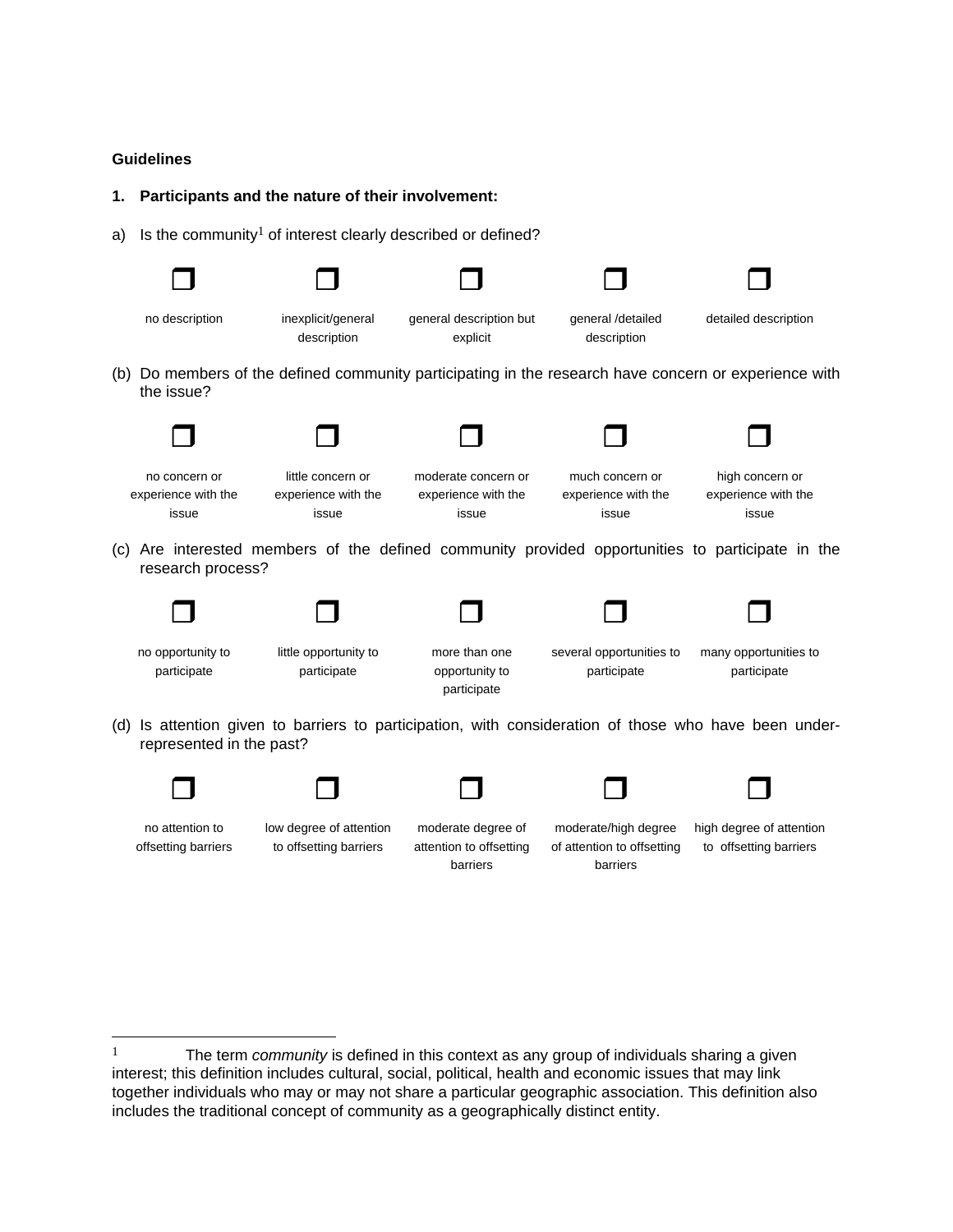e) Has attention been given to establishing within the community an understanding of the researchers'2 commitment to the issue?



(f) Are community participants enabled to contribute their physical and/or intellectual resources to the research process?



#### **2. Origin of the research question:**

 $\overline{a}$ 

(a) Did the impetus for the research come from the defined community?



researched

<sup>&</sup>lt;sup>2</sup> Though the general term *researcher* can refer to both the community participants involved and external persons with specialised training, this usage of *researcher* refers to external persons with specialised training in research methods. In a theoretical sense the collaboration of people in participatory research makes artificial the distinction of specialised *researchers*.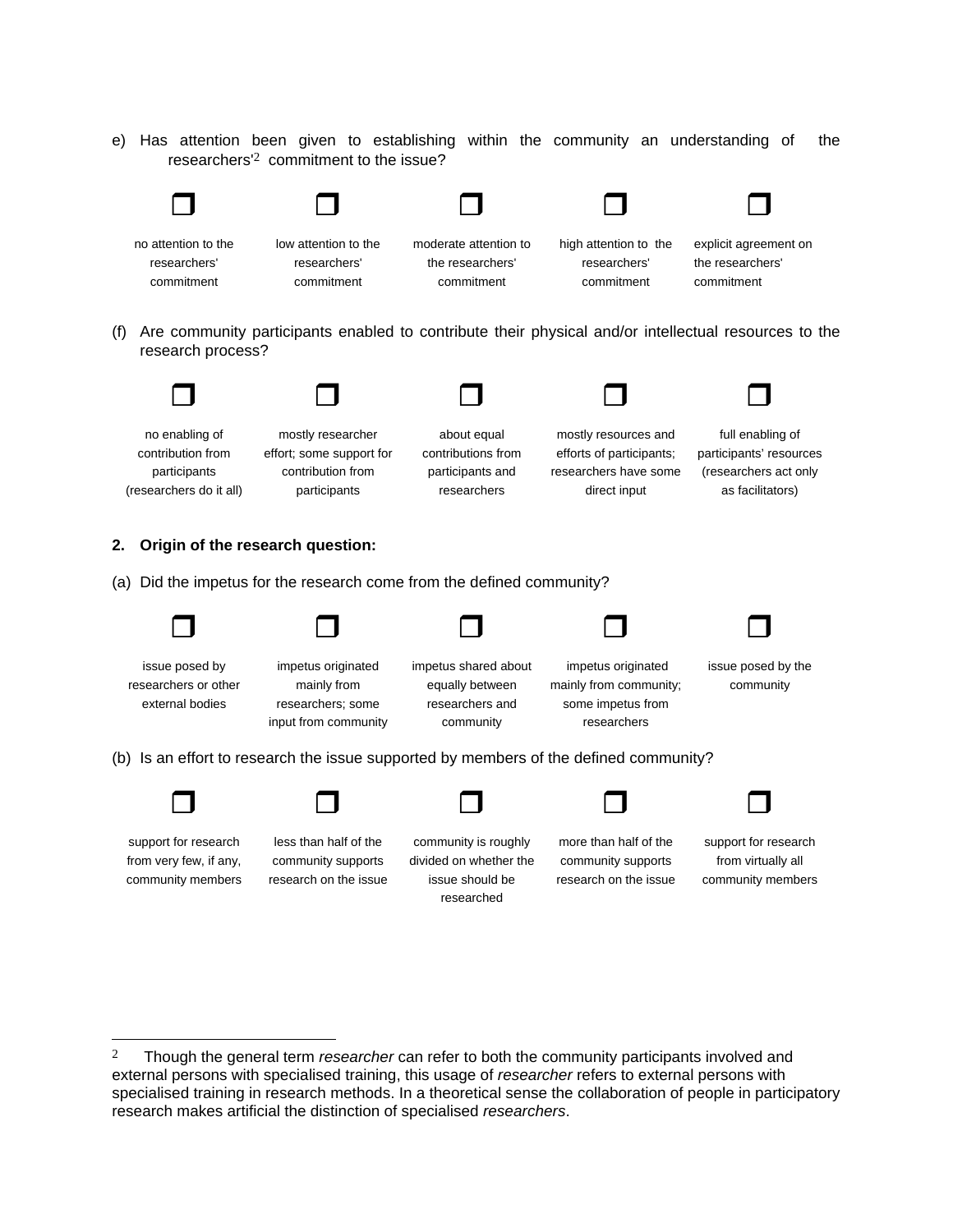### **3. Purpose of the research:**

(a) Can the research facilitate learning among community participants about individual and collective resources for self-determination?

| no provision for<br>learning process | low provision for<br>learning process | moderate provision for<br>learning process | moderate/high<br>provision for learning<br>process | high provision for<br>learning process |
|--------------------------------------|---------------------------------------|--------------------------------------------|----------------------------------------------------|----------------------------------------|

(b) Can the research facilitate collaboration between community participants and resources external to the community?



(d) Does the scope of the research encompass some combination of political, social and economic determinants of health?

|                       | $\mathcal{L}^{\mathcal{L}}$ |                          |                        |                       |
|-----------------------|-----------------------------|--------------------------|------------------------|-----------------------|
| no consideration of   | only one or two             | limited consideration of | moderate consideration | comprehensive         |
| political, social or  | determinants are            | combined determinants    | of combined            | consideration of      |
| economic determinants | considered                  | of health                | determinants of health | combined determinants |

### **4. Process and context—methodological implications:**

(a) Does the research process apply the knowledge of community participants in the phases of planning, implementation and evaluation?

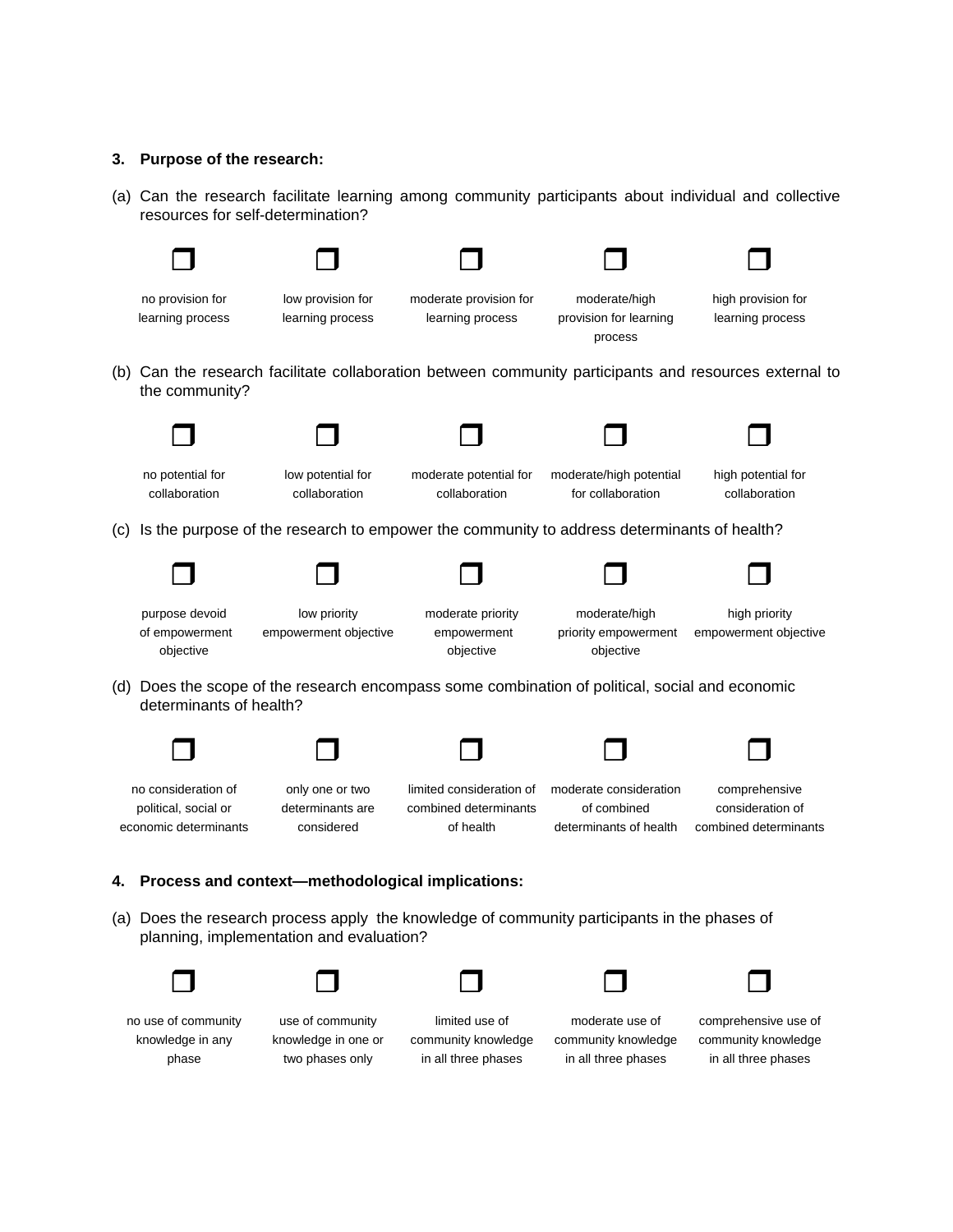

participants in any analytic issue

participants in all three analytic issues

of participants in all three analytic issues

involvement all three analytic issues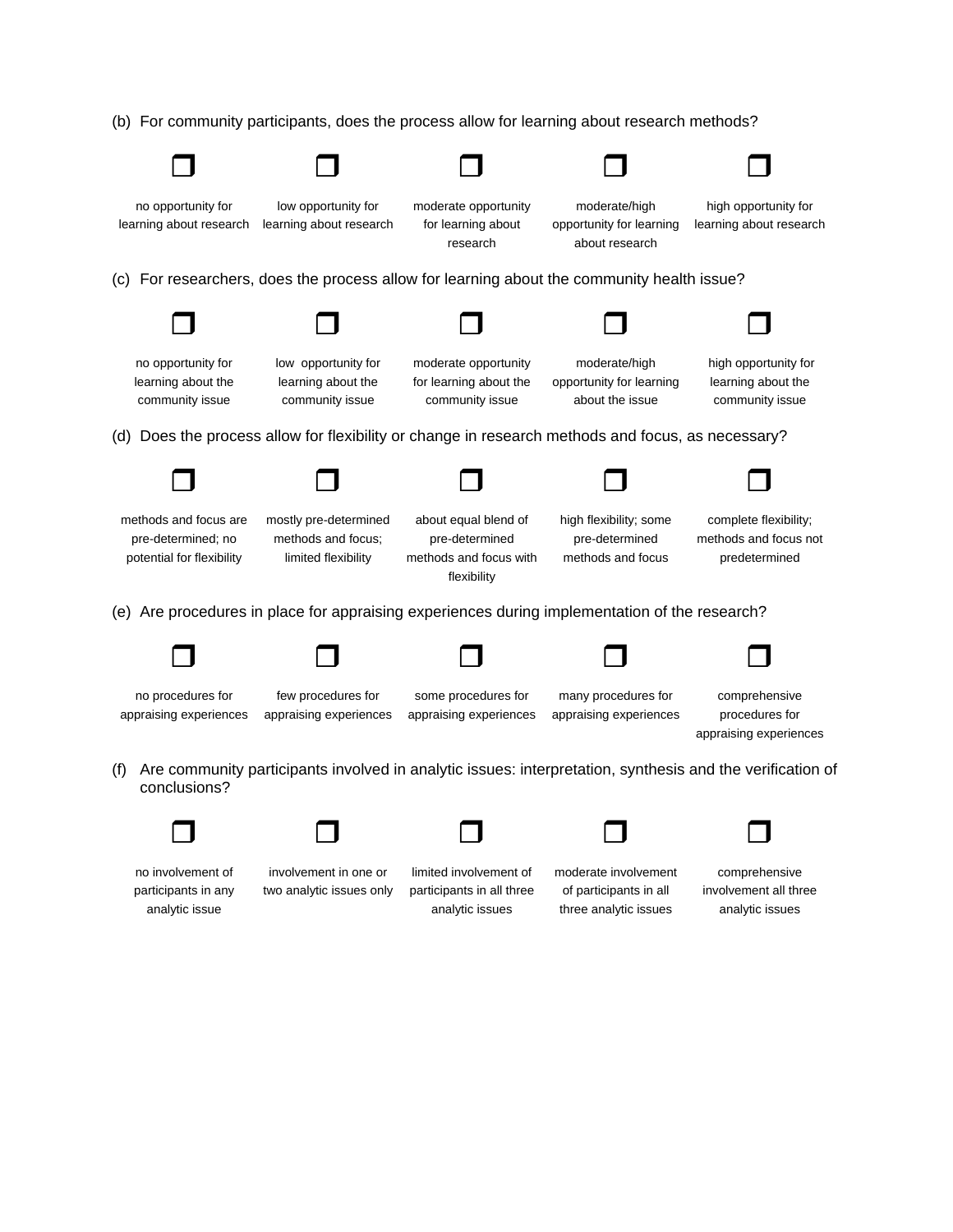#### **5. Opportunities to address the issue of interest:**

(a) Is the potential of the defined community for individual and collective learning reflected by the research process?



(a) Do community participants benefit from the research outcomes?





 $\begin{array}{ccccccccccccccccc} \Box & \Box & \Box & \Box & \Box & \Box & \Box \end{array}$ 

research benefits researchers or external bodies only

research benefits researchers/ external bodies primarily; community benefit is secondary

about equal benefit of research for both researchers/external bodies, and community

research benefits community primarily; benefit is secondary for researchers/ external bodies

explicit agreement on how the research will benefit the community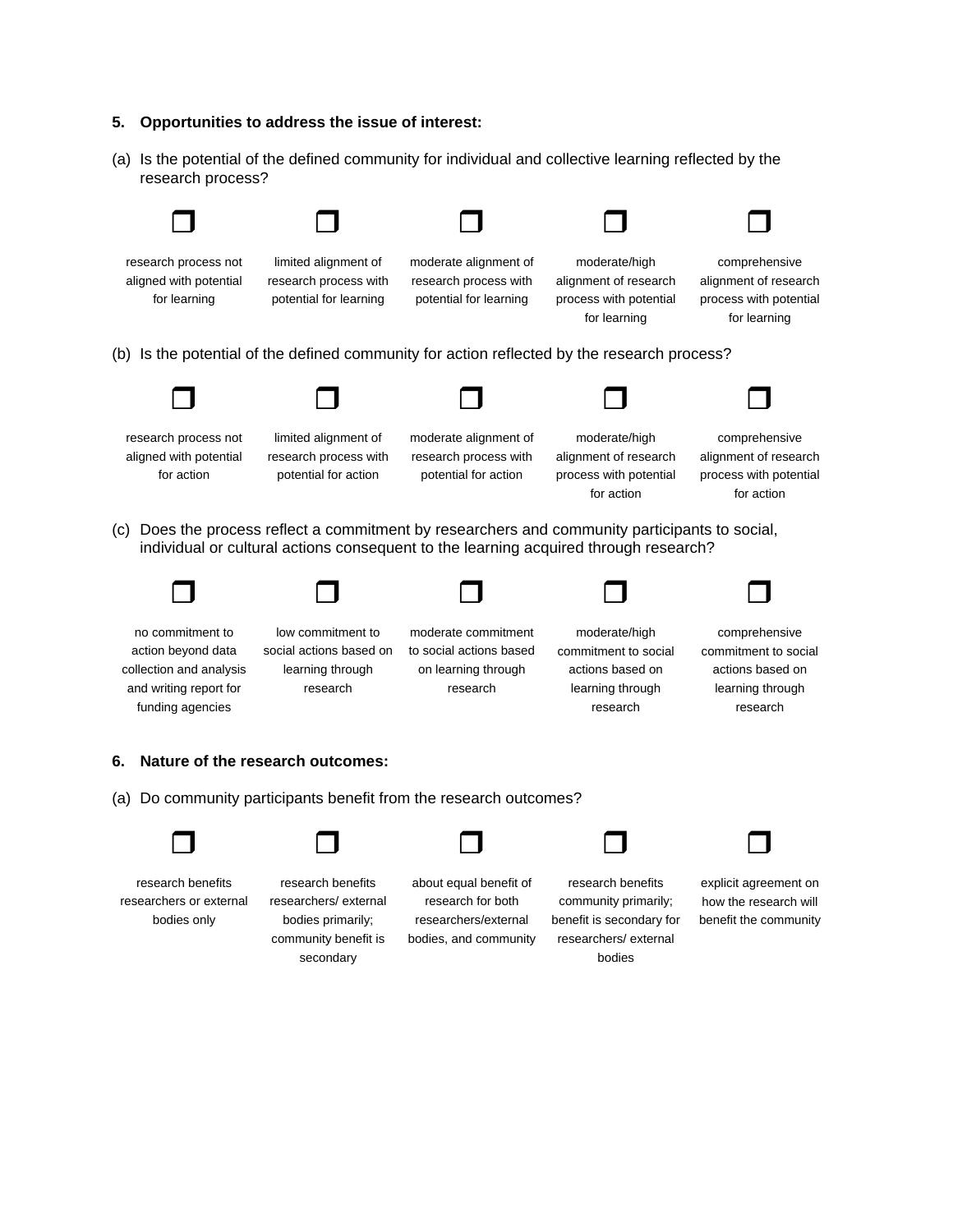(b) Is there attention to or an explicit agreement for acknowledging and resolving in a fair and open way any differences between researchers and community participants in the interpretation of the results?



no attention to or any agreement regarding interpretation issues

low attention to interpretation issues

of interpretation issues

 moderate consideration

high attention to interpretation issues; no explicit agreement

explicit agreement on interpretation issues

(c) Is there attention to or an explicit agreement between researchers and community participants with respect to ownership of the research data?









 $\Box$   $\Box$   $\Box$   $\Box$   $\Box$ 

no attention to or any agreement regarding ownership issues

low attention to ownership issues

moderate consideration of ownership issues

high attention to ownership issues; no explicit agreement

explicit agreement on ownership issues

(d) Is there attention to or an explicit agreement between researchers and community participants with respect to the dissemination of the research results?











no attention to or any agreement regarding dissemination issues

low attention to dissemination issues

moderate consideration of dissemination issues

high attention to dissemination issues; no explicit agreement

explicit agreement on dissemination issues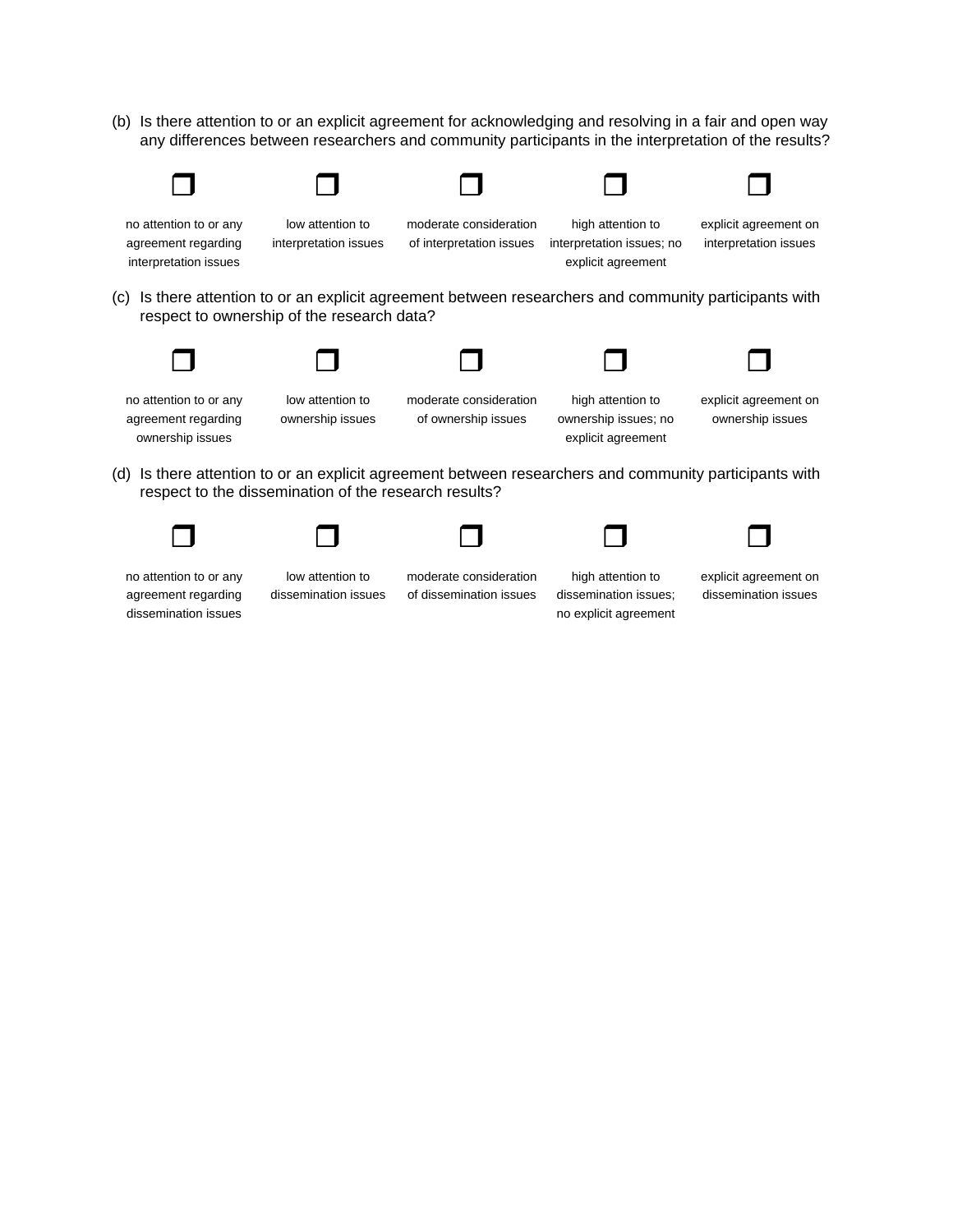# **MODEL GUIDELINES FOR NONPROFITS EVALUATING PROPOSED RELATIONSHIPS WITH OTHER ORGANIZATIONS**

A nonprofitís reputation for integrity, credibility, social responsibility and accountability is its greatest asset. As relationships between governmental agencies, nonprofit organizations and for-profit organizations grow in number and complexity, it is important for non-profit organizations to have clear policies and procedures in place to ensure that the relationships and agreements they enter into and contributions they accept are ethical, promote the mission of the organization, do not involve conflicts of interest, and do not promote activities, organizations or interests that conflict with the organization's goals.

These guidelines are intended to address the most common practical and ethical concerns raised by relationships with and contributions from other organizations. They are general in nature and not intended to address every situation. They reflect the conclusion that ethical issues can be raised by the nature of a partner or contributor as well as by the activity carried out through the partnership or as a result of the contribution. By adapting these guidelines to their own situation, nonprofit organizations can minimize the risk that they will inadvertently enter into relationships that could be publicly embarrassing, internally divisive and counterproductive to organizational goals.

These guidelines are drawn from a review of the literature on this subject. They are intended to help in evaluating a variety of relationships, including giving or receiving financial or in-kind contributions; cosponsoring meetings, programmatic activities, conferences or other events; collaborating or partnering in research, publications and similar projects; and permitting the use of a nonprofitís name or endorsement in cause-related marketing or similar agreements.

## **Considerations in Evaluating a Proposed Relationship**

Fundamental questions to ask before entering a relationship include:

- - Does the proposed activity and/or the proposed relationship promote the mission and values of our organization?
- Will the relationship promote or enhance activities or organizations whose goals are inconsistent with the mission and values of our organization?
- Will the relationship maintain our organization's reputation for objectivity, independence, integrity, credibility, social responsibility and accountability?

Answering these questions involves considering the reputation of the proposed partner, the partner's goals, the subject area of the relationship, the partner's role, and the potential positive and negative consequences of the relationship. It is also useful to assess the organizationís evaluation process to ensure that the right questions will be asked and answered before commitments are made.

## **1. Nature of the Proposed Partner**

It is important to consider the nature of a proposed partner  $-$  its mission, ethical standards and business practices  $-$  for two reasons: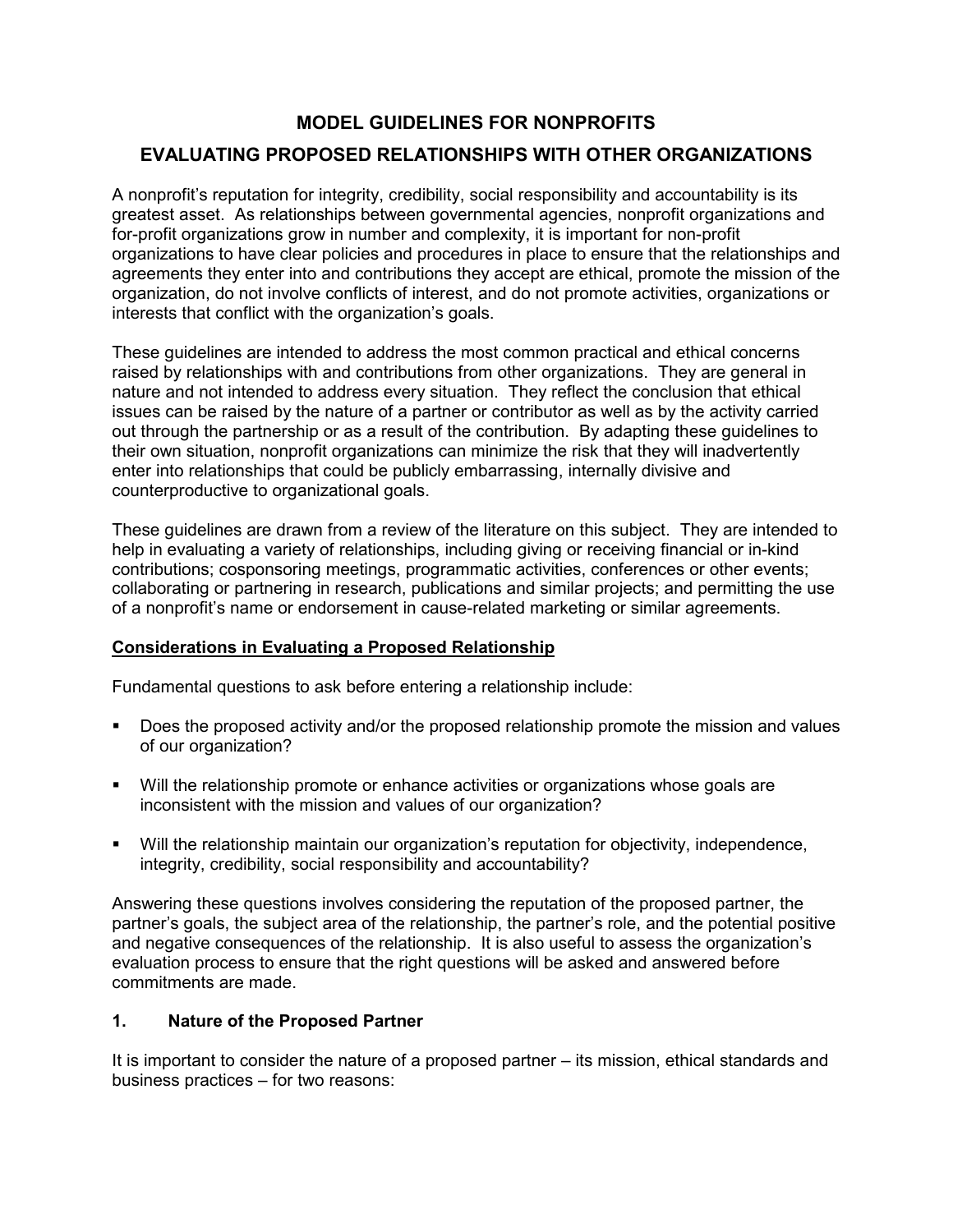- > Relationships are based on mutual gain. Therefore, we are helping to advance our partner's cause or interests as well as our own. Before entering into a relationship, we should carefully consider how we are advancing our partnerís interests and whether it is consistent with our mission to do so.
- ▶ We are judged by the relationships we form. If we associate ourselves with disreputable or unethical partners, our reputation and our ability to fulfill our mission may be seriously compromised.

Key questions about the nature of a potential partner include:

- -Is the proposed partner one with which we would be proud to be publicly associated?
- Does the proposed partner share our mission and values?
- Can we stand behind the products, services and positions taken by the partner?
- **EXTE:** Are the proposed partner's ethical and scientific standards and business practices consistent with ours?
- In the case of funding from a disreputable or unethical source, would we reject the gift if it were a smaller amount? If so, we should reject a larger gift as well, or acknowledge the price we have placed on our organization's integrity.
- Where a proposed partner has undertaken harmful or unethical activities in the past, and claims to be reformed, have we independently confirmed that it has genuinely reformed and is no longer involved in harmful activities?

## **2. Goals of the Proposed Partner**

- Why does the partner want to work with us?
- -Does the proposed partner hope to use our organization's name or its relationship with us to advance its public image, public policy agenda, or its marketing? If so, these goals of the partner should be consistent with our organization's mission and our reputation. Any use of our name should be spelled out in writing in advance to ensure that it is not used to advance an agenda inconsistent with our mission.
- - Does the proposed partner expect that a relationship with us will help secure our support or our silence on activities or issues on which we do not agree? This is a strategy sometimes used by corporations attempting implicitly to "buy the silence" of potential critics.
- - Is the proposed partner related to, or does it have a history of representing or advancing the interests of, an entity with which we would not partner directly? If so, we should consider the proposed relationship to carry with it an indirect relationship with that entity, and we should subject the proposed partnership to special scrutiny. The partnership should be rejected unless we are able to ensure that this indirect relationship will not raise the same ethical concerns or negative consequences as would a direct relationship. This situation arises most often in the context of parent, subsidiary and affiliated organizations.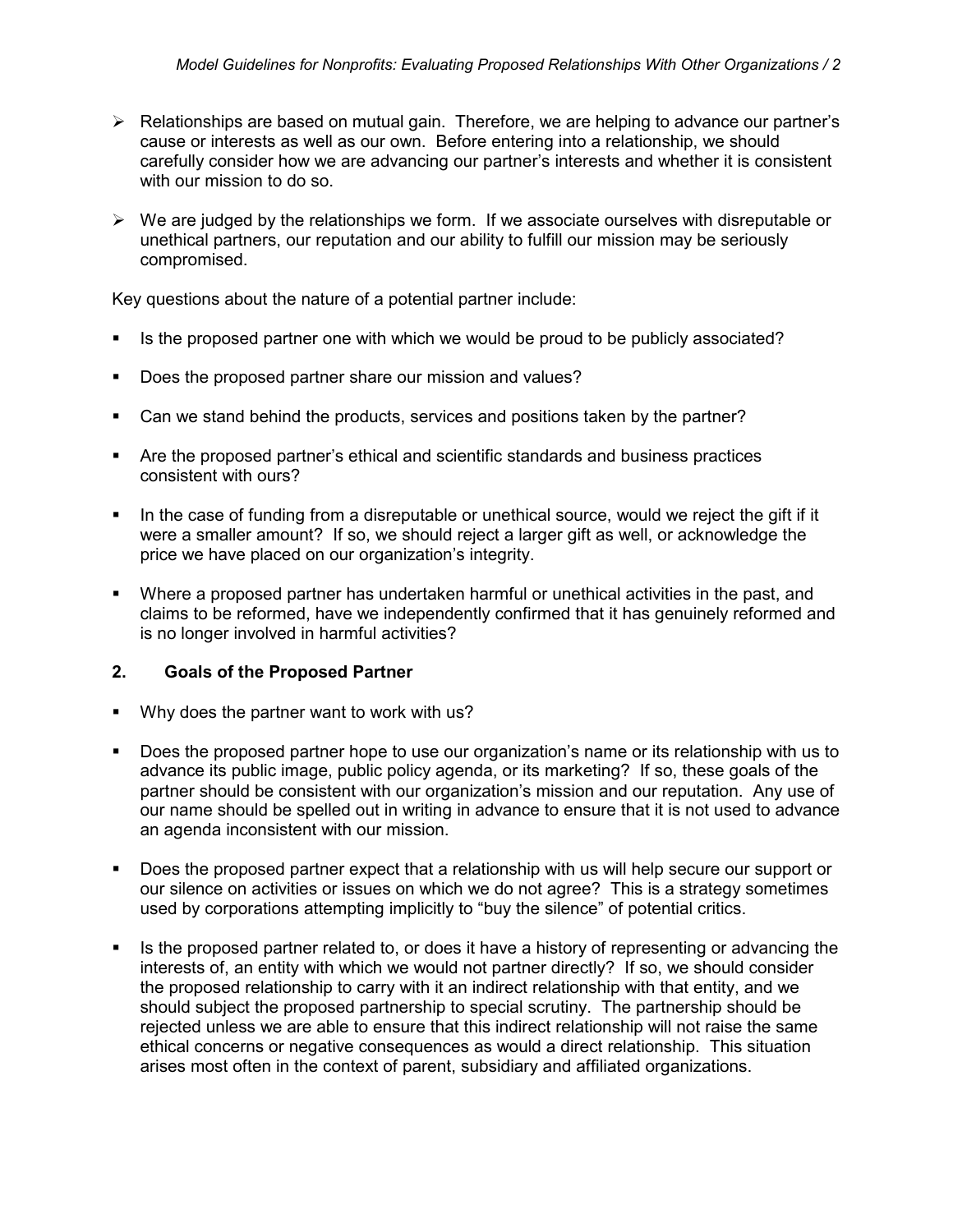## **3. Potential Conflicts of Interest Due to the Subject Area of the Proposed Relationship**

**-** Does the subject area of the proposed relationship raise special conflict of interest concerns? Such conflicts occur, for example, when corporations involved in a potentially harmful activity seek to influence research, publicity or educational programs about its products or services.

## **4. Role of the Proposed Partner**

- What role will the proposed partner play in the relationship?
- -If it is a funding relationship, what "strings" or constraints are attached? Are those constraints justified as a matter of responsible philanthropy  $-$  for example, reporting and budget requirements?
- Is the partner attempting to move our organization in a particular direction in terms of the work we do? Is that consistent with our mission?
- Will the partner participate in the design, execution, evaluation or publicity of a project?
- Will the partner approve materials prior to publication?
- **EXT** Is our independence, objectivity and credibility fully protected, in fact and in public appearance?
- Does our proposed partner have other unwritten expectations about its role in the relationship? If so, these should be identified and put in writing before the relationship is initiated.

# **5. Potential Consequences of the Relationship**

- Are negative consequences foreseeable from this relationship? For example, a relationship that advances the interests of a partner devoted to marketing a harmful product or service, or engaged in unethical business practices, or devoted to racist or other disagreeable causes, all would have foreseeable negative consequences. By lending our name to such an organization through our association, we would be seen as partners in advancing a harmful agenda, seriously damaging our organization's reputation.
- - Is the proposed partner the subject of a boycott or other campaign by environmental, human rights, public health, consumer or other groups? Would our partnership harm an organized effort to sanction or change the behavior of our proposed partner? If so, we should independently investigate the reasons why our proposed partner is in this position before proceeding, and carefully consider the potential harm our partnership could do to the campaign or boycott. We also should consider how our decision to partner with a controversial entity might affect our organization's reputation, morale and public image.
- How will this relationship affect other relationships of value to us? Will it affect our image, reputation, credibility, ability to raise funds or other important assets?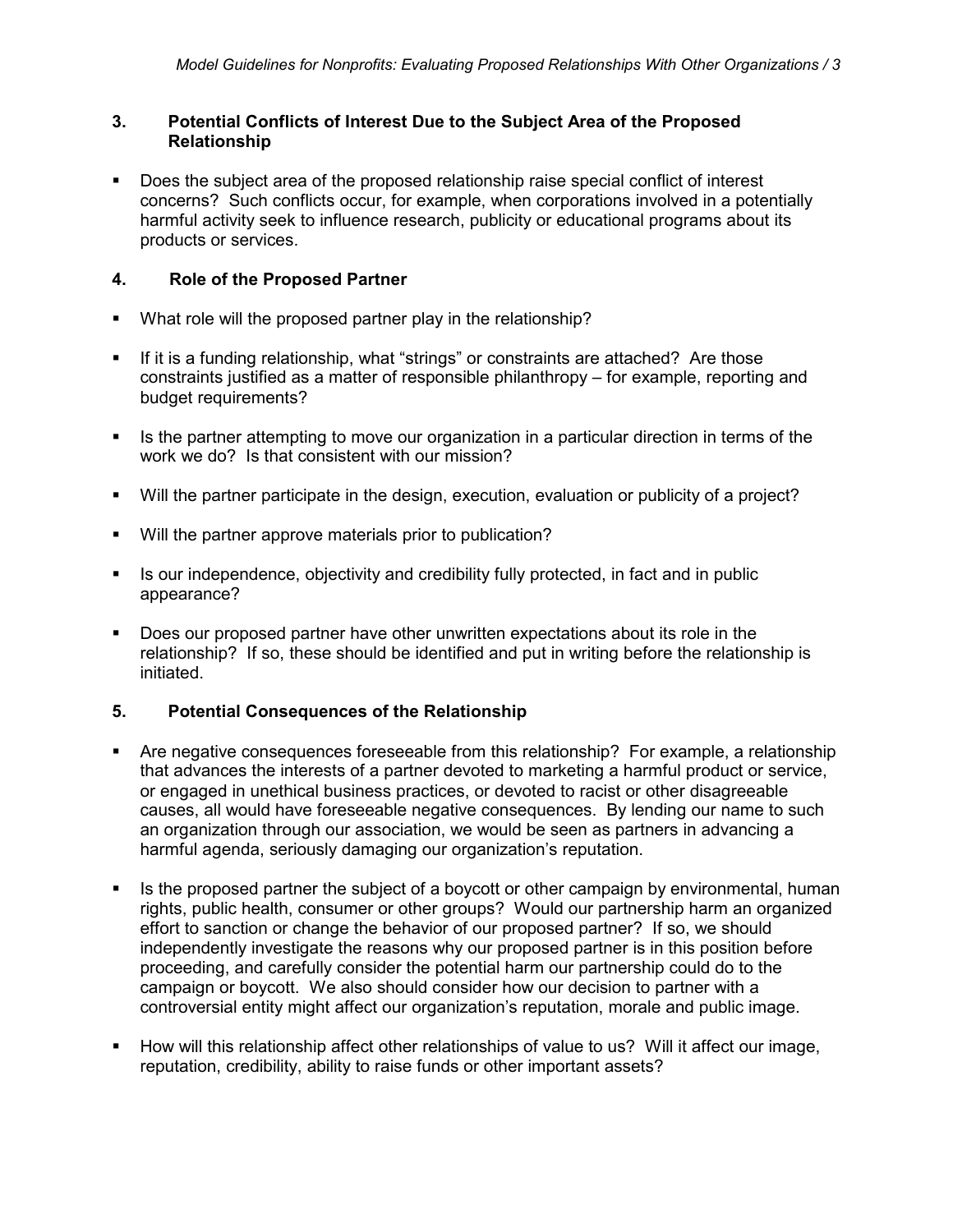- Would we be comfortable if the details of this relationship appeared on the front page of a major newspaper?

## **6. The Evaluation Process**

- How does our organization ensure that new relationships are fairly evaluated before we make commitments?
- - How often are existing relationships reviewed to ensure that they remain consistent with our policies and mission?
- How do we ensure that evaluations are objective, and are not left to those who are most committed to forming a new relationship?
- -What roles do staff play in evaluating relationships?
- -At what point should our Board be involved in reviewing and approving relationships?

*March 2000* 

### **References**

American Council on Science and Health, Ethical Considerations of Accepting Financial Support from the Tobacco Industry, White, Larry C., 1991.

American Medical Association, Guidelines for American Medical Association Corporate Relationships, 1999.

Coalition of Lavender Americans on Smoking and Health and the California Lavender Smokefree Project, ìEthical Funding for LGBT & HIV/AIDS Community-Based Organizations: Practical Considerations when Considering Tobacco, Alcohol and Pharmaceutical Funding," Drabble, L. MSW, MPH, 1998.

Cunningham, P.H., "Damned if You Do, Damned if You Don't" -- Understanding the Ethical Pitfalls in Cause-Related Marketing, Indiana University Center on Philanthropy, 1997.

Josephson, Michael, "Tainted Money, Sleazy Donors and Other Questionable Gifts," NonProfit Times, Feb. 10, 1989, p. 38-9, 41.

Margolis, L.H., "The Ethics of Accepting Gifts from Pharmaceutical Companies," Pediatrics, Vol. 88 pp. 1233-1237, 1991.

Marshall E., "When Commerce and Academics Collide," Science, Vol. 248, pp. 152-156, 1990.

Schulz, W.F., "Tips on Ties to Corporate Sponsors," The Chronicle of Philanthropy, Aug. 27, 1998.

Smith, T., "Sponsorship Guidelines Are a Moral Necessity," The Chronicle of Philanthropy, Oct. 8, 1998.

U.S. Centers for Disease Control and Prevention, "Guidance for Collaboration With the Private Sector," Manual Guide, General Administration CDC-81, Feb. 18, 1997.

U.S. Centers for Disease Control and Prevention, "Accepting Funds from the Tobacco Industry: CDC Guidance for Collaboration with the Private Sector," February, 2000.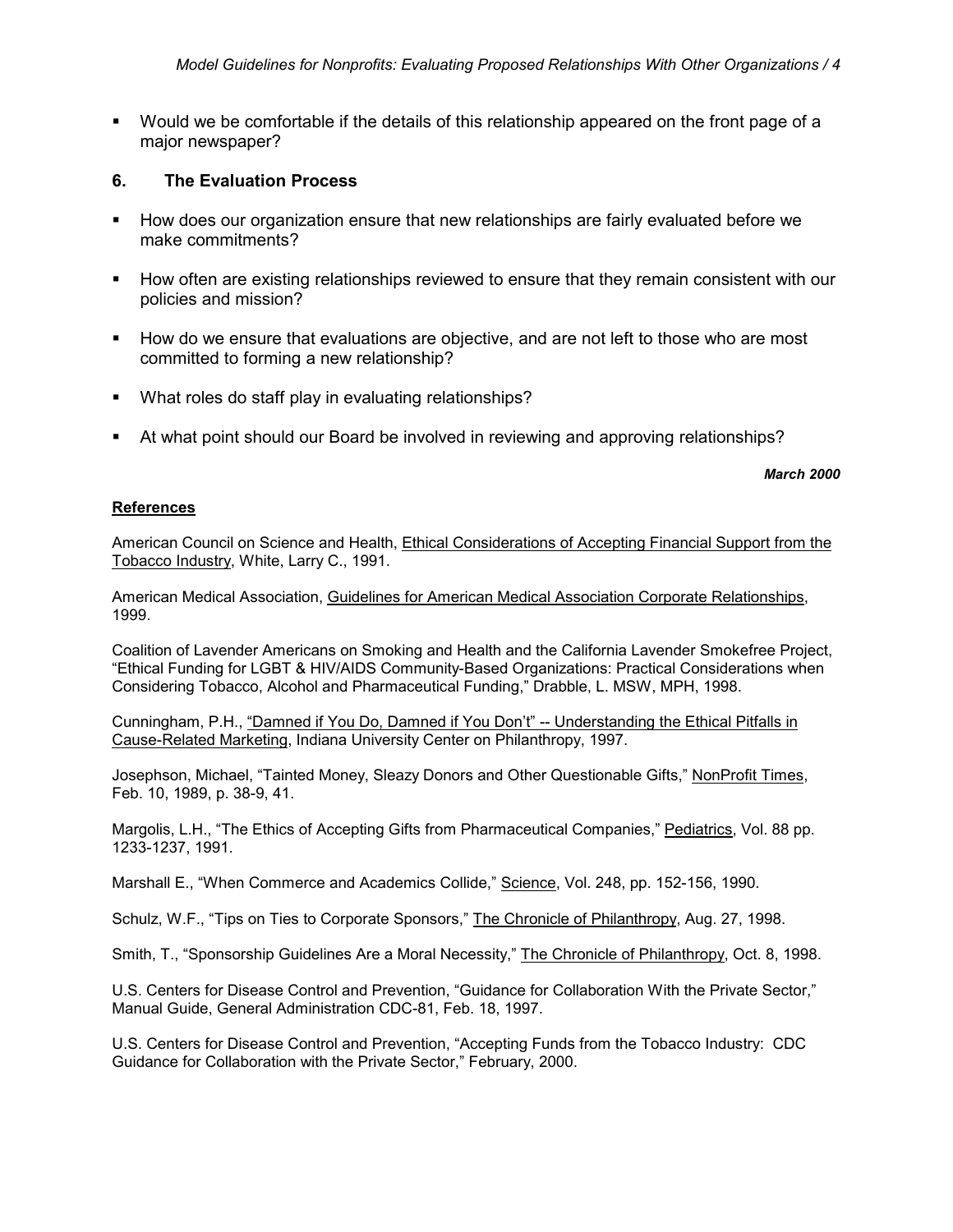## The Wilder Collaboration Factors Inventory

This questionnaire can help your group inventory its strengths on the factors that research has shown are important for the success of collaborative projects. The questionnaire is designed for use by people who are planning or participating in collaborative projects.

There are no right or wrong answers. Your opinion is important, even if it is very different from the opinions of others. When your group sees the results, you all will learn how people feel-whether they all feel the same or different about the questions.

Unless your group has decided to put names on the questionnaires, your answers will not be associated with your name and will be grouped with the answers of others.

### **Instructions**

Please follow the instructions exactly. They are very simple:

- 1. Read each item.
- 2. Circle the number that indicates how much you agree or disagree with each item.
- 3. Do not skip any items.
- 4. Return your form as instructed by your group leader or facilitator.

You might want to do something a bit differently, but we have learned from experience that your group will get the most benefit if you fill out the questionnaire as the instructions describe. Some special situations:

#### "Don't know"

If you feel you don't know how to answer an item, or that you don't have an opinion, circle the "neutral" response, the number 3.

#### Opinion falls "in between two numbers"

If you feel that your opinion lies in between two numbers, pick the lower of the two. Do not put a mark in between the two numbers; and do not circle both of them. For example, if you feel your opinion lies between 1 and 2, circle the 1.

The Wilder Collaboration Factors Inventory was developed by Wilder Research Center and is distributed by Wilder Publishing Center, to accompany Collaboration: What Makes It Work. Purchasers of Collaboration: What Makes It Work, Second Edition, may photocopy this inventory for use only with their collaboration. Separate copies of the inventory, professionally packaged and designed for distribution to members of the collaboration, are also available from Wilder Publishing Center; see ordering information at the back of this book. Because these preprinted inventories include substantial information about each of the factors, many groups find them more useful for spurring group discussion than simply photocopying the inventory from this book. Groups who use the instrument (in either form) are encouraged to notify Wilder Research Center in order to list their use and to become part of the mailing list for future updates or notices. Address: Wilder Research Center, Suite 210, 1295 Bandana Boulevard North, Saint Paul, Minnesota 55108, U.S.A. E-mail: research@wilder.org

Copyright 2001 Amherst H. Wilder Foundation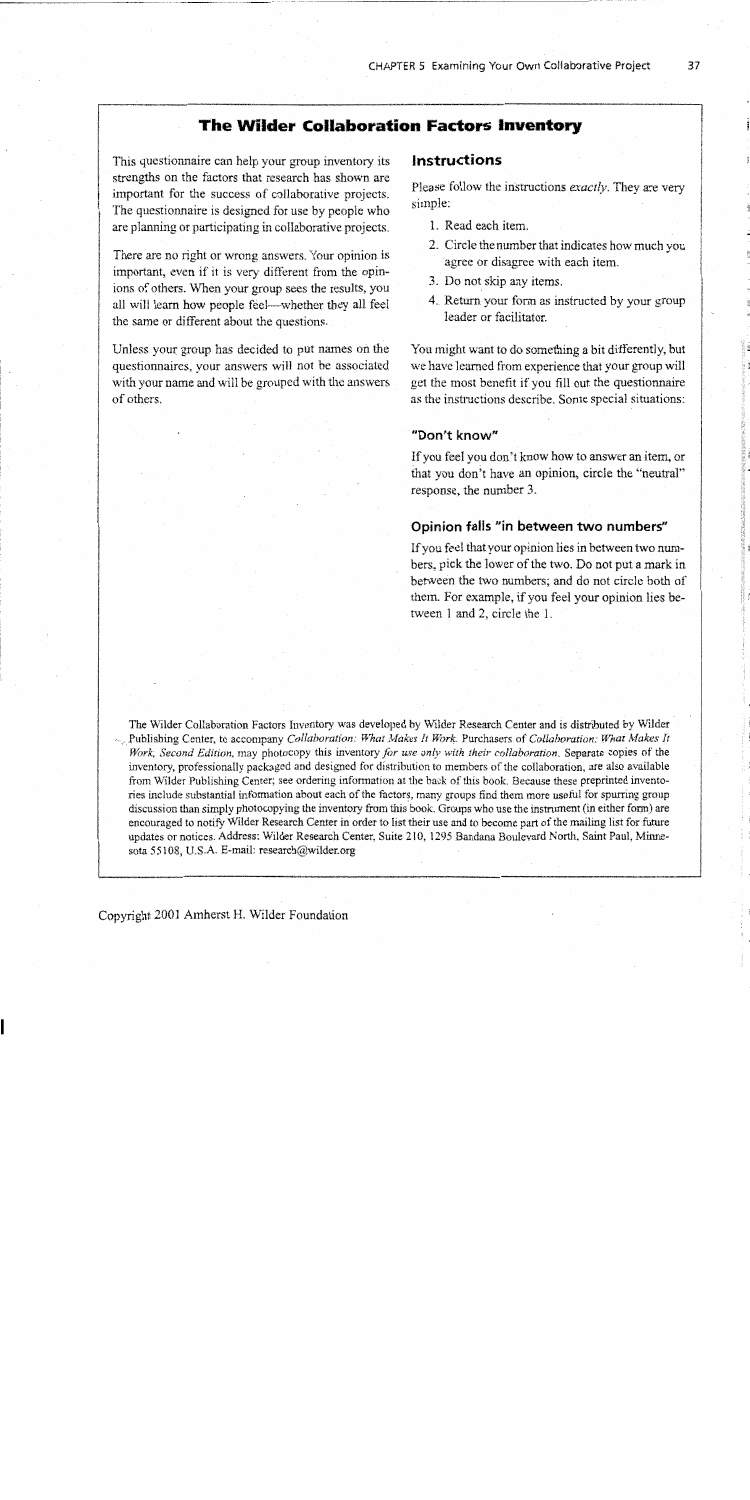# The Wilder Collaboration Factors Inventory

Name of Collaboration Project

Date

Respondent Name

38

Organization

Include your name or the name of your organization on the line above.

# **Statements about Your Collaborative Group**

| Factor                                                      | Statement                                                                                                                                                                                                          | Strongly<br>Disagree | Disagree       | Neutral,<br>No Opinion | Agree | Strongly<br>Agree |
|-------------------------------------------------------------|--------------------------------------------------------------------------------------------------------------------------------------------------------------------------------------------------------------------|----------------------|----------------|------------------------|-------|-------------------|
| History of col-<br>laboration or                            | 1. Agencies in our community have a history of<br>working together.                                                                                                                                                | 1                    | 2              | 3                      | 4     | 5                 |
| cooperation in<br>the community                             | 2. Trying to solve problems through collaboration<br>has been common in this community. It's been<br>done a lot before.                                                                                            | 1                    | 2              | 3                      | 4     | 5                 |
| Collaborative<br>group seen as a                            | 3. Leaders in this community who are not part of<br>our collaborative group seem hopeful about what<br>we can accomplish.                                                                                          | $\ddagger$           | 2              | 3                      | 4     | 5                 |
| legitimate leader<br>in the community                       | 4. Others (in this community) who are not part of<br>this collaboration would generally agree that the<br>organizations involved in this collaborative project<br>are the "right" organizations to make this work. | 1                    | $\overline{z}$ | 3                      | 4     | 5                 |
| Favorable<br>political and<br>social climate                | 5. The political and social climate seems to be<br>"right" for starting a collaborative project like<br>this one.                                                                                                  | 1                    | $\overline{2}$ | 3                      | 4     | 5                 |
|                                                             | 6. The time is right for this collaborative project.                                                                                                                                                               | 1                    | $\overline{2}$ | 3                      | 4     | 5                 |
| Mutual respect,<br>understanding,                           | 7. People involved in our collaboration always trust-<br>one another.                                                                                                                                              | 1                    | 2              | 3                      | 4     | 5                 |
| and trust                                                   | 8. I have a lot of respect for the other people in-<br>volved in this collaboration.                                                                                                                               | 1                    | 2              | з                      | 4     | 5                 |
| <i>Appropriate</i><br>cross section                         | 9. The people involved in our collaboration repre-<br>sent a cross section of those who have a stake in<br>what we are trying to accomplish.                                                                       |                      | 2              | 3                      | 4     | 5                 |
| of members                                                  | 10. All the organizations that we need to be mem-<br>bers of this collaborative group have become<br>members of the group.                                                                                         | 1                    | 2              | 3                      | 4     | 5                 |
| Members see col-<br>laboration as in<br>their self-interest | 11. My organization will benefit from being in-<br>volved in this collaboration.                                                                                                                                   | $\mathbf{1}$         | $\overline{2}$ | 3                      | 4     | 5                 |
|                                                             |                                                                                                                                                                                                                    |                      |                |                        |       |                   |

Copyright 2001 Amherst H. Wilder Foundation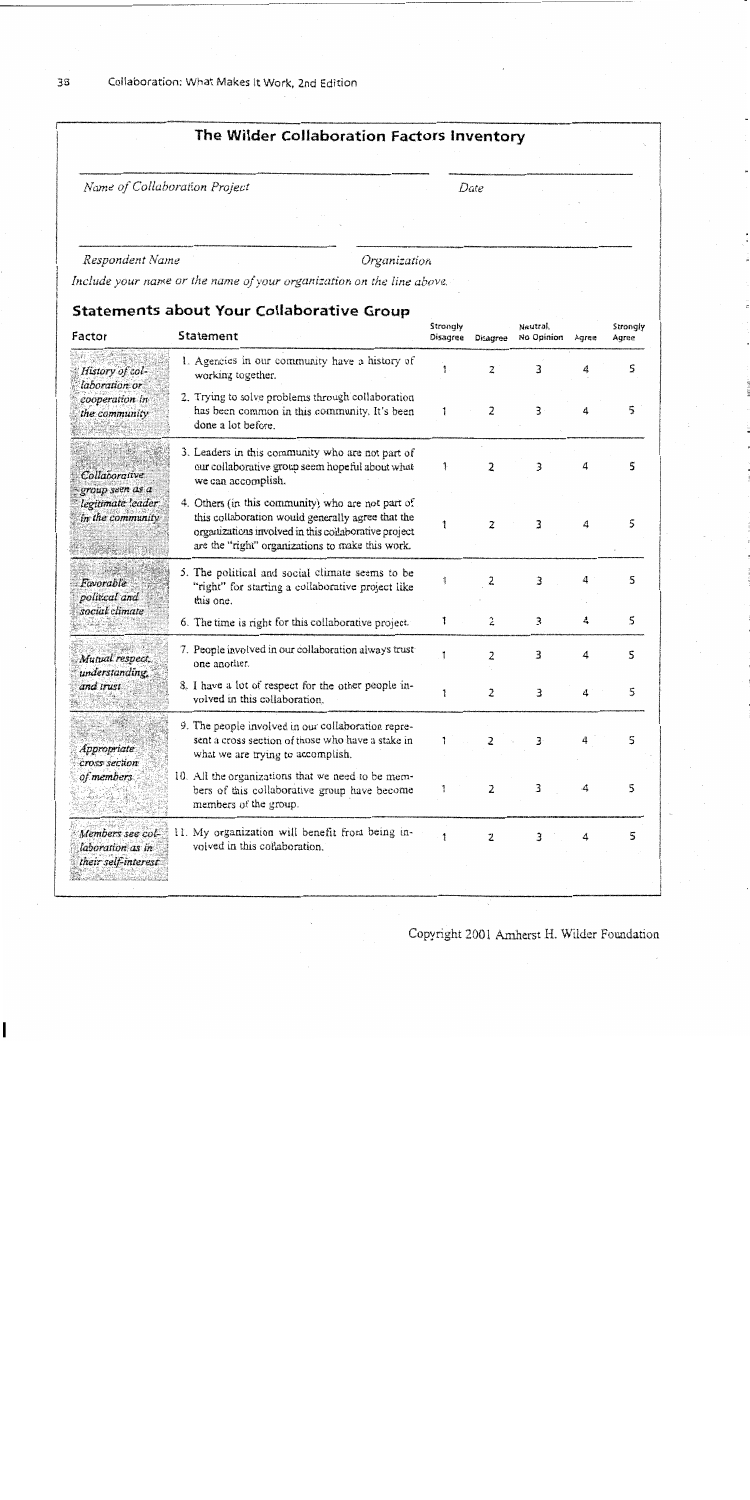| Factor                              | <b>Statement</b>                                                                                                                                                                                                             | Strongly<br>Disagree | Disagree       | Neutral.<br>No Opinion | Agree | Strongly<br>Agree |
|-------------------------------------|------------------------------------------------------------------------------------------------------------------------------------------------------------------------------------------------------------------------------|----------------------|----------------|------------------------|-------|-------------------|
| Ability to<br>compromise            | 12. People involved in our collaboration are will-<br>ing to compromise on important aspects of our<br>project.                                                                                                              | 1                    | 2              | 3                      | 4     | 5                 |
| Members share<br>a stake in both    | 13. The organizations that belong to our collabora-<br>tive group invest the right amount of time in our<br>collaborative efforts.                                                                                           | 1                    | 2              | 3                      | 4     | 5                 |
| process and<br>outcome              | 14. Everyone who is a member of our collaborative<br>group wants this project to succeed.                                                                                                                                    | 1                    | 2              | 3                      | 4     | 5                 |
|                                     | 15. The level of commitment among the collabora-<br>tion participants is high.                                                                                                                                               | 1                    | 2              | 3                      | 4     | 5                 |
| Multiple layers<br>of participation | 16. When the collaborative group makes major de-<br>cisions, there is always enough time for mem-<br>bers to take information back to their<br>organizations to confer with colleagues about<br>what the decision should be. | 1                    | 2              | 3                      | 4     | 5                 |
|                                     | 17. Each of the people who participate in decisions<br>in this collaborative group can speak for the en-<br>tire organization they represent, not just a part.                                                               | 1                    | 2              | 3                      |       | 5                 |
|                                     | 18. There is a lot of flexibility when decisions are<br>made; people are open to discussing different<br>options.                                                                                                            | 1                    | 2              | 3                      | 4     | 5                 |
| Flexibility                         | 19. People in this collaborative group are open to<br>different approaches to how we can do our work.<br>They are willing to consider different ways of<br>working.                                                          | 1                    | 2              | з                      | 4     | 5                 |
| Development of<br>clear roles and   | 20. People in this collaborative group have a clear<br>sense of their roles and responsibilities.                                                                                                                            | 1                    | $\overline{2}$ | 3                      | 4     | 5                 |
| policy guidelines                   | 21. There is a clear process for making decisions<br>among the partners in this collaboration.                                                                                                                               | 1                    | 2              | 3                      | 4     | 5                 |
| Adaptability                        | 22. This collaboration is able to adapt to changing con-<br>ditions, such as fewer funds than expected, chang-<br>ing political climate, or change in leadership.                                                            | 1                    | 2              | 3                      | 4     | 5                 |
|                                     | 23. This group has the ability to survive even if it<br>had to make major changes in its plans or add<br>some new members in order to reach its goals.                                                                       | 1                    | 2              | 3                      | 4     | 5                 |
| Appropriate                         | 24. This collaborative group has tried to take on the<br>right amount of work at the right pace.                                                                                                                             | 1                    | 2              | 3                      | 4     | 5                 |
| pace of<br>development              | 25. We are currently able to keep up with the work<br>necessary to coordinate all the people, organi-<br>zations, and activities related to this collabora-<br>tive project.                                                 | 1                    | $\overline{c}$ | з                      | 4     | 5                 |

Copyright 2001 Amherst H. Wilder Foundation

 $\overline{\phantom{a}}$ 

39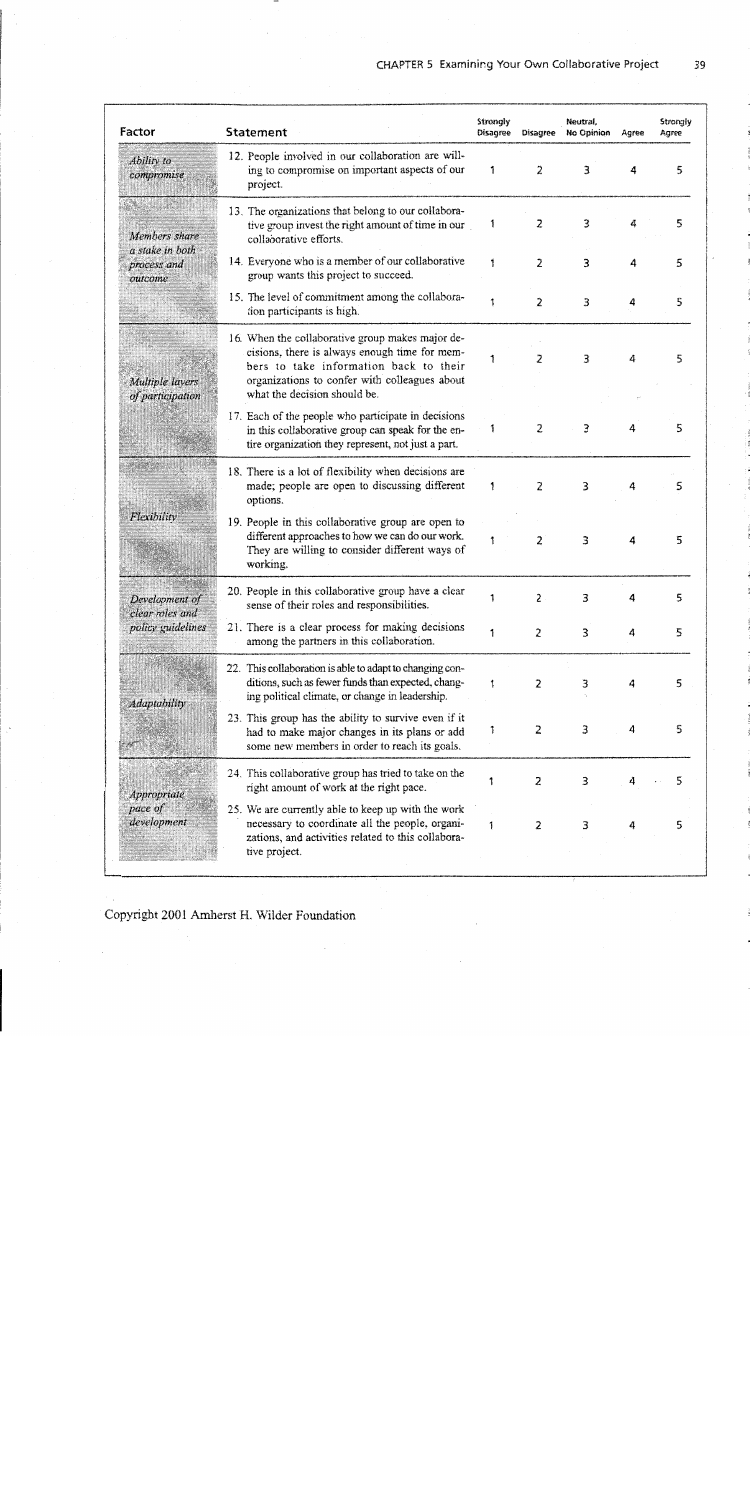40

| Factor                                          | <b>Statement</b>                                                                                                                                    | Strongly<br>Disagree | <b>Disagree</b>         | Neutral.<br>No Opinion | Agree | Strongly<br>Agree |
|-------------------------------------------------|-----------------------------------------------------------------------------------------------------------------------------------------------------|----------------------|-------------------------|------------------------|-------|-------------------|
|                                                 | 26. People in this collaboration communicate<br>openly with one another.                                                                            |                      | 2                       | 3                      | 4     | 5                 |
| Open and<br>frequent<br>communication           | 27. I am informed as often as I should be about<br>what goes on in the collaboration.                                                               |                      | 2                       | 3                      | 4     | 5                 |
|                                                 | 28. The people who lead this collaborative group<br>communicate well with the members.                                                              | 1                    | 2                       | 3                      | 4     | 5.                |
| <b>Established</b><br>informal                  | 29. Communication among the people in this col-<br>laborative group happens both at formal meet-<br>ings and in informal ways.                      | 1                    | 2                       | 3                      | 4     | 5                 |
| relationships<br>and communi-<br>cation links   | 30. I personally have informal conversations about<br>the project with others who are involved in this<br>collaborative group.                      | 1                    | $\overline{z}$          | 3                      | 4     | 5                 |
|                                                 | 31. I have a clear understanding of what our col-<br>laboration is trying to accomplish.                                                            | Ŧ                    | $\overline{z}$          | 3                      | 4     | 5.                |
| Concrete.<br>attainable goals<br>and objectives | 32. People in our collaborative group know and<br>understand our goals.                                                                             | 1                    | 2                       | 3                      | 4     | 5.                |
|                                                 | 33. People in our collaborative group have estab-<br>lished reasonable goals.                                                                       | 1                    | 2                       | 3                      | 4     | 5                 |
|                                                 | 34. The people in this collaborative group are dedi-<br>cated to the idea that we can make this project<br>work.                                    | 1                    | 2                       | 3                      | 4     | 5                 |
| Shared vision                                   | 35. My ideas about what we want to accomplish<br>with this collaboration seem to be the same as<br>the ideas of others.                             | 1                    | 2                       | З.                     | 4     | 5                 |
| Unique purpose                                  | 36. What we are trying to accomplish with our col-<br>laborative project would be difficult for any<br>single organization to accomplish by itself. | 1                    | 2                       | 3                      | 4     | 5                 |
|                                                 | 37. No other organization in the community is try-<br>ing to do exactly what we are trying to do.                                                   | 1                    | 2                       | 3.                     | 4     | 5                 |
| Sufficient funds,                               | 38. Our collaborative group has adequate funds to<br>do what it wants to accomplish.                                                                | 1                    | $\overline{z}$          | 3                      | 4     | 5.                |
| staff, materials,<br>and time                   | 39. Our collaborative group has adequate "people<br>power" to do what it wants to accomplish.                                                       | 1                    | $\overline{\mathbf{c}}$ | з                      | 4     | 5 <sup>1</sup>    |
| Skilled<br>leadership                           | 40. The people in leadership positions for this col-<br>laboration have good skills for working with<br>other people and organizations.             |                      | $\overline{z}$          | 3.                     | 4     | 5                 |

Copyright 2001 Amherst H. Wilder Foundation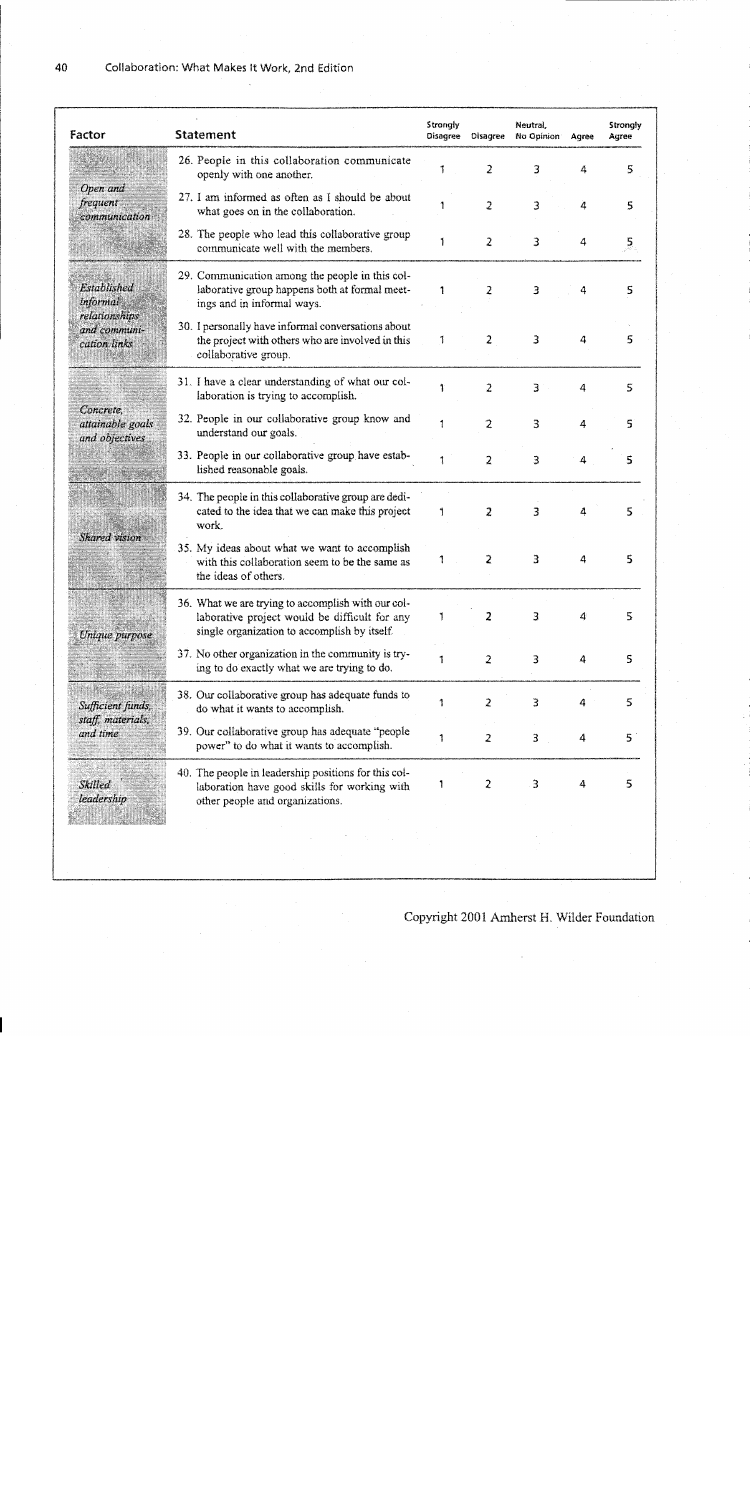

Evaluation and Program Planning 26 (2003) 249–262



[www.elsevier.com/locate/evalprogplan](http://www.elsevier.com/locate/evalprogplan)

# Instrument for evaluating dimensions of group dynamics within community-based participatory research partnerships

Amy J. Schulz\*, Barbara A. Israel, Paula Lantz

School of Public Health, University of Michigan, 1420 Washington Heights, Ann Arbor, MI 48109-2029, USA

Accepted 8 January 2002

#### Abstract

We describe the development, adaptation, and use of evaluation approaches assessing key dimensions of group partnerships. A review of relevant literature describes the rationale for the evaluation of partnership dynamics, and the selection of relevant dimensions for evaluation and assessment. Three case studies are presented to illustrate the use of this evaluation instrument in community-based participatory research partnerships to assess key dimensions of partnership process. The use of evaluation results in self-assessment and partnership development are described and lessons learned in the application of these results are discussed. Finally, we discuss the potential, challenges, and areas for further development of evaluation tools to assess group dynamics in partnership efforts.

 $©$  2003 Elsevier Science Ltd. All rights reserved.

Keywords: Community-based participatory research partnerships; Evaluating community-based participatory research; Evaluating group process in health partnerships; Community-based participatory evaluation; Evaluating partnerships for health; Evaluating community health partnerships

#### 1. Introduction

As attention to racial and ethnic disparities in health has burgeoned, researchers, funding agencies, and community groups have sought strategies to address these differential health outcomes. One such strategy involves engaging representatives from service providing, community-based, and academic organizations who pool expertise, resources and energies to address the complex public health problems that contribute to health disparities. Funding agencies, participants and evaluators have shown considerable interest in assessing such partnerships and their effectiveness in addressing public health problems [\(Butterfoss,](#page-40-0) [Goodman, & Wandersman, 1996; Florin, Mitchell, &](#page-40-0) [Stevenson, 1993; Francisco, Paine, & Fawcett, 1993;](#page-40-0) [Green & Krueter, 1992; Lasker, Weiss, & Miller, 2001;](#page-40-0) [Sofaer, 2000; Steckler, Orville, Eng, & Dawson, 1992;](#page-40-0) [Tarlov et al., 1987\)](#page-40-0). While our focus in this article is on evaluation partnership process to address public health concerns, the methods and instruments discussed may be readily applied to community-based participatory research

(CBPR) partnerships addressing housing, environmental, or other issues.

While evaluation of the partnership process itself (e.g. the extent to which partnerships adhere to key principles of collaborative inquiry and action) has been advocated ([Lasker et al., 2001; Sofaer, 2000](#page-41-0)), less attention has been given in the field to how to conduct such evaluations. More specifically, evaluators interested in evaluating partnerships find few assessment instruments available to them. In this manuscript, we describe the development and adaptation of an instrument for evaluating dimensions of group dynamics within CBPR partnerships. We present three case studies of evaluations designed to assess these group dynamics. Each evaluation focused on a participatory research partnership that sought to engage communities of identity in health promotion and disease prevention activities. We discuss the development and adaptation of the evaluation instruments to assess key aspects of the partnership process (e.g. relationships among group members, leadership), and the use of evaluation results as a tool for self-assessment, discussion and partnership development. We close with a discussion of the potential, challenges, and areas for further development of such instruments for evaluation.

Corresponding author. Tel.:  $+1-734-647-0221$ ; fax:  $+1-734-763-7379$ . E-mail address: ajschulz@umich.edu (A.J. Schulz).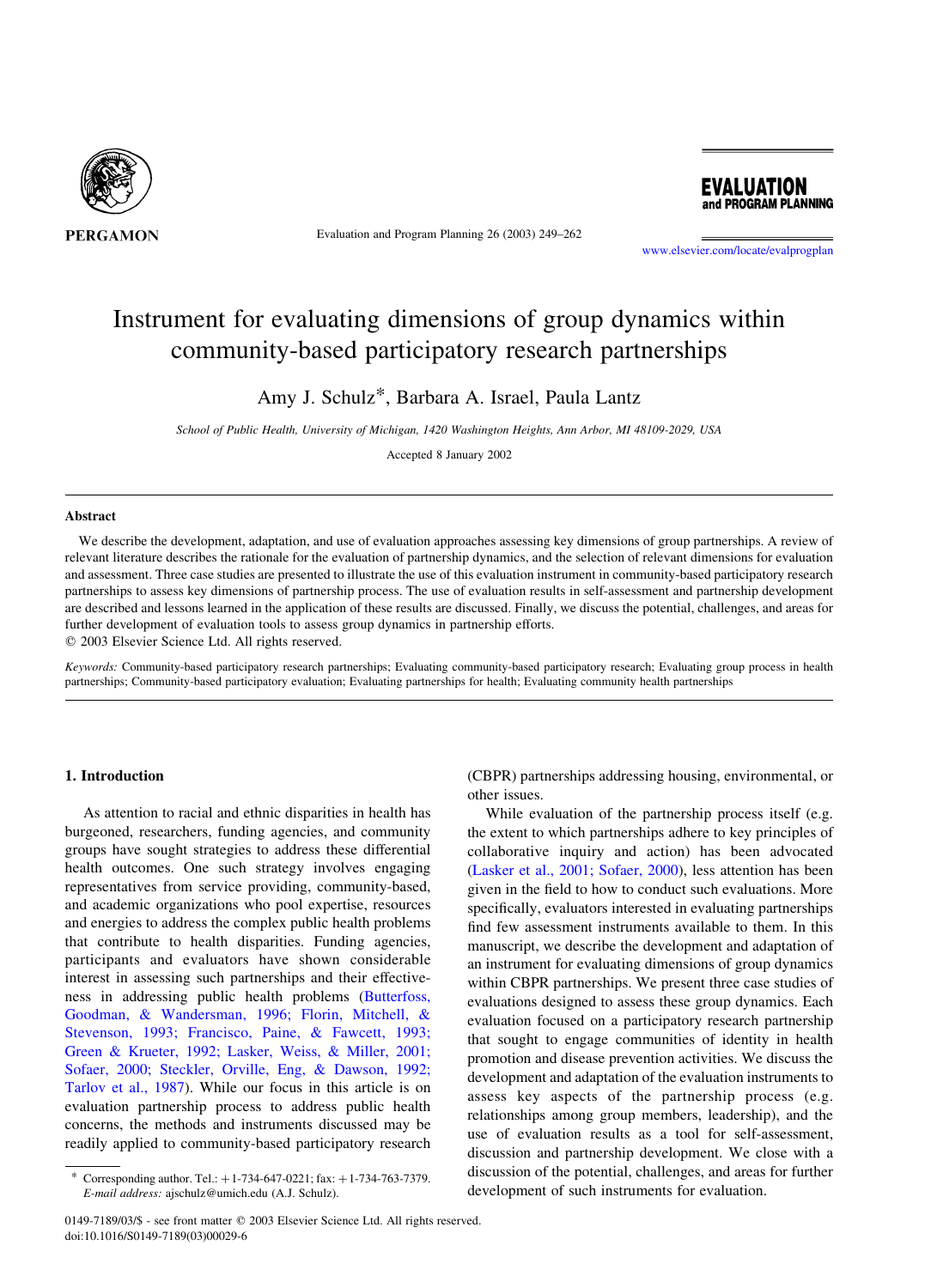### 2. Community-based participatory research partnerships for health promotion

#### 2.1. Community-based participatory research partnerships

Coalition approaches to intervention and research bring together partners with diverse perspectives and areas of expertise to promote health and prevent disease, often within a defined geographic area, e.g. a region or city ([Butterfoss](#page-40-0) [et al., 1996; Lasker et al., 2001\)](#page-40-0). CBPR partnerships are one form of coalition, in which representatives from communities of identity, professional researchers and public health service providers work together to analyze and take action to address prioritized health concerns [\(Israel, Schulz, Parker, &](#page-40-0) Becker,  $1998$ ).<sup>1</sup> Communities of identity may coincide with geographically defined areas (e.g. an urban neighborhood), or may transcend physical locations (e.g. the Black community). The point is that members share an identity or sense of connection that provides the basis for analysis of collective concerns and generation of potential actions to address those concerns [\(Chaskin, 1997; Steuart, 1975](#page-40-0)).

Participatory approaches to research link the partners involved in both the development of knowledge and in efforts to address mutually identified concerns. Thus, within CBPR partnerships, representatives from communities of identity are actively engaged in and influence all aspects of the research process; and public health professionals (including researchers) are part of the problem solving and action components ([Hatch, Moss, Saran, Presley-Can](#page-40-0)[trell, & Mallory, 1993; Israel et al., 1998; Schulz, Israel,](#page-40-0) [Selig, Bayer, & Griffin, 1998](#page-40-0)). Such partnerships share the underlying assumptions that (1) diverse partners contribute different perspectives, expertise and resources in identifying and understanding community health concerns, and (2) these multiple perspectives and resources can be effectively engaged to develop solutions to those community health concerns.

### 2.2. Why evaluate group process in community-based participatory partnerships?

Ultimately, evaluators and funders must be concerned with the outcomes of CBPR partnerships—that is, their ability to achieve their objectives related to categorical health outcomes or the underlying social determinants of health. Community-based participatory partnerships explicitly seek to bring together groups of people who can combine resources and ideas to create solutions to health problems. They are founded on the principle that groups that come

together, develop effective working relationships, and have synergy—defined as the ability to 'combine the perspectives, resources, and skills of a group of people and organizations' ([Lasker et al., 2001, 183\)](#page-41-0)—can work effectively together to address commonly defined issues or concerns. Therefore, community-based participatory partnerships have explicit objectives related to partnership formation, dynamics, relationships among group members, and collective action that are considered integral to the effectiveness of the group in attaining its outcomes ([Israel et al., 1995\)](#page-40-0).

Comprehensive evaluation of community-based participatory partnerships, therefore, includes attention to how a partnership functioned as a group to work toward those outcome objectives (e.g. whether and how multiple perspectives were engaged in the analysis and development of solutions) as well as the contributions of those working relationships to the ultimate outcomes or objectives [\(Israel](#page-40-0) [et al., 1995\)](#page-40-0). In other words, evaluation of process objectives (e.g. characteristics of the implementation process) and impact objectives (e.g. intermediary goals considered essential to the attainment of the outcome) [\(Rossi, Freeman,](#page-41-0) [& Lipsey, 1999\)](#page-41-0) are essential if we are to understand the contributions of the partnership itself to the attainment of the outcome objectives of the group. A challenge for evaluators is to design evaluation plans, processes and tools that offer insights into these processes and their ultimate implications for the group and the outcomes of interest.

In this article, we focus on the development and use of a tool for evaluation of the partnership process (process evaluation), assessing the extent to which the group guiding a CBPR effort adhered to principles or characteristics associated with effective groups ([Johnson & Johnson,](#page-40-0) [1982, 1997](#page-40-0)), and the impact of those processes on group members' perceptions of the group (impact evaluation). We describe the use of such evaluations as mechanisms for participants to discuss, analyze, and take action to address concerns related to the group's working relationships (e.g. groups that identify ineffective leadership or lack of trust among members may take steps to address these problems and strengthen their ability to reach long-term goals).

In the following section, we describe a conceptual framework for assessing community-based participatory partnerships. This framework draws on a review of the literature on effective groups, as well as conceptual and empirical research on coalition and partnership models, to describe relationships between a group's dynamics (process objectives), perceptions of members of the partnership itself (impact objectives) and improved community health outcomes (outcome objectives) [\(Israel et al., 1995; Sofear,](#page-40-0) [2000\)](#page-40-0).

### 2.3. Conceptual framework for assessing group dynamics as an aspect of CBPR partnerships

The guiding framework for the development of the evaluation instruments described in the following case

<sup>&</sup>lt;sup>1</sup> Again, although our focus here is on CBPR partnerships to address health concerns, similar approaches may be applied to housing, transportation, the environment, or any number of other complex issues. The composition of the partnership and, particularly the service providers involved, may vary accordingly. However, the group dynamic principles and general framework presented here are applicable across a broad range of outcomes.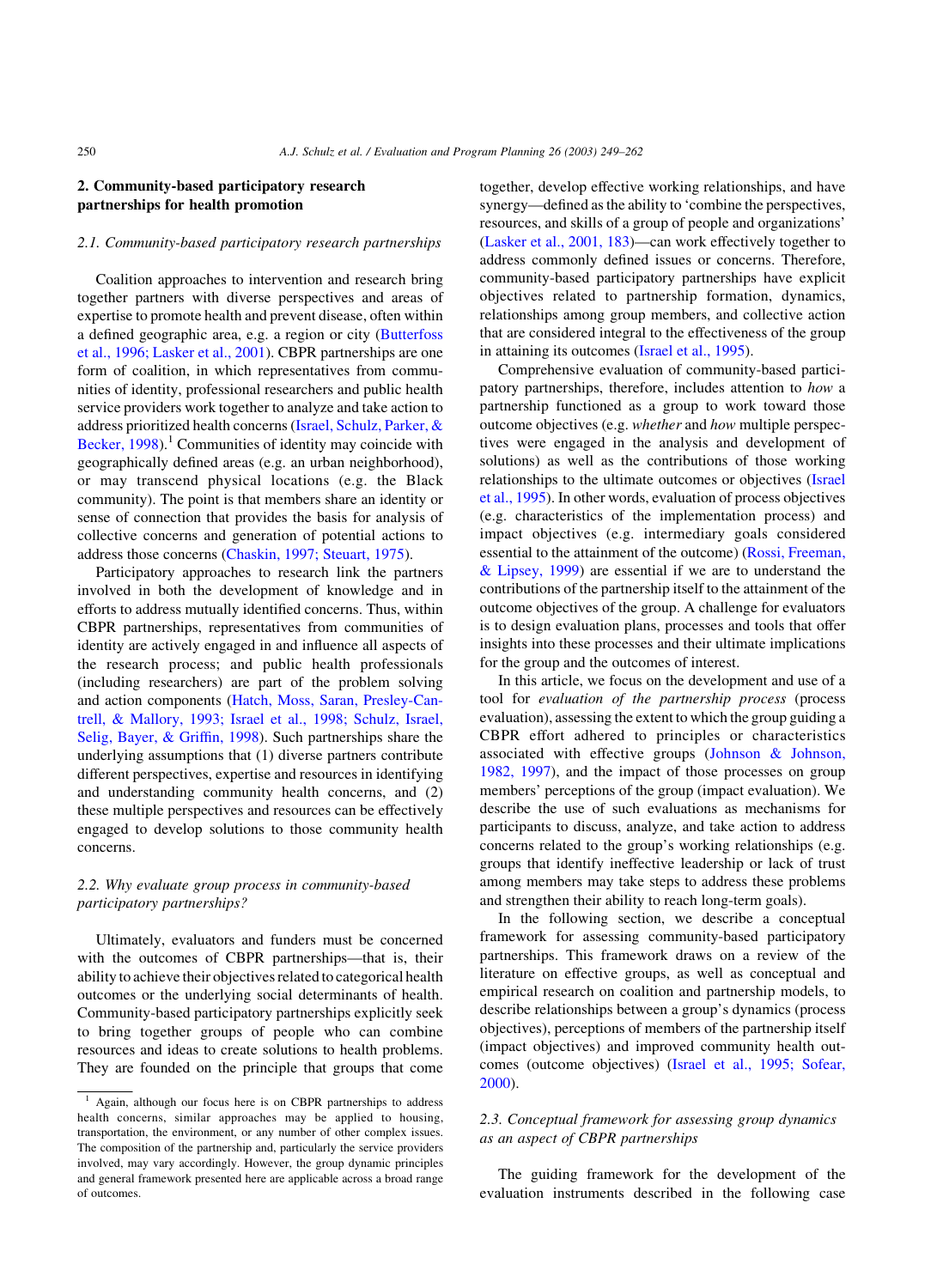<span id="page-30-0"></span>studies was the recognition that long-term partnership objectives would depend in large part on the effectiveness of the group in using its individual and collective resources to reach its goals and to satisfy the needs of group members. The areas selected for inclusion in the evaluation tool were based upon an extensive review of the group process literature at the time the first instrument was developed in 1985 [\(Blumberg, Hare, Kent, & Davies, 1983; Bradford,](#page-40-0) [1978; Johnson & Johnson, 1982; Shaw, 1981](#page-40-0)), and on a synthesis of the characteristics of effective groups developed by [Johnson and Johnson \(1982\)](#page-40-0) that was used to prioritize the specific aspects of the group to assess. These components of effective groups (those that exhibit synergy) include, for example, shared leadership, open two-way communication, recognition of and constructive mechanisms for resolving conflicts, and high levels of trust and cohesion.

Fig. 1 shows these characteristics of effective groups within the context of a conceptual framework for assessing coalitions adapted from [Sofaer \(2000\).](#page-41-0) Briefly, the ability of a partnership to reach its outcome objectives is seen as shaped by intermediate measures of partnership effectiveness, influenced by the partnership's programs and interventions. These are, in turn, shaped by the group dynamics characteristics of the partnership (called functional characteristics by [Sofaer, 2000\)](#page-41-0), as well as characteristics of the environment. The group dynamics characteristics are also shaped by the structural characteristics of the partnership,

including the members, and the environmental characteristics. The characteristics of effective groups that guided the development of the evaluation instruments described in this paper can be seen in Fig. 1 under the 'Group Process Characteristics of Partnership'. In addition, the instruments described here also assessed 'Intermediate Measures of Partnership Effectiveness', such as members' perceptions of the effectiveness, benefits, and costs of participation in the partnership, the extent of member involvement, and the extent to which members perceive the partnership to be able to be effective in the future.

The central characteristics of effective groups identified through the above review of the literature were used to guide the construction of the evaluation instruments. Specifically, items corresponding to each central characteristic (e.g. leadership, participation, communication) were drawn from existing questionnaires [\(Alexander, 1985;](#page-40-0) [Burns & Gragg, 1981; Johnson & Johnson, 1982; Seashore,](#page-40-0) [Lawler, Mirvis, & Cammann, 1983\)](#page-40-0) or were developed to operationalize these characteristics of effective groups (Appendix A). These items are intended to enable partnerships to evaluate themselves in light of characteristics of effective groups (Green & Kreuter, 1992; [Israel et al., 1998,](#page-40-0) [2001; Mertens, 1999; Schulz et al., 1998](#page-40-0)). More recently, the literature on assessing coalitions or partnerships has confirmed the importance of many of these group process characteristics. For example, [Butterfoss](#page-40-0) [et al. \(1996\)](#page-40-0) have shown that community leadership and



From Johnson and Johnson 1982, 1997. Italicized and bolded items were derived from Johnson and Johnson, and also included in Sofaer 2000. Other items were derived from Johnson and Johnson, and are not included in Sofaer's model.

Fig. 1. Conceptual framework for assessing group dynamics as an aspect of effectiveness of community-based participatory research partnerships (Adapted from Sofaer, 2000).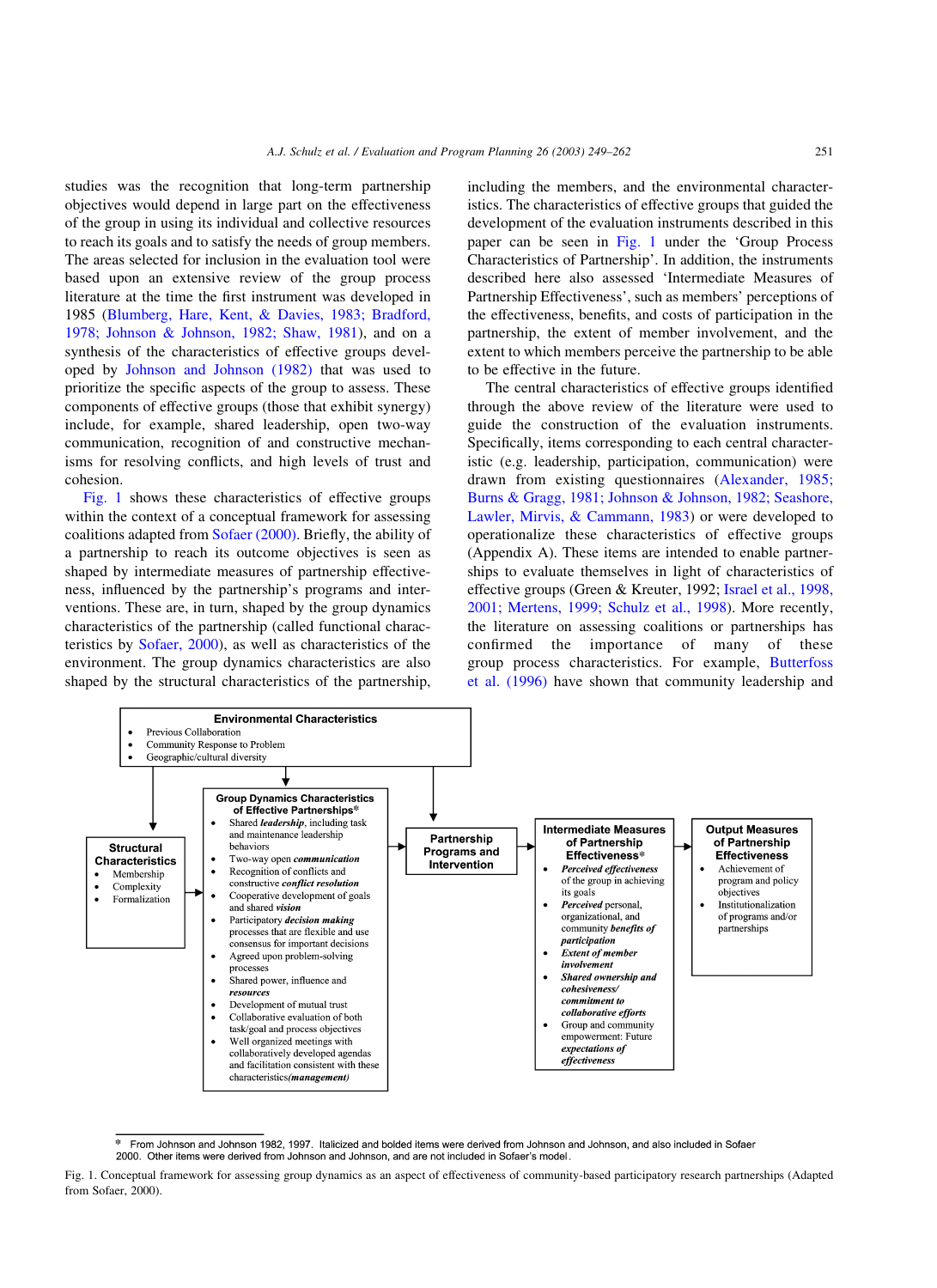shared decision-making are linked to member satisfaction and participation in coalitions. In a review of the literature on community partnerships, [Lasker et al. \(2001\)](#page-41-0) also describe leadership [\(Alter & Hage, 1993; Lasker &](#page-40-0) [Committee on Medicine and Public Health, 1997](#page-40-0)), administration and management [\(Chaskin & Garg, 1997; Israel](#page-40-0) [et al., 1998; Lasker & Committee on Medicine and Public](#page-40-0) [Health, 1997\)](#page-40-0), trust [\(Goodman et al., 1998; Himmelman,](#page-40-0) [1996; Kreuter, Young, & Lezin, 1998\)](#page-40-0), conflict and power differentials ([Alter & Hage, 1993; Forrest, 1992; Israel et al.,](#page-40-0) [1998; Kegler, Steckler, McLeroy, & Malek, 1998](#page-40-0)) as critical aspects of the ability of a coalition to develop synergy. Similarly, partners' perceptions of the relative benefits and drawbacks of participation have been cited in the recent literature on coalitions as linked to partnership dynamics, and a key to understanding partners' level of commitment to, and willingness to invest resources in, the work of the coalition [\(Alter & Hage, 1993; Butterfoss et al., 1996;](#page-40-0) [Lasker et al., 2001; Wandersman, Florin, Friedman, &](#page-40-0) [Meier, 1987\)](#page-40-0).

### 3. Application of evaluation instrument: three case studies

Collaborative or participatory evaluation is a form of participatory research that involves 'systematic inquiry by collaborative, self-critical communities' to assess their process and progress toward intermediate and outcome objectives [\(King, 1998, 59;](#page-41-0) see also [King & Lonnquist,](#page-41-0) [1992; Nunneley, Orton, & King, 1997](#page-41-0)). Like other forms of research, evaluation has the potential to create shared knowledge, which can then be acted upon to improve both process and outcomes. Evaluations can assist CBPR partnerships or other collaborative efforts as a component of "a cyclic process that includes problem framing, planning, acting, observing, and reflecting in order to improve practice" [\(King, 1998, p. 59](#page-41-0)). In keeping with this emphasis, each of the evaluation case studies presented here included a formative approach to evaluation, seeking to provide information in a timely manner that could lead to improvements [\(Patton, 1997; Rossi et al., 1999](#page-41-0)). This formative approach is an essential component of participatory approaches to evaluation, offering opportunities for those trained in evaluation to work in partnership with practice-based decision makers, and to use applied social research to strengthen the groups' relationships and ability to collaborate effectively ([Cousins & Earl, 1992\)](#page-40-0).

The three case studies presented here describe the use of an instrument designed to evaluate intermediate objectives related to group dynamics in three participatory research interventions. Developed first within the context of a worksite participatory action research (PAR) effort, the instrument was subsequently adapted and implemented in two distinct CBPR efforts. Our emphasis is on the development and use of these instruments as

a formative evaluation component in each partnership (rather than the results). We also describe the process used to share and discuss evaluation results within the partnerships, to contribute to a participatory process of self-reflection and action.

Stress and wellness project.

I liked everything from the agenda to everyone's involvement in everything. The whole thing was set up so that everyone had a say and everyone was in agreement pretty much by the time we made any moves. All decisions were made by the group rather than just one person or a couple of people saying this is what we will do. I liked that no one was the boss. We agreed to disagree. Everyone's idea was listened to, talked about, and either accepted or rejected. It was teamwork in the true sense of the word. We were all headed in the same direction. The most important thing to do is to work as a team. (Member, Stress and Wellness Committee)

Project description and objectives. The Stress and Wellness Project was a PAR project that began in the fall of 1985 and was completed in the spring of 1992. It was conducted in an automobile component parts manufacturing plant located in south-central Michigan, and was funded by the National Institute on Alcohol Abuse and Alcoholism, and by joint funds from the United Auto Workers/General Motors National Joint Committee on Health and Safety. The overall aim of the project was to understand and reduce sources of occupational stress and to strengthen the psychosocial factors thought to mediate the relationship between these stressors and health (e.g. social support, control). In accordance with the PAR design, hourly and salaried employees were actively involved in all aspects of the project, such as, data collection, interpretation offindings, program implementation, and evaluation ([Israel, House,](#page-40-0) [Schurman, Heaney, & Mero, 1989a; Israel, Schurman,](#page-40-0) [Hugentobler, & House, 1992](#page-40-0)). The self-named Stress and Wellness Committee represented the different constituencies in the plant (e.g. hourly, salaried, skilled trades, men, and women). The Committee was established and worked in partnership with researchers from the University of Michigan throughout the research and action phases of this project. Over the six-year project period, the Committee met twice a month and held periodic day-long planning sessions.

Evaluation questions. During the course of the project, both quantitative and qualitative data were collected for the multiple purposes of (1) addressing basic research questions (e.g. to what extent are social support and influence negatively associated with levels of stress and adverse health outcomes?), (2) evaluating the outcomes of the interventions (e.g. to what extent do varying degrees of exposure to the intervention result in different impacts on occupational stress, job satisfaction and health outcomes?), and (3) evaluating the extent to which the Stress and Wellness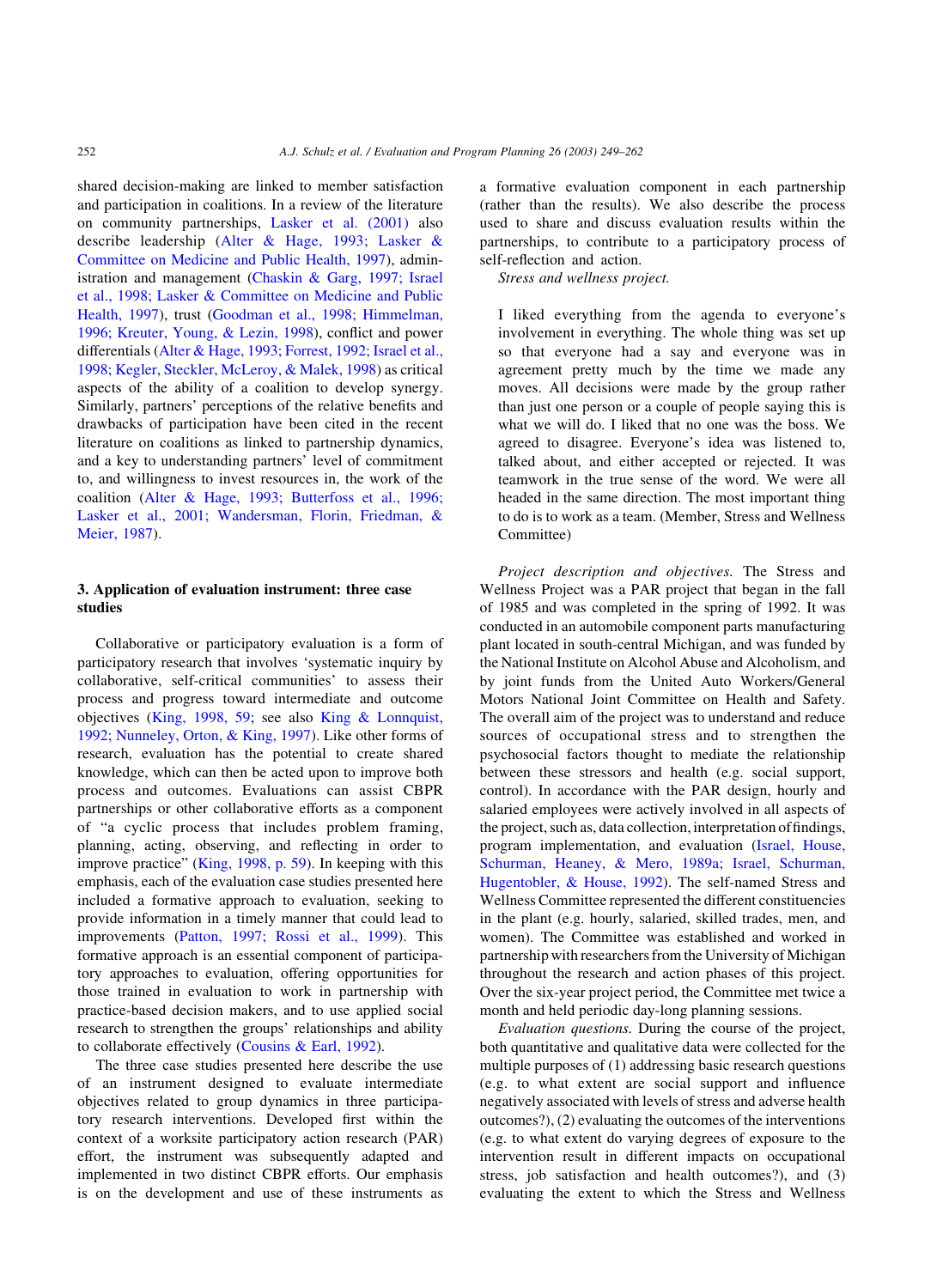Committee met its group process objectives (e.g. to what extent were group interactions characterized by trust and openness?). It is this latter purpose that is the focus of this case description. (For additional information on the Stress and Wellness Project see, e.g. [Baker, Israel, & Schurman,](#page-40-0) [1996; Heaney et al., 1993; Hugentobler, Israel, & Schurman,](#page-40-0) [1992; Israel et al., 1989a; Israel, Schurman, & House, 1989b;](#page-40-0) [Israel et al., 1992; Schurman & Israel, 1995\)](#page-40-0).

Data collection and analysis. Multiple data collection methods were used to evaluate the PAR Committee's efforts, i.e. field notes that were as close to verbatim as possible descriptions of all meetings of the Stress and Wellness Committee; in-depth exit interviews of PAR Committee members assessing the project; and five annual close-ended questionnaires examining the group's process. As described earlier, the selection of key components to assess in this survey instrument were determined based on a review of the group dynamics literature [\(Fig. 1](#page-30-0)), and questionnaire items were drawn from previous instruments where available, or developed specifically for this project (Appendix A). In accordance with the principles of PAR, the final decisions regarding whether to conduct this evaluation, how to collect the data, the specific items to be included in the questionnaire, and how the data would be fed back to and used by the Committee were all made in partnership by the members of the Stress and Wellness Committee (SWC) over a series of committee meetings.

During the initial meetings when the idea of conducting the survey was discussed, the researchers raised the importance of the issue of confidentiality, and asked SWC members whether they were interested in examining differences in responses based on, for example, gender, hourly and salaried employees; recognizing that such reporting might be problematic because of the small numbers of respondents (between 15 and 25 participants). After considerable discussion, the SWC decided that ID numbers should be used, that would allow the researchers to analyze the data by hourly and salaried employees' responses, with the understanding that the results would not be presented in a way that any one or few individuals' responses might be identifiable. As it turned out, after examining the results separately by hourly and salaried status, there were no major differences between the two groups, and hence the results were subsequently presented for the Committee as a whole.

The SWC decided to conduct the survey on an annual basis, and that the best response rate would be achieved by having committee members complete the questionnaire during a regularly scheduled meeting. (For members who were not present at these meetings, copies were given to them by another member of the Committee along with a stamped return envelope to the university researchers. The use of the identification number allowed the researchers to know which questionnaires were not completed and to follow-up with committee members accordingly.) The average time it took to complete the questionnaire was

30 min. The survey was administered each December over a 5 year period, with response rates ranging from 53 to 88%. Given that the SWC was interested in overall assessment of the group's functioning, not in tracking individual assessments, a decision was made to analyze the data as a group, and not track individual responses over time. In addition to the group process questions asked in the initial survey administration and in subsequent years, specific questions were also included that asked about the extent to which different activities that the SWC had implemented had helped meet the goals of the project, e.g. daily newsletter, information centers, wellness project.

Presenting and discussing results. The researchers were responsible for compiling and feeding back the results from the questionnaires on an annual basis (within 3 months of their completion). A copy of the survey instrument was distributed with the results presented (numbers and percentages) for each question, along with a listing of the number of persons that comprised the percentages presented (e.g.  $50\% = 10$  persons). Over the years, this document included the responses for each previous year, hence allowing for a comparison of results over time. In addition to this document, a summary report was distributed each year that explained in text format the major findings for each category of questions.

At the SWC meeting in which these reports were distributed, the researchers presented a summary of some of the key results, and engaged the Committee in discussions about their reactions to the findings, e.g. agreement, disagreements, surprises, interpretations. The Committee members used this critical reflection on their process to identify areas in which the group needed to make changes in the way they work together. For example, the results of the first year in which the survey was administered indicated that approximately one-fourth of the Committee felt 'somewhat' pressured to go along with decisions of the group even though they might not agree. This finding resulted in a discussion about the group's earlier decision to use consensus decision-making, and the Committee agreed that they needed to continue to discuss and revise decisions until a true consensus was reached. In addition, in 1989, about one-third of the committee members indicated that they felt that it was 'somewhat true' that decisions that the Committee made did not get implemented. Based on this finding, the Committee discussed the lack of ongoing involvement of and support from top management on the Committee and adopted strategies to try to address that issue.

The Genesee County (broome) Team.

We became able to put the cards on the table. 'Let's do some brainstorming. Let's do some green light thinking.' There are some tough questions that you can't resolve unless you have some really tough dialogues. (Member, Broome Team)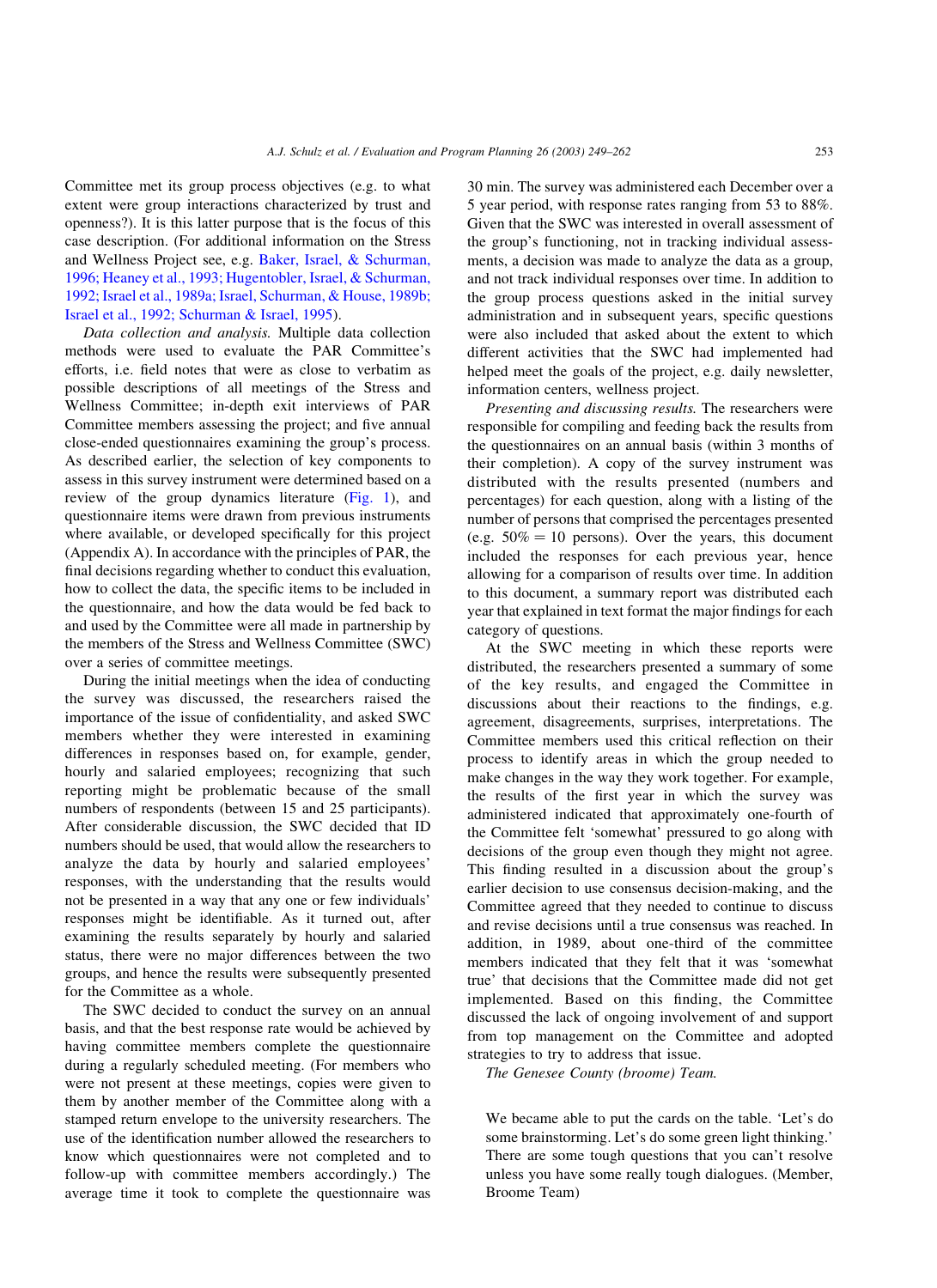Project description and objectives. The Detroit-Genesee County Community-Based Public Health Consortium was one of the seven community-based public health consortia funded by the W.K. Kellogg Foundation between 1992 and 1996. The overall aim of the Community-Based Public Health Initiative was to link public health researchers and practitioners with community-based organizations in communities experiencing multiple health-related problems, and to increase the responsiveness of local health departments and schools of public health to communities with the greatest health-related needs ([W.K. Kellogg Foundation,](#page-41-0) [1992\)](#page-41-0). The Detroit-Genesee County Community-Based Public Health Consortium was made up of three teams: the Detroit Team, the Genesee County (Broome) Team, and the University of Michigan School of Public Health Team. Each team was comprised of representatives from community-based organizations, academic institutions, and health practice organizations, and met on a monthly basis to discuss Team and Consortium business. In addition, representatives from each of the three Teams meet every other month as part of the Collaborating Group, the communication and decision-making body for the Consortium as a whole.

This case study focuses on the evaluation of the Genesee County Broome Team, one of the three arms of the Consortium. The broad goals of the Broome Team were to (1) strengthen public health education and practice by linking academic and agency professionals with people from vulnerable neighborhoods, (2) to promote the public's health by enhancing the capacity of community members and community-based organizations. The evaluation questions for the project were guided by these broad goals, and several more specific objectives that were designed to address these goals.

Evaluation questions. After in-depth interviews were conducted to assess group members' objectives for the partnership, the evaluator drafted an evaluation plan that incorporated process, impact and outcome evaluation questions. This plan was presented and discussed by the Broome Team, and subsequently revised. Those objectives and concomitant evaluation questions most relevant to this case study were related to elements of group dynamics, including mutual trust among group members, the development of linkages or relationships among members of the participating organizations, group leadership and decision making, and the extent to which group members perceived the work of the group to benefit their organizations and the community as a whole.

In addition, in the second year of the project, a subgroup formed specifically to examine the Broome Team's group process and to make recommendations regarding ways to ensure equitable participation and influence of all team members. As a result of the work of that subgroup, in which the evaluator was an active participant, a number of modifications were made to the Broome Team Group Process questionnaire.

Data collection and analysis. Data collection for the evaluation of the Broome Team included the use of multiple methods. In-depth interviews were conducted with Broome Team members in the first year of the project to capture members' hopes and expectations for the intervention, and to begin to build the overall evaluation design. In-depth interviews with Broome Team members were repeated in the fourth year of the project to capture team members' assessments and reflections on the project as it had unfolded over the preceding 4 years. Field notes were kept from monthly Broome Team meetings over the life of the project, focus groups were conducted with community members participating in various initiatives sponsored by the Broome Team, and monthly documentation forms were completed by each member organization to record activities and events.

In addition, the closed-ended group process questionnaire was mailed to all members of the Broome Team annually to assess perceptions of group dynamics and working relationships among members. Response rates were 95% (1993), 75% (1994) and 95% (1995). This questionnaire was adapted from the worksite Stress and Wellness Project questionnaire described in the preceding case study, to address the specific objectives and dimensions of group dynamics identified within the Broome Team. Like the Stress and Wellness Project questionnaire, the Broome Team questionnaire assessed the extent to which members of the Broome Team felt that their interactions were characterized by mutual trust, equity, mutual respect, reciprocal influence, and effective and equitable decision making processes. In addition, the Broome Team Group Process questionnaire assessed members' perceptions of the extent to which the Team worked together effectively to influence community concerns (Appendix A).

Presenting and discussing the results. Data were compiled and presented in summary form each year (percentages and numbers) and, in 1994 and 1995, results from the previous years were included for comparative purposes. In each of these years, the Broom Team set aside a large portion of one monthly meeting to discuss these results and consider their implications for the group. In addition, summary reports of the Broome Team process questionnaire and other evaluation results were compiled in written form on an annual basis, and distributed to all team members.

As one example of this process, in the third year of the project the Broome Team discussed differences that appeared in the analysis of results comparing relatively new members of the Broome Team with those who had been members of the team over longer periods of time. Results indicated that representatives from larger organizations were more likely to have consistent participation over time, while representatives from smaller, community-based organizations often had less consistent participation, and more changes in representatives. In addition, results indicated that newer members of the Broome Team reported less ownership over team decisions, were less likely to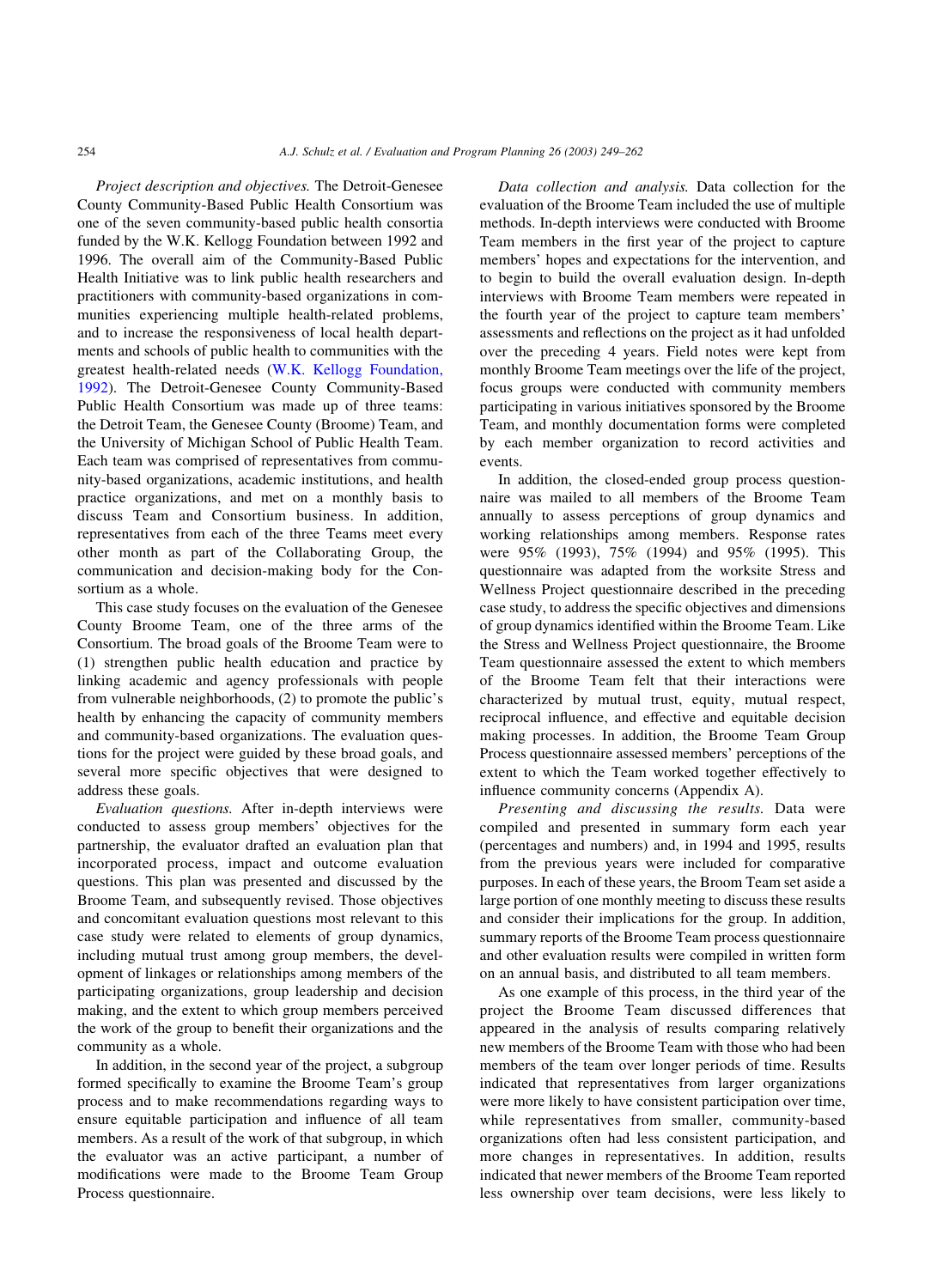suggest new ideas, express opinions, point out ways to proceed when the team was stuck, less likely to take leadership roles within the team, and less satisfied with the amount of influence they had over decisions made by the Team.

Following presentation of these results, the group discussion considered the potential for the higher turnover among representatives from smaller, less well-resourced organizations, to exacerbate differences in influence and leadership between representatives from large institutions and those from smaller institutions. Team members discussed potential mechanisms to support the participation of representatives from smaller organizations, including efforts to acclimate new members to the group's history and process, and to actively encourage the engagement of those members who were relatively new to the Team.

The Detroit community-academic urban research center.

The trust and the relationships we've built have really launched the URC and helped out with all of our accomplishments. What really helped was the trust and relationship building that was done. The formalities are gone now, but business is getting done. It's comfortable. (Member, URC Borad)

Project description and objectives. The Detroit Community-Academic Urban Research Center (URC) is a CBPR partnership, with core funding from the Centers for Disease Control and Prevention (CDC). The partner organizations comprising the URC include the University of Michigan Schools of Public Health and Nursing, the Detroit Health Department, the Henry Ford Health System, the CDC, and six community-based organizations (Butzel Family Center, Community Health and Social Services Center, Friends of Parkside, Kettering/Butzel Health Initiative, Latino Family Services and Warren/Conner Development Coalition) that work within two distinct neighborhoods in Detroit. The overall mission of the URC is to conduct interdisciplinary, community-driven participatory research that improves family and community health on the east and southwest sides of Detroit, with a particular focus on addressing underlying social determinants of health ([Israel et al., 2001\)](#page-40-0).

The URC partnership began its work in 1995, and since that time has received over \$23.5 million in funding to develop, implement, and evaluate a number of different interventions and research projects in its three priority areas: access to quality health care, environmental health issues, and family violence [\(Israel et al., 2001\)](#page-40-0). Each of the community-based participatory intervention research projects affiliated with the URC has its own steering committee with representation from community-based organizations, health service organizations, and academia.

Evaluation questions. Each URC intervention project has its own set of evaluation questions and corresponding evaluation plans. In addition, an evaluation of the overall URC infrastructure and group process has been underway

since the inception of the partnership. This evaluation is focused on the URC Board, which is comprised of representatives from the partner organizations and principal project staff. The foci of this evaluation include URC Board activities, Board members' perceptions of and satisfaction with URC activities, achievements and process, and members' perceptions of the challenges to and benefits of this research partnership. This evaluation is both participatory (Board members, including those on an Evaluation Subcommittee, have guided the design and implementation of evaluation activities) and formative (evaluation results are routinely fed back to and used by Board members).

Data collection and analysis. Evaluation data have been collected with a variety of methods, including field notes from Board meetings, in-depth semi-structured interviews with Board members (Years 2 and 5), a review of documents and materials created by the Board, and an annual self-administered mailed survey completed by each Board member. This closed-ended survey builds on the worksite Stress and Wellness Project questionnaire and the Broome Team questionnaire described in the preceding sections, again tailored to the specific objectives of the URC. Annually, all Board members are mailed the survey questionnaire (along with a postage-paid return envelope). The questionnaire includes items (mostly with Likert scale response categories) regarding respondents' sense of ownership/belonging to the group; comfort level in expressing opinions; decision-making processes of the group; trust and openness levels; the degree to which the URC is following its own principles for CBPR; and perceived accomplishments of the group (Appendix A). The annual mailed survey has been conducted four times (in Years 2–5 of the initiative), with response rates of 100, 100, 95 and 86%, respectively. Each time the survey was administered, the resulting data were entered into a spreadsheet for analysis. With a Board membership of approximately 20 individuals representing 10 organizations/agencies, only simple descriptive statistics are used to analyze the data. However, the data are analyzed to look for differences or patterns in the responses comparing, for example, the academic and non-academic partners on the Board, and total responses over time.

Presenting and discussing results. The results of the annual survey are combined with data from other ongoing evaluation activities, and reported to the Board (e.g. formative evaluation) on an annual basis. This includes a summary of results or issues that may be in need of further attention from the Board. Members of the Evaluation Subcommittee work to identify which evaluation results will be fed back to the full Board, and to clearly identify specific issues that are raised by these results.

As an example of this process, the results of the first mailed survey (in Year 2) indicated that several Board members—especially community partners—were not sure how to place an item on the agenda for a Board meeting, and thus were not satisfied with the degree of influence they had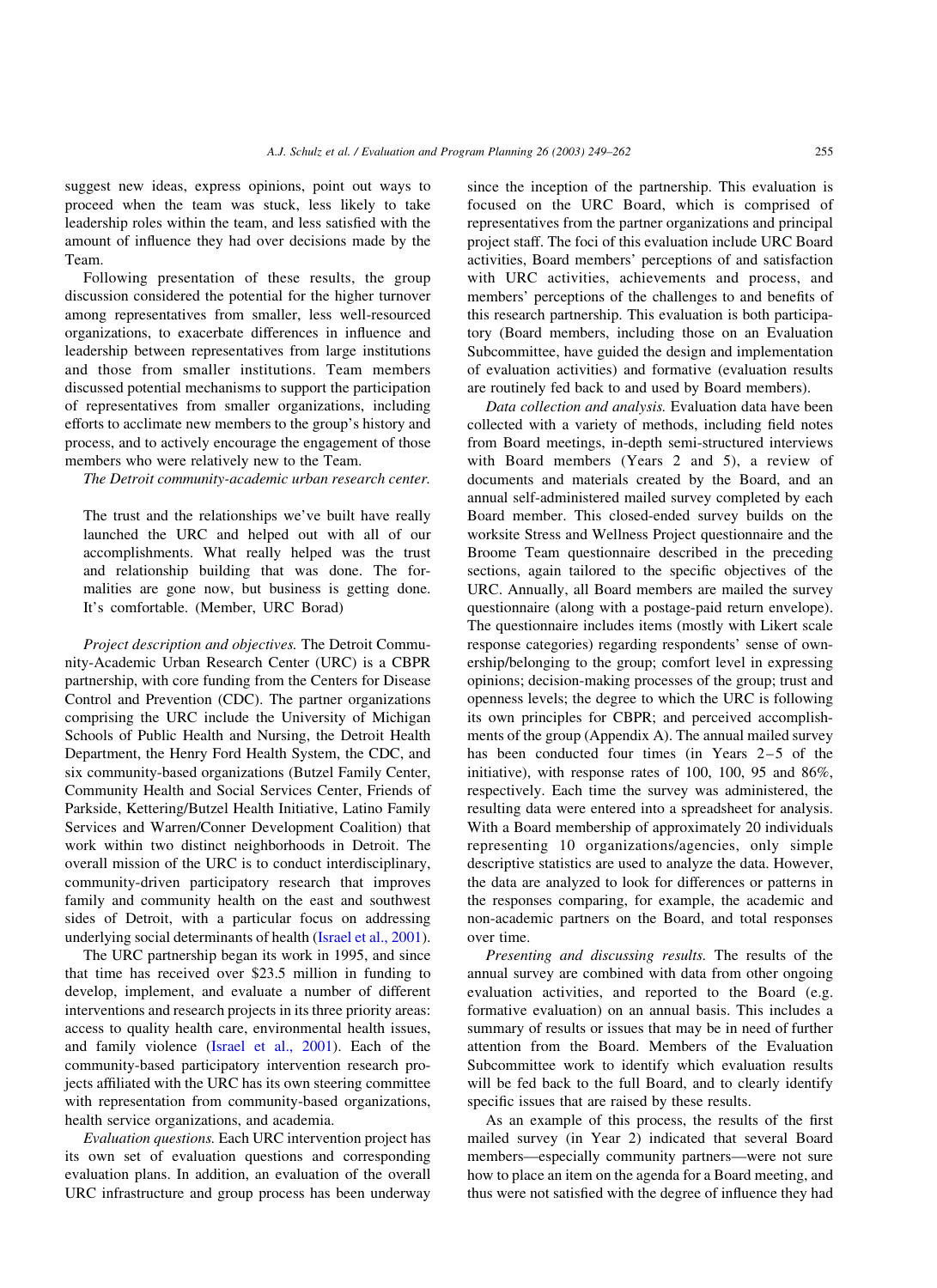over what was discussed or given attention at Board meetings. These findings were presented back to the Board, which prompted a frank discussion about the meeting agenda-setting process and how all Board members (not just a select few) need to be able to help craft meeting agendas. Since that time, satisfaction with what is addressed at Board meetings and how meeting agendas are developed has increased.

The most recent mailed survey results (from 2001) suggested that there is a high degree of satisfaction among URC Board member regarding group process. Results included the following: 88% indicated that Board members are comfortable expressing their points of view at meetings; 94% reported that they are satisfied with the ways in which the Board makes decisions. The majority of respondents (76%) also reported that Board members' capacity to work well together increased during the previous year, with no apparent differences in this perception between academic and nonacademic partners. There have been, however, differences in perceptions between academic and non-academic partners. For example, in 1999, 100% of academic Board members reported that participation in the URC has increased the School of Public Health's capacity to conduct CBPR. In contrast, only 38% of non-academic partners perceived that their organizational capacity has increased in this regard.

Over the years, evaluation survey results have generated much discussion at the Board meetings at which they were presented. For example, at a meeting in 2000 evaluation data stimulated a discussion of how the partnership can better extend the knowledge and skills being generated by Board activities to non-Board members in partnering organizations, and whether or not it was time for the Board to expand. These issues, along with several other topics, were considered to be very important and in need of further, in-depth discussion. Thus, Board members decided to hold a subsequent day-long retreat to further consider the major issues raised by the evaluation activities and to plan for the future. As such, evaluation data played a key role in the Board's long-range planning process.

URC Board members reported that establishing a strong infrastructure and set of processes for the partnership was a significant accomplishment in and of itself. They also reported, however, the strong belief that the development of a strong set of group processes and guiding research principles was a key facilitator in the achievement of partnership objectives ([Lantz, Vireull-Fuentes, Israel, Softley, & Guz](#page-41-0)[man, 2001](#page-41-0)). As such, URC Board members view the developing of partnership processes and the building of trust and solid working relationships as an essential foundation from which all other accomplishments springboard.

#### 4. Discussion and lessons learned

In each of the three projects described above, the group dynamics questionnaire provided a structure for collecting data about members' perceptions, concerns and interactions within the partnership. Annual data collection and feedback allowed regular identification and discussion of issues and concerns which may be difficult to raise in the context of ongoing meetings, when task or content objectives may be of primary concern. Based on these experiences, in this section we discuss a number of principles and processes that may be useful for evaluators assessing intermediary group process objectives within partnerships.

Equitable engagement. Equitable engagement of all members of the partnership in all phases of the research/ evaluation process does not necessarily mean that all partners engage in all aspects of the evaluation to an equal extent. A basic assumption behind a partnership approach is that each partner brings unique perspectives and skills, and that the partnership is strengthened through the application of those diverse resources toward a common goal. Thus, some members may bring considerable skill and/or interest in evaluation, while others may bring in-depth understanding of group dynamics, both of which contribute to building a strong evaluation. It may not be an efficient, or desirable, use of partnership resources to engage all members in actually conducting the interviews, entering data into a database, or conducting preliminary analyses of the results. All partners, however, have important perspectives and insights to share in interpreting the results of the evaluation, and in thinking through ways to address issues and concerns that may be brought to light through this process.

In two of the three partnerships described in this article, discussions of evaluation goals and questions were conducted by the full boards and shaped the overall design of the evaluation plan. In the third project, a subcommittee of the board was created to assist with the development of the evaluation, and this subcommittee presented the preliminary evaluation plan to the full board for discussion prior to finalization of the plan. Participatory development of the evaluation plan allowed the plan to incorporate multiple perspectives, and the group to come to agreement on priorities for evaluation of process, impact and outcomes. Once the evaluation plan had been mapped out, those with expertise in data collection and analysis applied their skills, bringing the results back to the larger group for discussion, interpretation, and decisions about action steps.

Furthermore, in each of the coalitions described here, members of the partnership were engaged in a discussion of the characteristics of groups that they had been members of in the past, and that they considered effective or worthwhile groups [\(Israel et al., 2001\)](#page-40-0). In each case, these discussions generated many of the dimensions identified in a review of the literature on effective groups, or an coalitions that achieve synergy—mutual respect, shared leadership, effective governance. They also offered an opportunity for the group to collectively discuss what aspects of group dynamics they particularly valued, and in some cases, generated specific items to be included in the evaluation.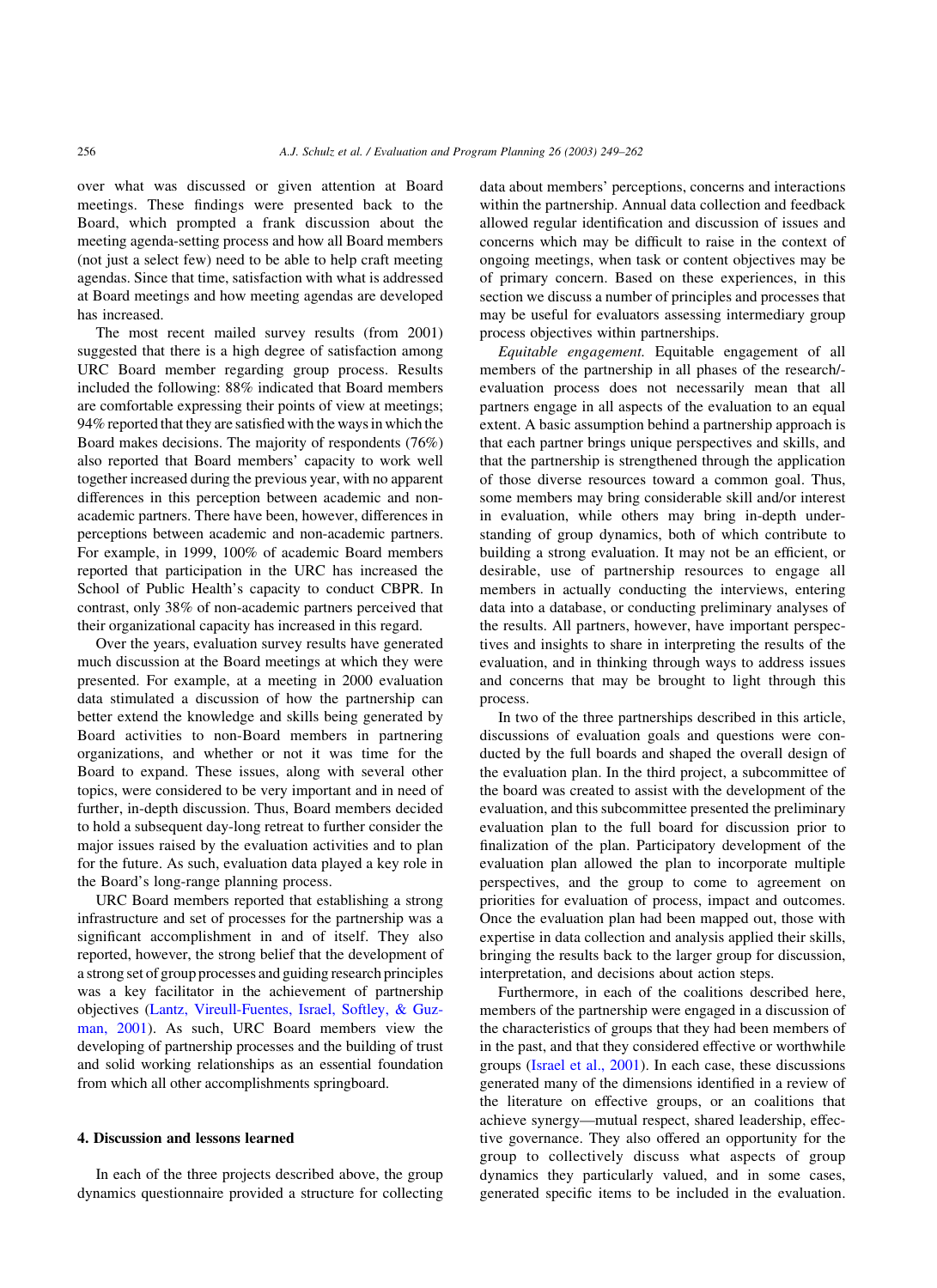Perhaps most importantly, these discussions provided an opportunity for the group members to 'own' the questions included in the process evaluation document, and laid the groundwork for later discussions of the results.

Selecting items for feedback to the group. The length of the questionnaires examined here argues against the verbal presentation of the full set of results to the partnership for discussion. Complete results may be better shared in a written report made available to all members, or, as in the case with the worksite Stress and Wellness Project, a written report in combination with presentation and discussion of the results. The evaluator, the evaluation subcommittee, or the partnership members themselves, may select particular items or sections of the questionnaire for a more focused group discussion. There are several possible ways that evaluators or evaluation subcommittees might determine which items or subsets of the questionnaire to highlight for presentation to the larger group.

First, one could look for items or issues that appear to have undergone substantial change between the preceding year and the current year. These shifts may reflect events or processes that have unfolded over the past several months that may or may not have been made explicit or discussed by the group as a whole. For example, a series of events that occurred between two organizations involved with one of the partnerships discussed above severely affected group trust. The process questionnaire conducted that year showed a marked drop in trust, which had previously been high and consistent, within the group. Discussion of this change, and the events that had contributed to it, led to a number of constructive suggestions for rebuilding and maintaining trust within the group as a whole.

Conversely, there may be instances when the evaluator or evaluation subcommittee chooses to highlight stability in some set of indicators, e.g. issues that surface in multiple waves of the questionnaire, or across multiple data collection methods (in the group dynamics questionnaire, field notes from meetings, and/or in-depth interviews). As an example, when questions about the budget reappeared for 2 years in a row in the group dynamics questionnaire completed by one of the above partnerships, and also appeared in in-depth interviews, the evaluator suggested that this issue be discussed by the Board.

Participant observation and field notes taken by the evaluator on an ongoing basis can be an essential tool aiding in the selection of issues or items for discussion by the group. Regular participation in board meetings and other partnership events enables the evaluator to develop insights into group dynamics, including issues that may arise at particular meetings or carry on as undertones through a series of meetings. Such dynamics may be very difficult to obtain through closed-ended data collection strategies, which offer only a snapshot at a point in time, or for longitudinal data, repeated snapshots at particular points in time. Field notes provide important information that contributes to the interpretation of questionnaire results,

and can inform the selection of particular results for feedback and discussion by the group.

Finally, evaluators may choose to highlight differences in perceptions that occur across subgroups or constituencies within the partnership. For example, two of the three partnerships described in this article had representatives from a number of community-based organizations, health departments, and academic institutions. Central goals of the partnerships involved the development of equitable working relationships among these types of organizations, each of which brought qualitatively and quantitatively different resources. Therefore, their perspectives on the way that the partnership was working together might reasonably be expected to differ—and indeed, in many cases they did so. Such differential results and perceptions provide a basis for conversation and discussion about mutual and reciprocal benefits, and identification of actions that might be taken to address imbalances.

Some considerations and limitations. There are several limitations to the use of the group dynamics questionnaire we have described here. These include the focus solely on group dynamics, e.g. relationships among members of the partnership, the roles that members take in the group, and the ways that they work together. There may be other important dimensions of any particular partnership that evaluators will want to consider. Furthermore, data are collected at specified collection points, and may be influenced by recent events that could potentially overshadow longer-term dynamics and trends. The use of closed-ended items on the instruments may also limit their ability to pick up new and emergent issues that are not reflected in the items included. As a result of these limitations, we recommend that such a questionnaire be used in conjunction with other evaluation mechanisms. Those used by the partnerships described here have included in-depth interviews with partnership members, field notes of meetings, and document reviews.

The small numbers involved in most partnerships may preclude the use of anything but simple descriptive statistics in data analysis. Even with high response rates, these numbers may limit the use of tests of statistical significance to assess change over time. Rather, their utility lies in their ability to give an overall sense of critical group dynamics, especially when combined with other types of data that are collected simultaneously, and to stimulate and shape candid discussions regarding group process and the current state of the partnership among members. The results are not meant to stand alone as a metric of group dynamics.

One consideration for evaluators is whether to track change in individual respondents over time, or change in the group as a whole, or some combination of these strategies. Simple aggregates of results from two points in time can be useful for obtaining a snapshot of group dynamics, but fail to address the question of whether changes are due to events that may have unfolded in the group, changes in group composition, or events that may have affected some group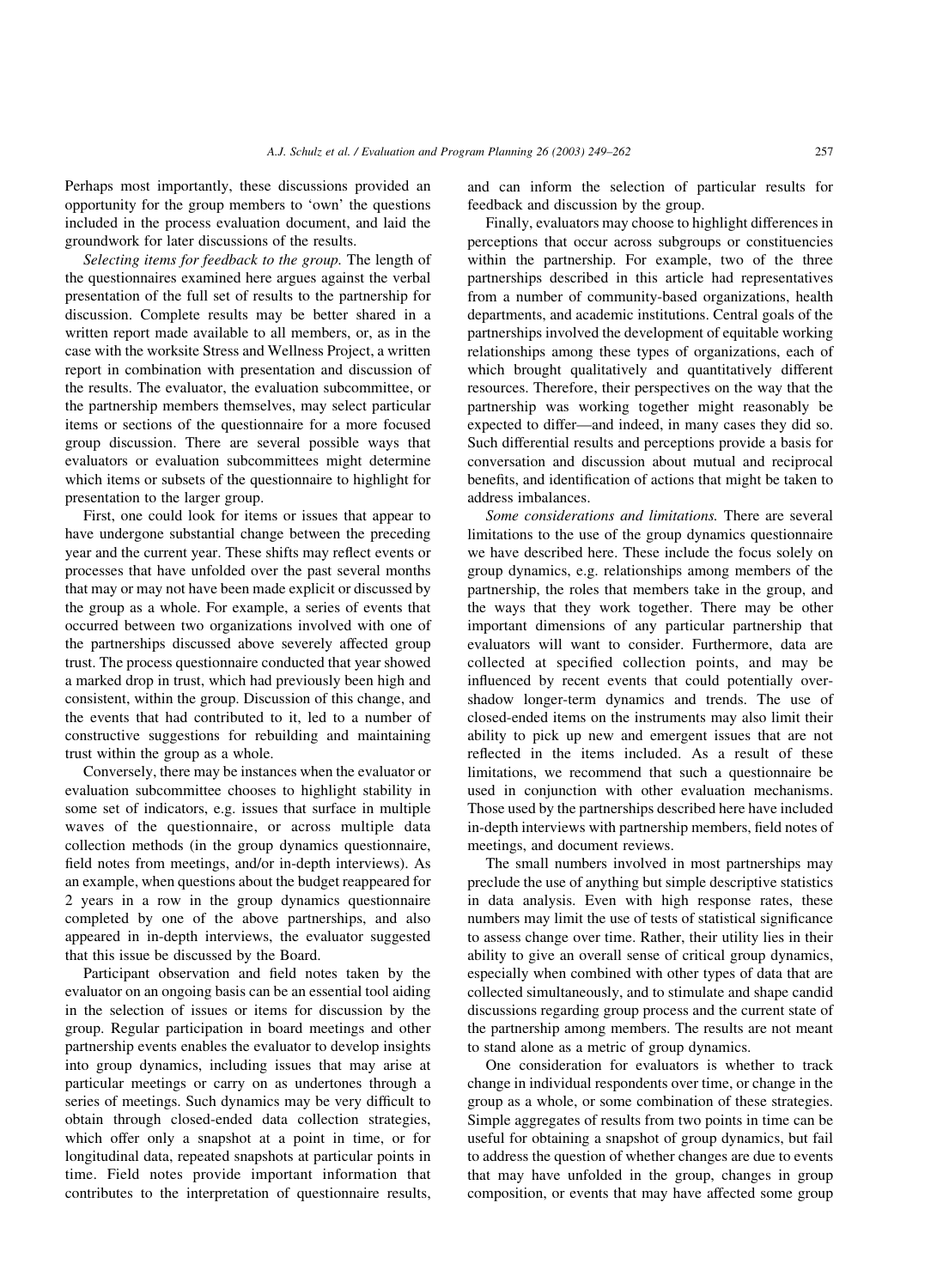members more than others. This decision may be based on turnover in the group between the two points of data collection, or on issues that emerge through other data collection efforts (e.g. meeting field notes).

For example, evaluators may anticipate that individuals who participate in a partnership over longer periods of time may perceive that they have greater influence in the process and outcomes of the partnership than newer members. This expectation may be based on an assumption that, over time, individuals develop both skills and relationships with other members of the partnership that enable them to exert influence in decisions made. This effect may be masked in examining aggregate data if, at the same time that some members develop an extended history with the partnership, new members join whose lack of history or experience within the partnership contributes to feeling relatively uninfluential. To disentangle the effects of history versus turnover of members on the overall working relationships among the partners, the evaluator may wish to examine key process indicators by length of membership (and/or intensity of participation) in the partnership. Similarly, there may be differences in experiences and perspectives, for example, between representatives who are based in community-based organizations and those housed in larger health service providing organizations or academic institutions. Breaking out responses by relevant categories can allow the partnership to examine these differences in some detail.

Care must be taken not to identify or expose individual group members when presenting results, particularly when categories are quite small (for example, if there are only two representatives from health care providing organizations). Potential breaches of confidentiality or anonymity must be guarded against very carefully. In addition to violating basic tenants of research ethics, they also have important implications for working relationships among members of partnerships. Furthermore, once respondents have been divided into categories of interest, response summaries will be very sensitive to small changes in membership (e.g. new people) as well as small changes in the assessments offered by individuals (e.g. changing perceptions on the part of the same people). Team members must take care not to overinterpret changes over time in light of these sensitivities, while at the same time being attentive to the potential implications of such changes.

#### 5. Concluding comments and directions for future research

Public health interventions have often failed to diffuse new ideas, change behaviors, or achieve long-term acceptance. These failures may reflect an inability to obtain participants' understandings of the issues and context, and to involve community members in the design, management, and control of the research and intervention process [\(Fisher,](#page-40-0)

[1995; Israel et al., 1989b](#page-40-0)). If public health partnerships for community change are to realize their potential to work collaboratively to improve health and quality of life, they must assess the quality of the working relationships that are central to these goals. Tools that enable partnerships to assess their own group dynamics offer one important mechanism to evaluate and take action to improve the working relationships central to effective collaboration.

Despite the limitations and caveats discussed in the preceding section, group dynamics questionnaires can be a useful evaluation tool for partnerships or other collaborative efforts whose success relies in part on the development of effective and equitable working relationships among members. Several of the group dynamics characteristics identified and incorporated into the three versions of the questionnaire used in these case studies are consistent with key factors identified in the community coalition literature as associated with the successful formation, implemen-tation, and maintenance of coalitions [\(Butterfoss et al.,](#page-40-0) [1996; Lantz et al., 2001; Lasker et al., 2001\)](#page-40-0). As a formative evaluation tool used in an ongoing manner (e.g. annually), the group dynamics questionnaire provides a structured opportunity to talk about group interactions, and to engage group members in discussion and collective problem solving regarding the group's effectiveness. The evaluators' responsibility—and opportunity—rests in raising such issues or questions in a manner that elicits productive discussion that assist the group in meeting its objectives. Thus, further development of evaluation instruments and processes that facilitate these discussions are needed.

#### Acknowledgements

Support for this work was provided in part by the W.K. Kellogg Foundation Community-Based Public Health Initiative (Grant #922871), the Centers for Disease Control and Prevention's Urban Health Centers initiative (Grant #U48/CCU515775), and the National Institute of Alcohol Abuse and Alcoholism (Grant #R01/AA06553) and the United Auto Workers/General Motors National Joint Committee on Health and Safety (#89-604). The authors wish to acknowledge the contributions of the Broome Team (Coalition for Positive Youth Development, FACED, Flint Neighborhood Coalition, Flint Odyssey House, Genesee County Community Action Agency, Genesee County Health Department, Pierson School Parent Club, University of Michigan Flint Campus, University of Michigan School of Public Health); the Detroit Community-Academic Urban Research Center (Butzel Family Center, Community Health and Social Services Center, Detroit Health Department, Friends of Parkside, Henry Ford Health System, Kettering/Butzel Health Initiative, Latino Family Services, University of Michigan Schools of Public Health and Nursing, and Warren Conner Development Coalition); and Sue Schurman and participants in the Stress and Wellness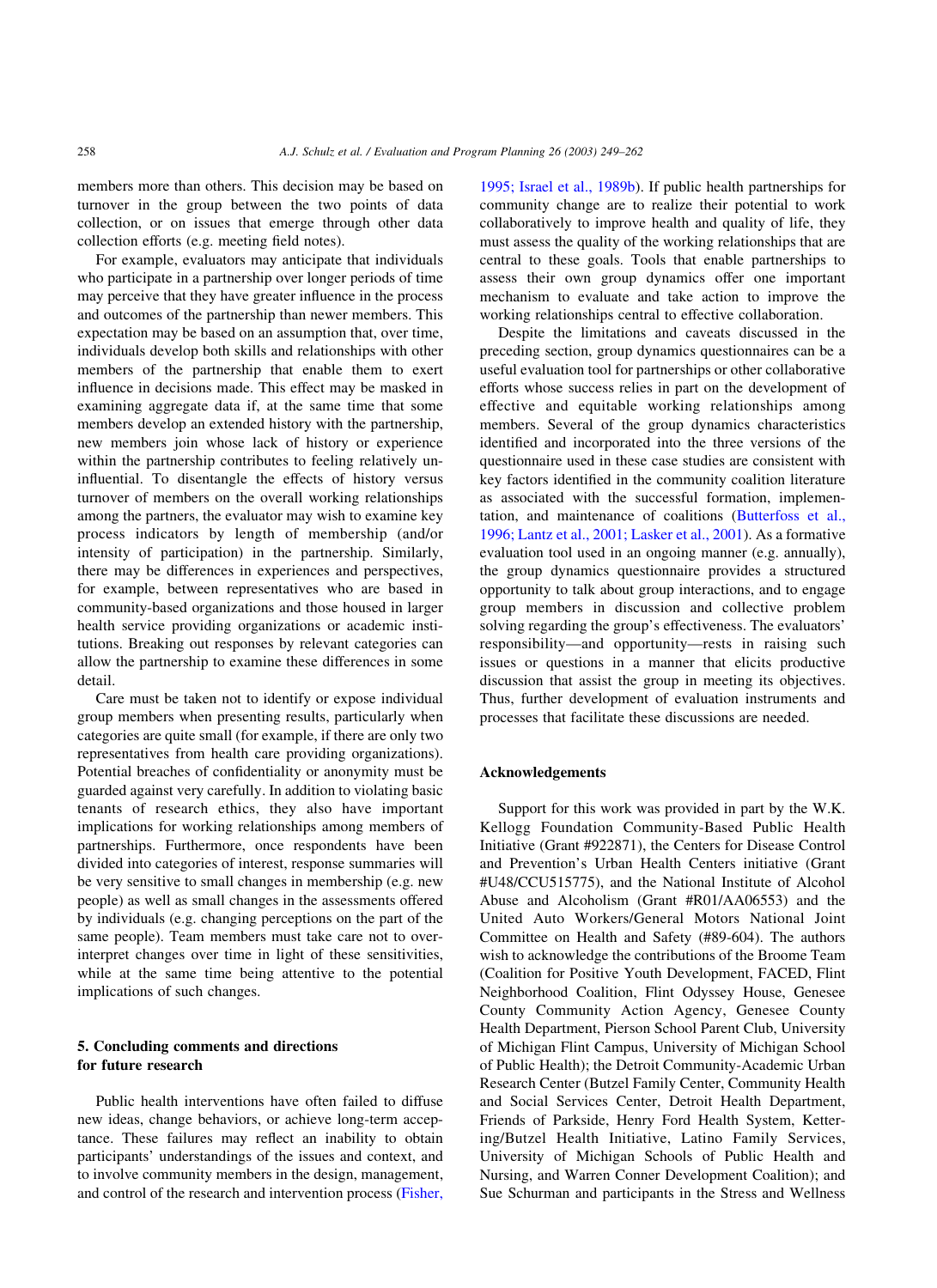Project. In addition, we thank Sue Andersen for her contributions to the preparation of the manuscript.

#### Appendix A

Sample items from survey instrument for evaluating group dynamics characteristics and intermediate measures of partnership effectiveness within community-based participatory research partnerships.<sup>2</sup>

#### A.1. Group dynamics characteristics

Leadership and participation: task and maintenance behaviors.

How often do you suggest new ideas?

How often do you ask for additional information?

How often do you provide information?

How often do you relate personal experiences relevant to the group's tasks?

How often do you express your opinion?

How often do you pull ideas and suggestions together? How often are you friendly and support of others' ideas? How often do you point out ways to proceed when the group is stuck?

How often are you a good listener?

How often do you make jokes to relieve tension?

How often do you talk too much?

How often do you invite other members to work with you on specific issues?

How often do you place items on the agenda for discussion?

To what extent are roles and tasks shared by members?

Comfort level for expressing opinions: communication.

How much do people in the group feel comfortable expressing their point of view?

How much do group members listen to each others' points of view, even if they might disagree?

How much do you feel comfortable about expressing your opinion in group meetings?

How much is your opinion listened to?

How much are you willing to listen to others' points of view?

In the past year, has your willingness to speak and express your opinions at group meetings increased, remained the same, or decreased?

Since you joined the group, would you say group members' willingness to express their points of view has increased, remained the same, or decreased?

How well the group recognizes and addresses conflicts and problems.

In working together to solve problems, how well has the group been able to identify the important issues and generate several possible solutions?

How satisfied are you with the way the group deals with problems that come up?

In your opinion, what (if any) have been the major points of conflict or disagreement within the group?

How well do you feel that these conflicts were handled by the group?

#### Decision-making procedures.

How true is it that it takes too much time to reach decisions?

How true is it that everyone in the group has a voice in the decisions?

How true is it that good decisions are made?

How true is it that some members of the group hold on to their ideas too rigidly?

How true is it that decisions that the group makes are changed when they get implemented?

How true is it that decisions that the group makes do not get implemented?

How true is it that everyone in the group contributes items to the agenda for meetings?

How true is it that the items on the agenda are relevant to your work?

How committed do you feel to decisions that are made by the group?

How satisfied are you with the way the decision-making process is working?

How much is the group able to make the necessary decisions in order to keep the project moving forward?

How well the group works together: problem solving processes.

How well does the group work together?

How well do you think the group has been able to work together to solve problems?

How much change has there been in how the group works together since you joined the project?

In the past year, group members' capacity to work well together has: increased, remained the same, decreased?

Level of influence and power of self and others in the group.

How much do you feel pressured to go along with decisions of the group even though you might not agree? Is your opinion listened to and considered by other group members?

<sup>&</sup>lt;sup>2</sup> Copies of the questionnaires used in the three projects highlighted in this article are available from the first author.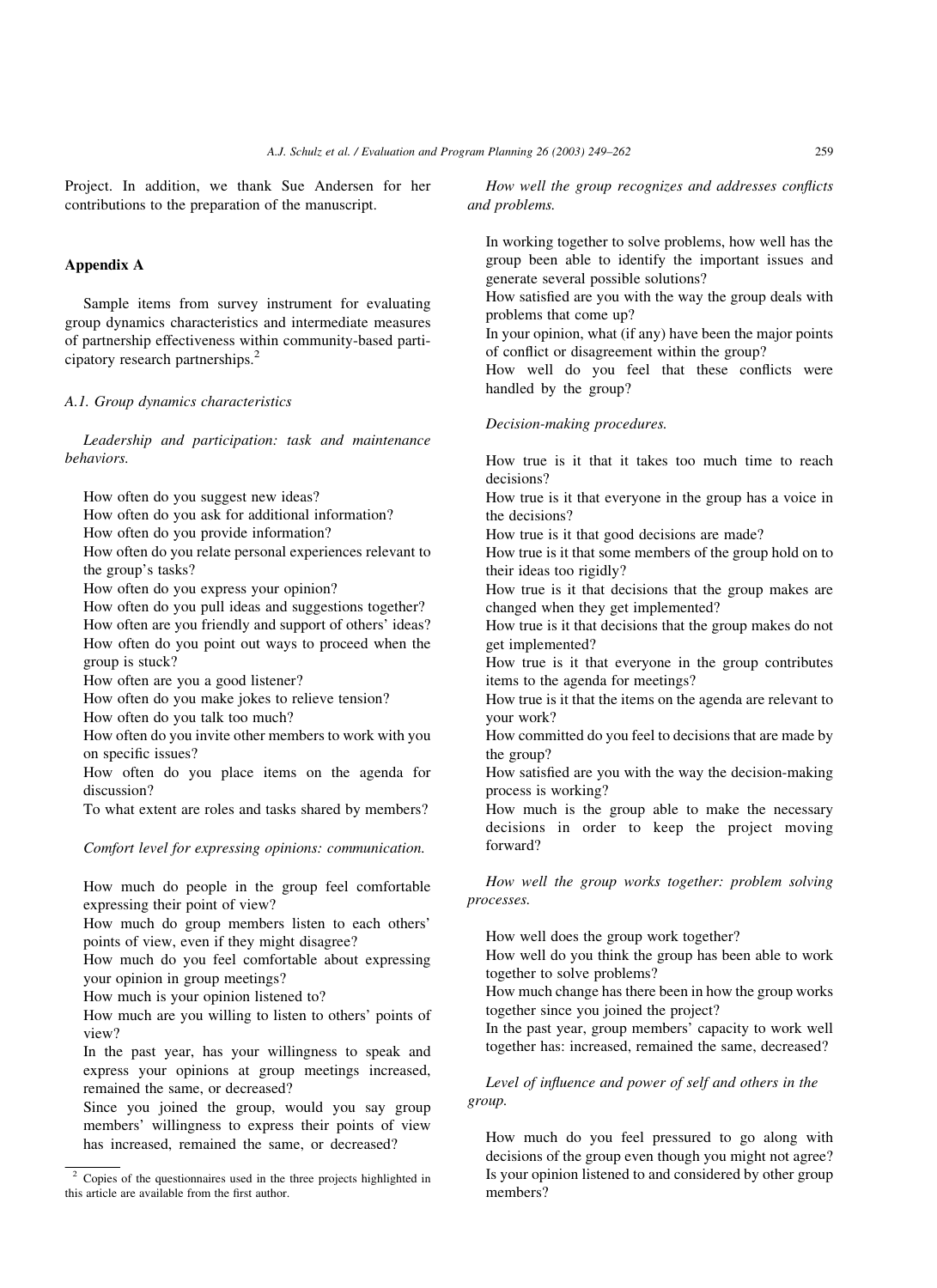Do certain individuals' opinions get weighed more than they should?

Does one person or group dominate the meetings?

Do certain individuals talk more at meetings than others? Are you bothered that certain individuals talk more at meetings than others?

Do certain individuals have more influence over the agenda at group meetings than others?

Do certain individuals have more influence over the decision-making process than others?

Are you bothered that certain individuals have more influence over the decision-making process than others? Would you like to have more input regarding the allocation of the groups' resources?

### Perceived level of trust.

In your opinion, how much trust and openness exists between group members?

Over the past year, has the amount of trust between group members increased, remained the same, or decreased? In the next year, how much trust do you expect to see between group members?

Meeting organization, agenda setting, facilitation, and staffing.

How would you rate the amount of direction that the staff provide to group meetings?

How would you rate the amount of direction that the staff provide to the project overall?

How satisfied are you with the level of follow-up action taken by staff in response to decisions made by the group?

How satisfied are you with the way staff prepare and structure group meetings?

When staff facilitate meetings, how much do they do of each of the following:

Encourage participation of all group members?

Encourage open communication between group members?

Recognize possible problems with conflicts with the group?

Help to solve problems that occur between group members?

Help to clarify group meeting goals and tasks? Help to move meetings along?

How true is it that the project would continue to operate in a similar way if the involvement of staff were to end this month?

What is your level of agreement with the following statements regarding group meetings?

I find the group meetings useful

I enjoy attending the group meetings

The group meetings are well organized

The group meetings are held too frequently

The agendas of the group meetings are clear We adequately address all of the agenda items at group meetings

I am comfortable with the process for placing an item on a meeting agenda

I would like more of a voice in determining agenda items for meetings

I like where our meetings are held

A.2. Intermediate measures of partnership effectiveness

#### Accomplishments/impact of group.

The group has been effective in achieving its goals The group can have a positive effect on the community The group has chosen important problems to work on

How important do you think the work of the group is to the community as a whole?

How would you describe the rate of progress which the group is making in dealing with the major issues identified?

I believe that other agencies and groups in our area know about our group and its initiatives

Our group has been effective in informing policy makers and key government officials about our initiatives

#### General satisfaction.

Please indicate your level of satisfaction in the following areas:

The general way in which the project has developed The rate of progress the project is making in achieving its goals

The activities of the group during the past year

The progress of the group during the past year

My knowledge of the group budget, resources and how resources are allocated

Personal, organizational, and community benefits of participation.

I have increased my knowledge about important topics since participating in this group

Participating in this group has provided personal growth for me

Participating in this group has made work more enjoyable for me

Participation in this group has increased my organization's capacity in one or more areas.

#### Member background and meeting attendance.

When did you become a member of the group? Are you a member of any subcommittees? Which ones? Do you find these subcommittees useful? Why or why not?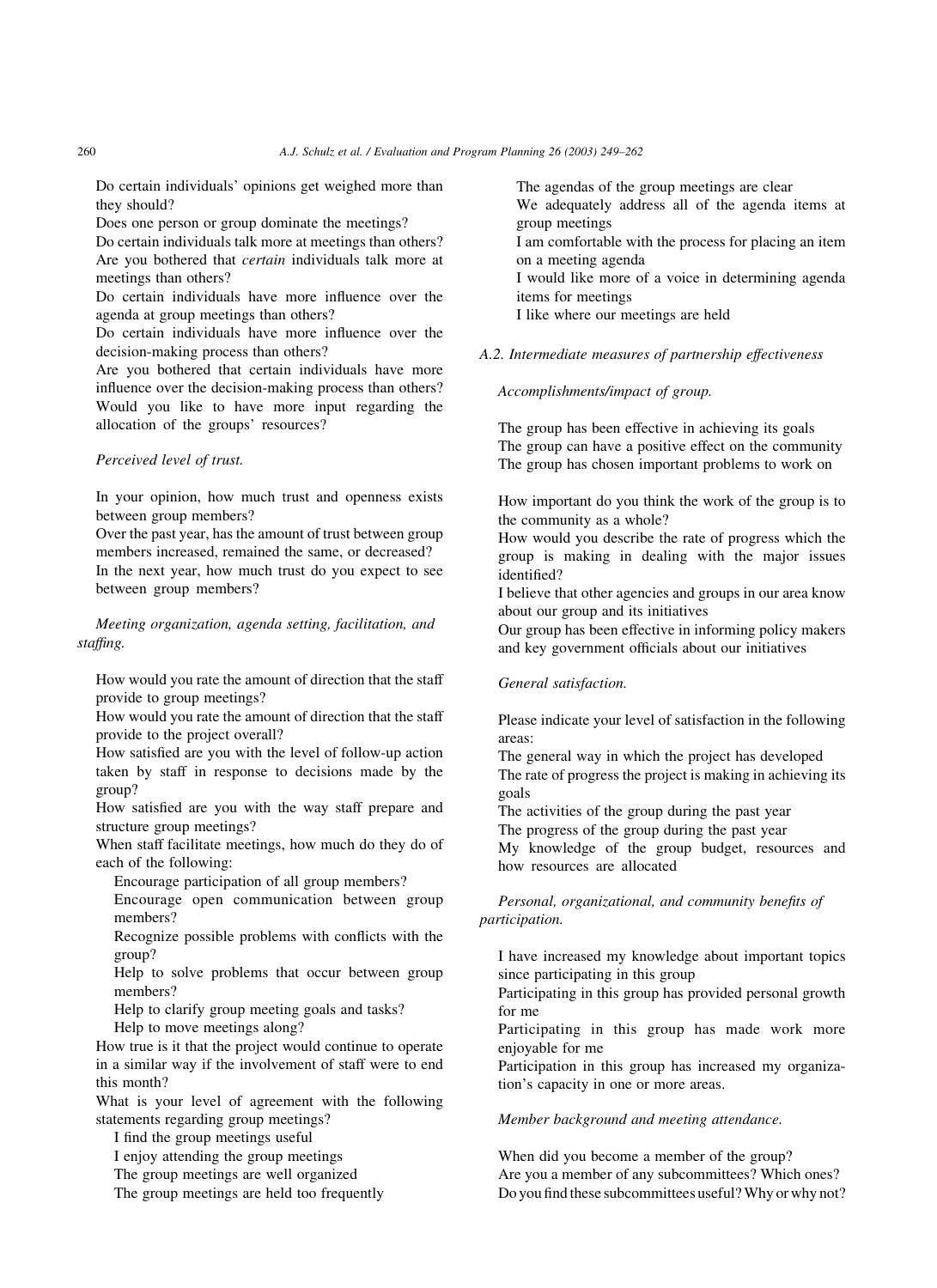<span id="page-40-0"></span>Do you find it easier to participate in the subcommittees than in the larger ones? Why or why not?

Since you joined the group, how many of the meetings have you been able to attend?

When you don't attend meetings, what are the major reasons?

Sense of ownership/belonging to the group: cohesion.

How much do you feel a part of the group (like you belong to the group)?

How much do you have a sense of ownership over what the group does?

How frequently do you think of severing your affiliation with the group?

#### Group empowerment.

I can influence decisions that the group makes

The group has influence over decisions that affect my life The group is effective in achieving its goals

The group can influence decisions that affect the community

I am satisfied with the amount of influence I have over decisions that the group makes

I can influence decisions that affect my community

#### Community empowerment.

By working together, people in my community can influence decisions that affect the community

People in my community work together to influence decisions on a state or national level that affect my community

I am satisfied with the amount of influence I have over decisions that affect my community.

#### References

- Alexander, M. (1995). The team effectiveness critique. Annual, Developing Human Resources, 14, 101–106.
- Alter, C., & Hage, J. (1993). Organizations working together. Newbury Park, CA: Sage Publications.
- Baker, E. A., Israel, B. A., & Schurman, S. J. (1996). The integrated model: implications for worksite health promotion and occupational health and safety practice. Health Education Quarterly, 23(2), 175-190.
- Blumberg, H. H., Hare, A. P., Kent, V., & Davies, M. F. (Eds.), (1983). (Vols. 1 and 2). Small groups and social interaction, New York: Wiley.
- Bradford, L. P. (Ed.), (1978). Group development (2nd ed). San Diego: University Associates.
- Burns, F., & Gragg, R. L. (1981). Brief diagnostic instruments. The 1981 Annual handbook for group facilitators, San Diego: University Associates, pp. 87-94.
- Butterfoss, F. D., Goodman, R. M., & Wandersman, A. (1996). Community coalitions for prevention and health promotion: factors predicting

satisfaction, participation, and planning. Health Education Quarterly, 23(1), 65–79.

- Chaskin, R. J. (1997). Perspectives on neighborhood and community: a review of the literature. Social Service Review, 7(4), 521–547.
- Chaskin, R. J., & Garg, S. (1997). The issue of governance in neighborhood-based initiatives. Urban Affairs Quarterly, 32, 631–661.
- Cousins, J. P., & Earl, I. M. (1992). The case for participatory evaluation. Educational Evaluation and Policy Analysis, 14(4), 397–418.
- Fisher, E. B., Jr (1995). Editorial: the results of the COMMIT trial. American Journal of Public Health, 85(2), 159–160.
- Florin, P., Mitchell, R., & Stevenson, J. (1993). Identifying training and technical assistance needs in community coalitions: a developmental approach. Health Education Research, 20(4), 345-357.
- Forrest, J. E. (1992). Management aspects of strategic partnering. Journal of General Management, 17, 25–40.
- Francisco, V., Paine, A., & Fawcett, S. (1993). A methodology for monitoring and evaluating community health coalitions. Health Education Research, 20(4), 403–416.
- Goodman, R. M., Speers, M. A., McLeroy, K., Fawcett, S., Kegler, M., Parker, E. A., Smith, S. R., Sterling, T. D., & Wallerstein, W. (1998). Identifying and defining the dimensions of community capacity to provide a basis for measurement. Health Education and Behavior, 25(3), 258–278.
- Green, L. W., & Krueter, M. W. (1992). CDC's planned approach to community health as an application of PRECEED and an inspiration for PROCEED. Journal of Health Education, 23(3), 140–147.
- Hatch, J., Moss, N., Saran, A., Presley-Cantrell, L., & Mallory, C. (1993). Community research: partnership in black communities. American Journal of Preventive Medicine, 9, 27–31.
- Heaney, C. A., Israel, B. A., Schurman, S. J., Baker, E. A., House, J. S., & Hugentobler, M. (1993). Industrial relations, worksite stress reduction, and employee well-being: a participatory action research investigation. Journal of Organizational Behavior, 14, 495–510.
- Himmelman, A. T. (1996). Collaboration and the three Ts: time, trust and turf constraints. Health System Leader, 3(10), 13–16.
- Hugentobler, M. K., Israel, B. A., & Schurman, S. J. (1992). An action research approach to workplace health: integrating methods. Health Education Quarterly, 19, 55–76.
- Israel, B. A., Cummings, K. M., Dignan, M. B., Heaney, C. A., Perales, D. P., Simons-Morton, B. G., & Zimmerman, M. A. (1995). Evaluation of health education programs: current assessment and future directions. Health Education Quarterly, 22(2), 364–389.
- Israel, B. A., House, J. S., Schurman, S. J., Heaney, C. A., & Mero, R. P. (1989a). The relation of personal resources, participation, influence, interpersonal relationships and coping strategies to occupational stress, job strains, and health: a multivariate analysis. Work and Stress, 3(2), 163–194.
- Israel, B. A., Lichtenstein, R., Lantz, P., McGranaghan, R., Allen, A., Guzman, R., Softley, D., & Maciak, B.J. (2001). The Detroit Community-Academic Urban Research Center: lessons learned in the development, implementation and evaluation of a community-based participatory research partnership. Journal of Public Health Management and Practice, 7(5), 1-19.
- Israel, B. A., Schulz, A. J., Parker, E. A., & Becker, A. B. (1998). Review of community-based research: assessing partnership approaches to improve public health. Annual Review of Public Health, 19, 173–202.
- Israel, B. A., Schurman, S. J., & House, J. S. (1989b). Action research on occupational stress: involving workers as researchers. International Journal of Health Services, 19(1), 135–155.
- Israel, B. A., Schurman, S. J., Hugentobler, M. K., & House, J. S. (1992). A participatory action research approach to reducing occupational stress in the United States. In V. DiMartino (Ed.), (Vol. II). Preventing stress at work: Conditions of work digest, Geneva: International Labor Office, pp. 152–163.
- Johnson, D. W., & Johnson, F. P. (1982). Joining together: Group theory and group skills (2nd ed). Englewood Cliffs, NJ: Prentice Hall.